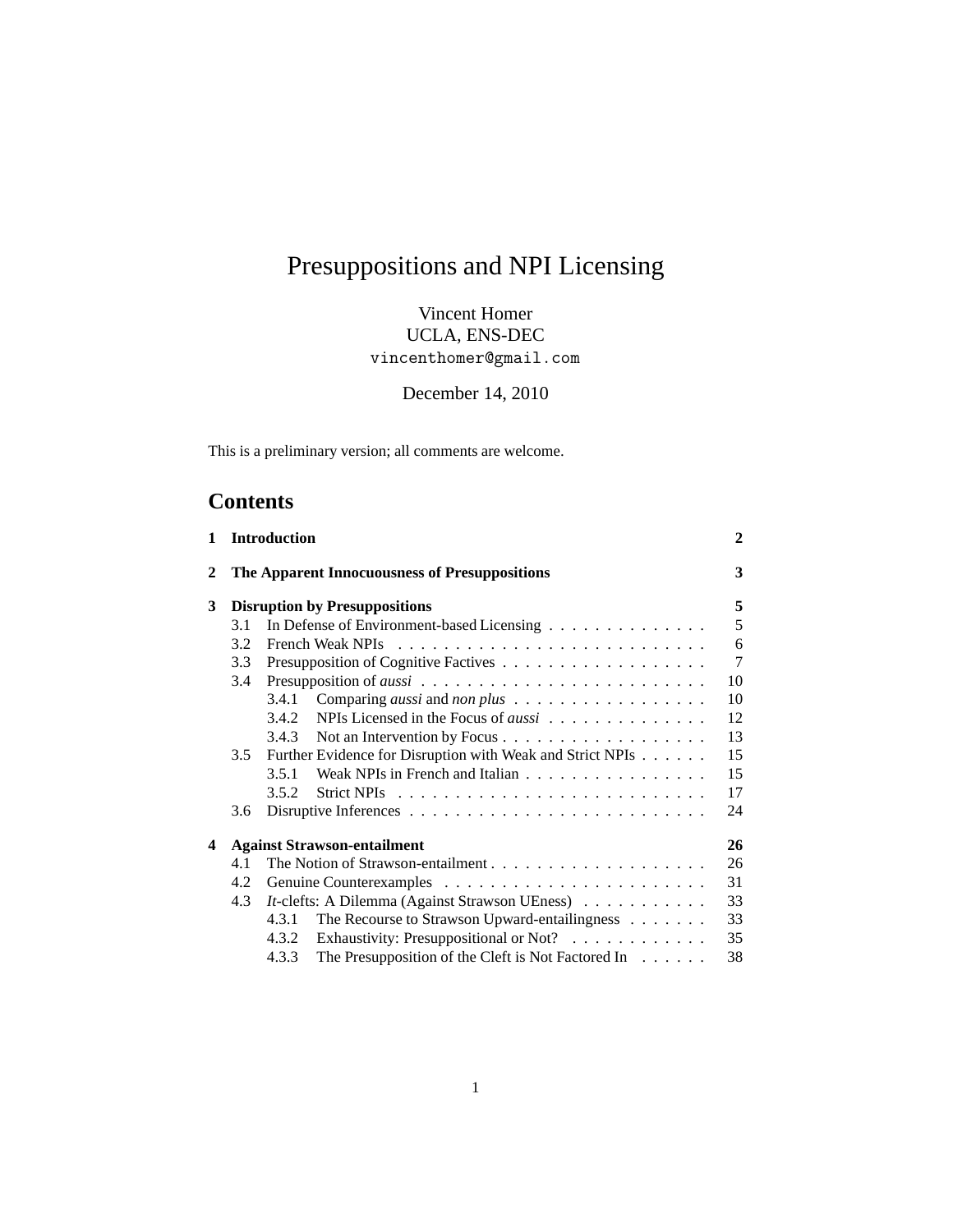| 5 |                   | <b>A New Picture</b>                                            | 40 |
|---|-------------------|-----------------------------------------------------------------|----|
|   | 5.1               |                                                                 | 40 |
|   |                   | Local Accommodation and Non-projection<br>5.1.1                 | 40 |
|   |                   | 5.1.2                                                           | 41 |
|   | 5.2               | A Hypothesis about the Detachability of Presuppositions         | 42 |
| 6 |                   | Gajewski 2009: Doing Away with Anti-additivity?                 | 45 |
|   |                   |                                                                 |    |
|   | <b>Conclusion</b> |                                                                 | 48 |
| 8 | Appendix          |                                                                 | 48 |
|   | 8.1               |                                                                 | 48 |
|   |                   | Strawson-entailment and the Singular-Plural Difference<br>8.1.1 | 51 |
|   |                   | Facts that Strawson-entailment Cannot Explain<br>8.1.2          | 53 |

# <span id="page-1-0"></span>**1 Introduction**

The view that Negative Polarity Items are sensitive to downward-monotonicity [\(Fauconnier](#page-58-0) [1975,](#page-58-0) [1978,](#page-58-1) [Ladusaw 1979](#page-59-0) a.o.) is widely accepted. But certain recalcitrant facts seem to suggest that downward-monotonicity is too strong a requirement, as NPIs are sometimes licensed in environments that are not downward-entailing. This is notoriously true of the environments created by *only, sorry* and *surprise:* they license NPIs, but do not support downward inferences, due to the presuppositions these items trigger. The alternative is the following: either we weaken the downward-monotonicity requirement (this is the position that is generally accepted, explicitly or not: the near consensus is that presuppositions cannot disrupt the licensing of NPIs), or we maintain it and look for cases where presuppositions break downward-monotonicity and, as a result, disrupt the licensing of NPIs. Unlike most previous researchers, I explore the second route and show that NPI licensing in the scope of *only, sorry* and *surprise* is the exception, not the rule. Not that non-disruptive presuppositions are rarer than disruptive presuppositions (if anything, it seems that the opposite is true). But the fact that we can produce examples where NPIs are anti-licensed in the presence of a presupposition confirms that downward-monotonicity is the right notion for NPI licensing and suggests that the explanandum are the cases of *apparent* innocuousness of presuppositions.

In section [2,](#page-2-0) I present the problem, i.e. the availability of certain NPIs in the scope of presupposition triggers. In section [3,](#page-4-0) I explore the full realm of presuppositions and show that some of them, e.g. the presuppositions of cognitive factives and 'too/also' in French and certain dialects of English, disrupt the licensing of weak NPIs (i.e. NPIs of the *any*-type); nearly all presuppositions disrupt the licensing of so-called strict NPIs (i.e. NPIs of the *in years*-type). I conclude that presuppositions are potential disruptors of NPI licensing, in the same way as another kind of inferences, namely scalar implicatures. Section [4](#page-25-0) refutes a proposal which consists in defining a kind of entailment that preserves downward-monotonicity—and ensures NPI licensing—in the presence of presuppositions: this weakening strategy is defended in [von Fintel 1999](#page-58-2) and in much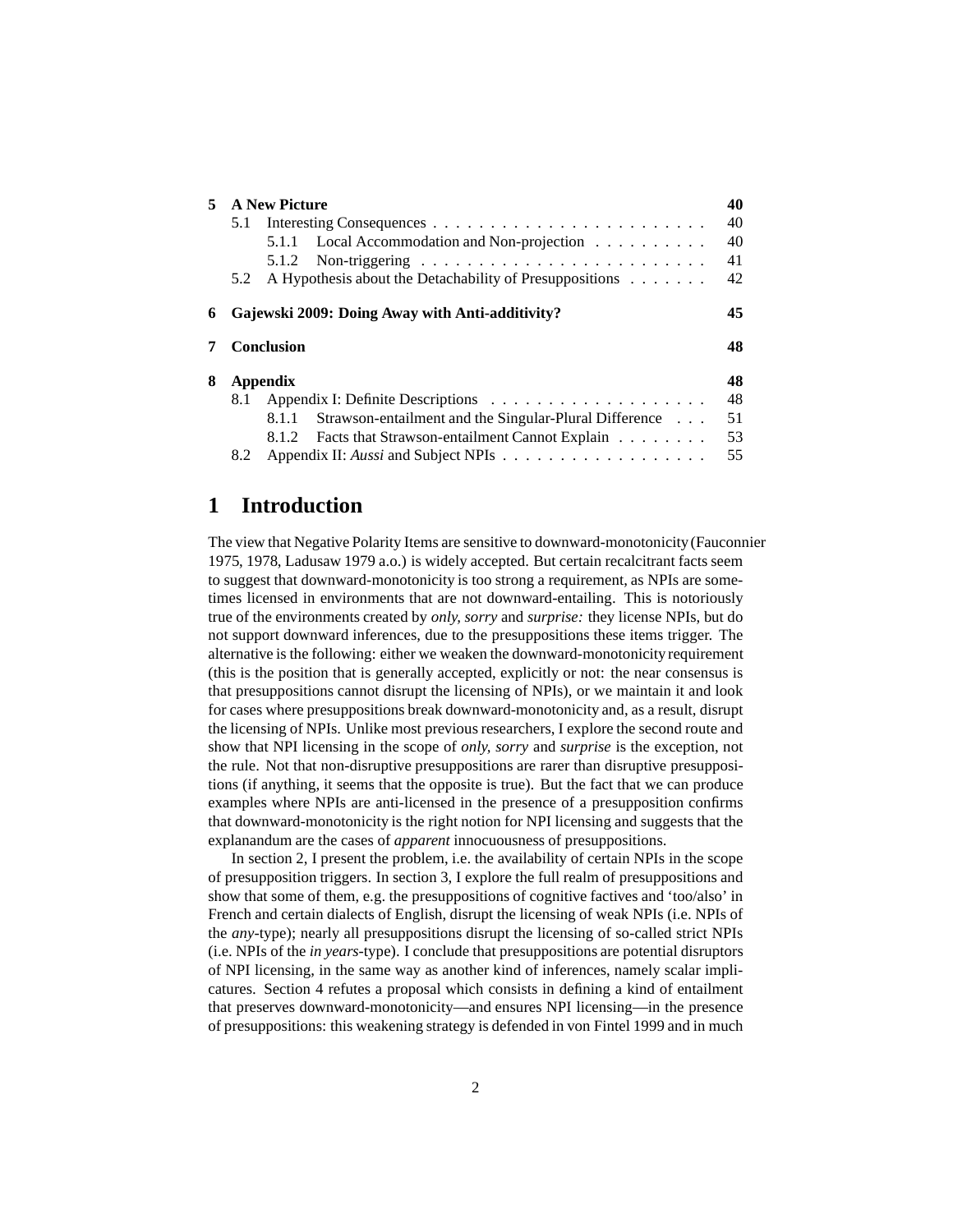subsequent work (with certain important amendments). A new pictures emerges, which I outline in [5:](#page-39-0) it seems that there exist implicational hierarchies, i.e. if a given presupposition disrupts the licensing of weak NPIs, it also disrupts the licensing of strict NPIs. To account for the patterns I bring to light and for this generalization, I hypothesize that presuppositions are detachable parts of meaning that are incorporated in stages into the global meaning of the sentences in which they are triggered: the lack of disruption with certain triggers is due to the fact, I submit, that their presuppositions are not yet incorporated into the global meaning at the moment when licensing is checked. Section [6](#page-44-0) reviews [Gajewski 2009](#page-58-3), a theory which adopts von Fintel's weakening strategy but claims that strict NPIs are vulnerable to presuppositions (this is a theory which is based on a subset of the data explored here).

# <span id="page-2-0"></span>**2 The Apparent Innocuousness of Presuppositions**

The distribution of Negative Polarity Items is known to be restricted to certain configurations, a paradigmatic example of which is the scope of negation. The observation that NPIs can appear in a variety of configurations where negation doesn't seem to be involved, such as the antecedent of a conditional or the restrictor of *every,* has inspired the hypothesis that what NPIs are sensitive to is a logical property, namely Downwardentailingness, i.e. the capacity to reverse the direction of entailments [\(Fauconnier 1975,](#page-58-0) [1978,](#page-58-1) [Ladusaw 1979\)](#page-59-0). To define it, we need a generalized notion of entailment (the entire discussion in this article is set in a trivalent framework):

- <span id="page-2-1"></span>(1) **Cross-categorial Entailment (**⇒**) in a trivalent framework:**
	- a. For p, q of type  $\langle t \rangle$ :  $p \Rightarrow q$  iff whenever  $p = 1$ ,  $q = 1$ .
	- b. For *f*, *g* of type  $\langle \sigma, t \rangle : f \Rightarrow g$  iff for all x of type  $\sigma : f(x) \Rightarrow g(x)$ .

<span id="page-2-4"></span>Using cross-categorial entailment, we define Downward-entailingness:

(2) **Downward-entailingness:** A function *F* whose type ends in *t* is Downwardentailing (DE) iff for all A, B in the domain of *F* such that  $A \Rightarrow B$ ,  $F(B)$  $\Rightarrow$  *F*(A), where ' $\Rightarrow$ ' stands for cross-categorial entailment as defined in [\(1\).](#page-2-1)

<span id="page-2-3"></span>Let's assume for the time being that NPIs are subject to the following licensing condition:

(3) **The Fauconnier-Ladusaw Licensing Condition:** An NPI is only grammatical if it is in the scope of an  $\alpha$  such that  $\alpha$  is DE.

This condition appears to be too restrictive, because it fails to predict that NPIs are available in the scope of operators which are not DE, e.g. the functions denoted by the presupposition triggers *sorry, surprise* and *only.*

(4) *Context:* John was informed that Mary just bought a car.[1](#page-2-2)

<span id="page-2-2"></span><sup>&</sup>lt;sup>1</sup>In this example and in the rest of the article, I supply contexts in order to avoid unacceptability due to a presupposition failure. I also spell out presuppositions; for ungrammatical sentences, I provide a grammatical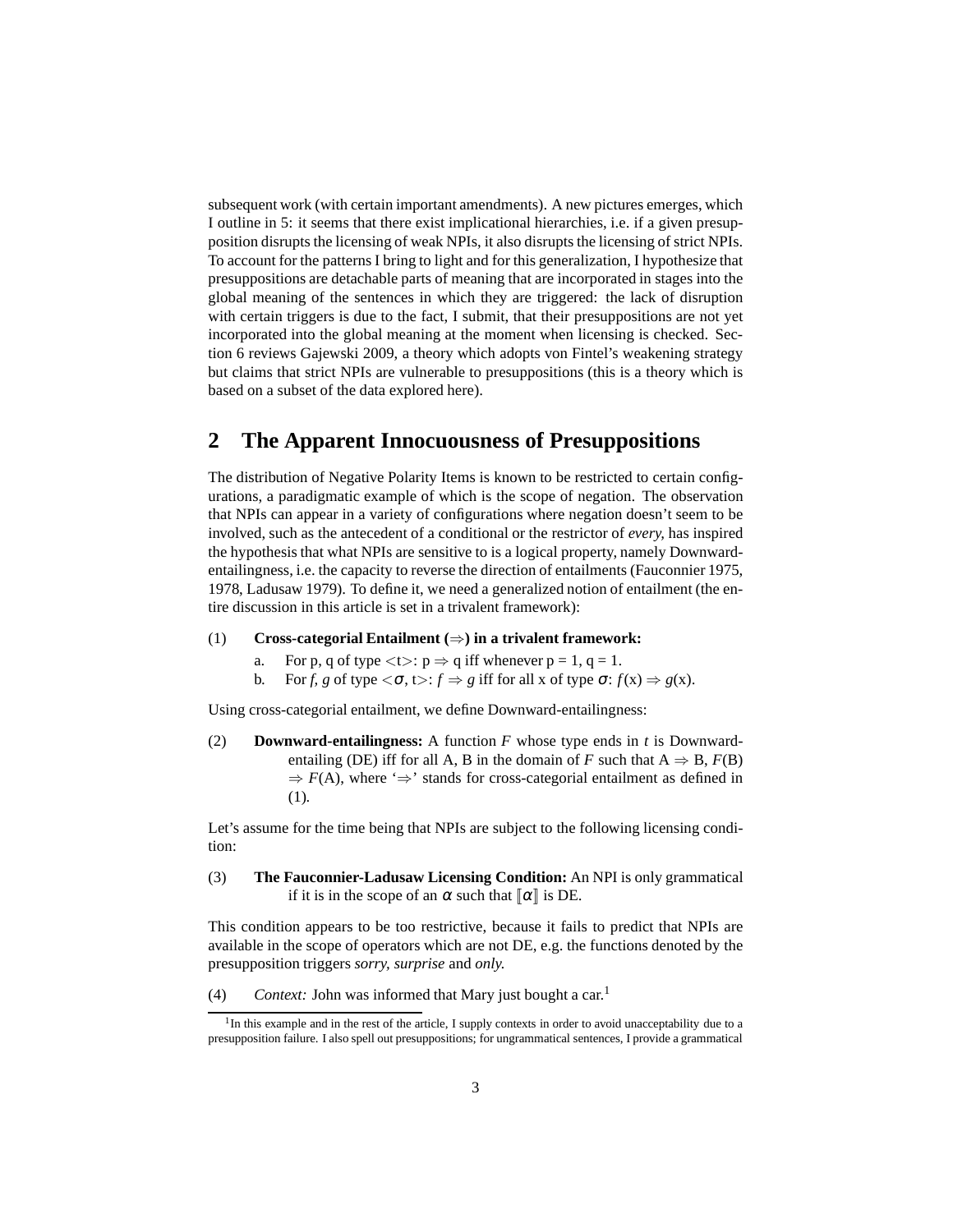- a. John is sorry that Mary bought any car.
- b. *Presupposition of [\(4a\):](#page-3-0)* John believes that Mary bought a car.
- <span id="page-3-1"></span><span id="page-3-0"></span>(5) *Context:* John is complaining to Meredith that there is not enough light in his hotel room.
	- a. Meredith is surprised that John has any complaints about the hotel.
	- b. *Presupposition of [\(5a\):](#page-3-1)* Meredith believes that John has complaints about the hotel.
- <span id="page-3-2"></span>(6) *Context:* John has friends in Chicago.
	- a. Only John has any friends in Chicago.
	- b. *Presupposition of [\(6a\):](#page-3-2)* John has friends in Chicago.

These facts are surprising. Consider for example [\(4a\):](#page-3-0) DE functions allow inferences from sets to subsets, but the inference from [\(7a\)](#page-3-3) to [\(7b\)](#page-3-4) doesn't go through.

- <span id="page-3-4"></span><span id="page-3-3"></span>(7)  $\llbracket$  Honda  $\rrbracket \Rightarrow \llbracket$  car  $\rrbracket$ 
	- a. John is sorry that Mary bought a car.
	- *Presupposition:* John believes that Mary bought a car.
	- b. John is sorry that Mary bought a Honda. *Presupposition:* John believes that Mary bought a Honda.
	- c.  $(7a) \neq (7b)$  $(7a) \neq (7b)$
	- d.  $(7b) \neq (7a)$  $(7b) \neq (7a)$

<span id="page-3-6"></span>Although the set of Hondas is a subset of the set of cars, one can easily imagine scenarios in which John is sorry that Mary bought a car, and the only car she bought is a Mazda (in which case [\(7b\)](#page-3-4) is undefined and there is no entailment, as per [\(1\)\)](#page-2-1). The same pattern recurs with *surprise* and *only:* DEness doesn't obtain but weak NPIs are licensed. The heart of the problem is the presence of presuppositions. Looking at English weak NPIs (*any, ever, care to, bother with*), it is tempting to think that presuppositions are *never* a source of disruption for their licensing, which means, given our hypotheses, that they don't interfere with the DEness of licensers. What's more, triggers like *only* and the emotive factive predicates *sorry* and *surprise* are so far from being disruptors that they even appear to license weak NPIs. We are going to subject the following generalization, which is generally believed to hold, to a critical examination:

<span id="page-3-5"></span>(8) **Standard Generalization:** Presuppositions never disrupt the licensing of English NPIs.

The next section shows that the generalization is incorrect: there is clear evidence that certain presuppositions disrupt the licensing of NPIs.

paraphrase and its presupposition.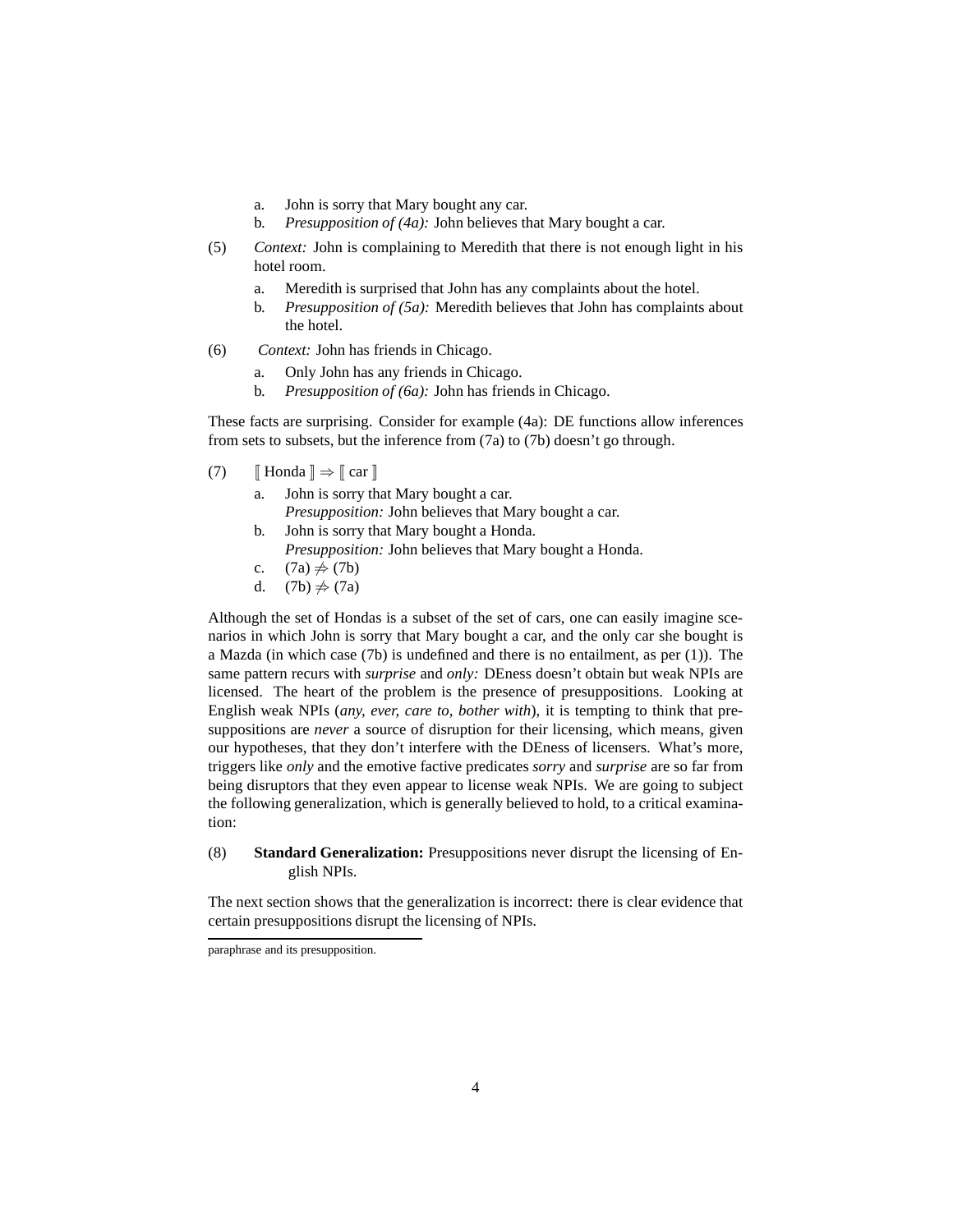# <span id="page-4-0"></span>**3 Disruption by Presuppositions**

In this section, I focus on French and on certain dialects of English, and I do two things: (i.) I show that weak NPIs are vulnerable to certain presuppositions and (ii.) I show that a proper superset of those presuppositions disrupt the licensing of strict NPIs.

Most of the data presented in this section are new, because unlike previous researchers I do not restrict my attention to the case of expressions that are both presupposition triggers and NPI licensers (e.g. *only*): I also examine the disruptive power of presuppositions triggered by items that intervene between an NPI and a potential licenser. This choice is justified in the first subsection.

#### <span id="page-4-1"></span>**3.1 In Defense of Environment-based Licensing**

Although many researchers adopt the Fauconnier-Ladusaw view that the licensing condition should be phrased in terms of Downward-entailingness, there is no real consensus as to what it is that must be downward-entailing, or in other words, what it is that licenses NPIs. Once DEness is accepted, licensing can be viewed in two different ways: either as a relationship between a DE operator and an NPI in its scope (I propose to dub this view, which is essentially syntactic, the operator-based approach), or as the match between the demands of the NPI and the properties of the constituents it finds itself in (henceforth the environment-based approach).

For the operator-based approach [\(Szabolcsi 2004,](#page-60-0) [Guerzoni](#page-58-4) [2006,](#page-58-4) [Guerzoni and Sharvit](#page-58-5) [2007](#page-58-5) a.o.), the contribution to meaning of expressions other than licensers is not important. This is not the case for the environment-based approach, which takes into account the meaning of the constituent(s) a given NPI appears in: therefore the presuppositions triggered by licensers as well as the presuppositions triggered by other expressions in the syntactic environment of the NPI matter.

In [Homer 2010,](#page-59-1) I show that operator-based approaches are inadequate and that the environment-based approach is correct: what matters to the licensing of polarity items is the monotonicity of their syntactic environment. The licensing condition that I will substantiate is the following:

- <span id="page-4-3"></span>(9) **Licensing Condition (modified after [Gajewski 2005](#page-58-6)): An NPI**  $\alpha$  **is licensed** in a sentence S only if there is an eligible constituent  $\beta$  of S containing  $\alpha$ such that  $\beta$  is DE w.r.t. the position of  $\alpha$ <sup>[2](#page-4-2)</sup>
- (10) A constituent  $\beta$  is DE with respect to the position of  $\alpha$  ( $\alpha \in D_{\sigma}$ ) iff the function  $\lambda x. \llbracket \beta[\alpha/v_{\sigma}] \rrbracket^{g[v_{\sigma} \to x]}$  is DE.

The data that we turn to lend direct support to the environment-based approach and against the operator-based approach. In effect, the presupposition of cognitive factive verbs and of the additive particle *too* are monotonicity-breakers and as such disrupt the licensing of weak NPIs (in French and some dialects of English).

<span id="page-4-2"></span> $2$ This condition mentions 'eligible constituents' because it incorporates the lesson drawn from [Homer](#page-59-1) [2010](#page-59-1) that the verification of licensing is not possible on just any constituent, e.g. the licensing of a strict NPI cannot be verified on a constituent that doesn't contain Pol (the Polarity head, which hosts in its specifier a negative operator, when the sentence is negative, or nothing otherwise).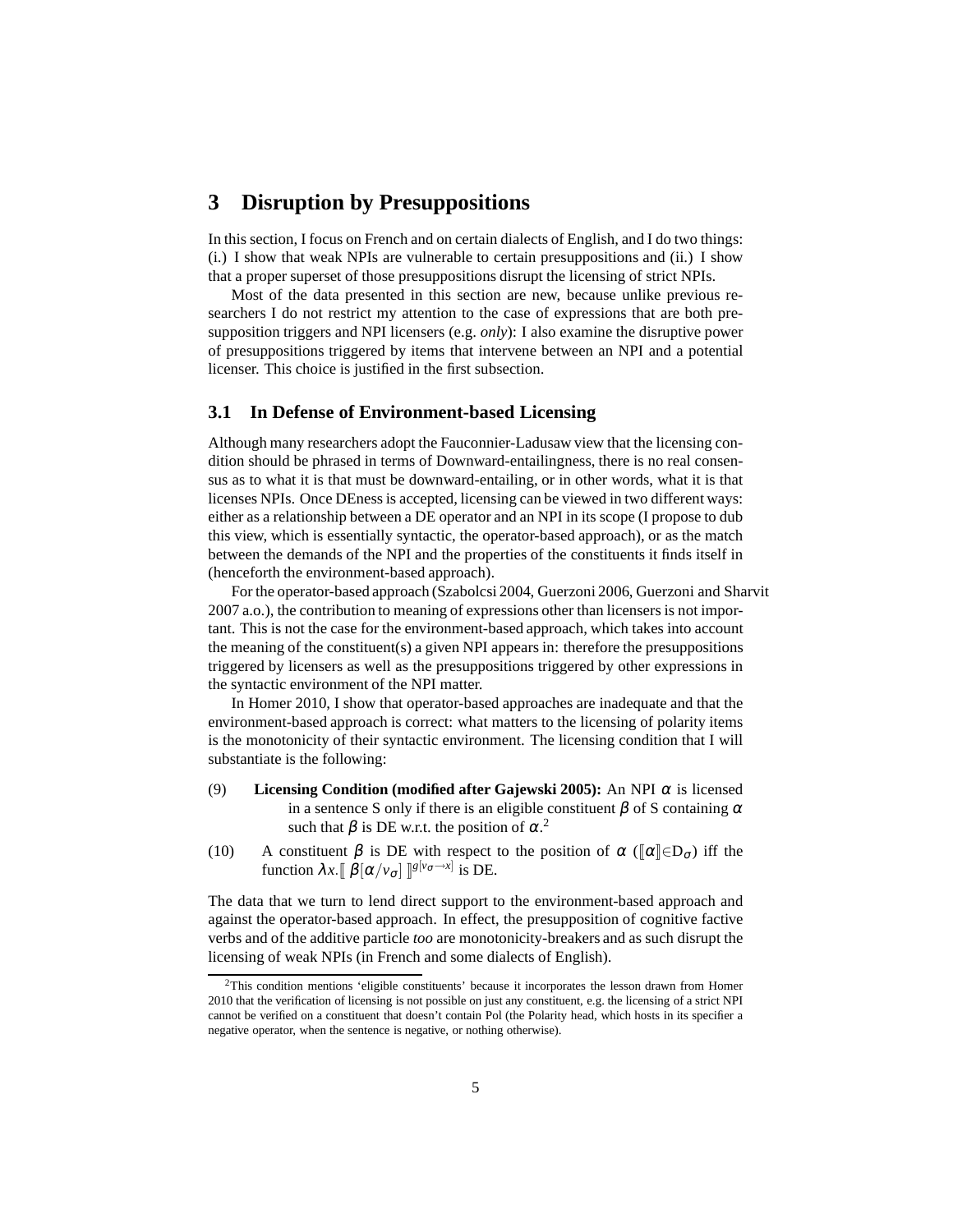# <span id="page-5-0"></span>**3.2 French Weak NPIs**

I provide data that directly challenge both the operator-based approach and the standard generalization [\(8\).](#page-3-5) They bring to light the disruptive effect of two presuppositions in particular, i.e. the presupposition triggered by French cognitive factives [\(3.3\)](#page-6-0) and by the additive particle *aussi* 'too/also' [\(3.4\)](#page-9-0). I need to say a word in preamble about the data that I am about to present: these are French rather than English data. The English speakers I surveyed have strong and robust judgments, but there is a considerable amount of dialectal variation: for a first category of speakers (dialect A), cognitive factive predicates are not disruptive but *too/also* is; for a second category (dialect B), neither are disruptive. In French, I found no variation on the key sentences that make up the paradigm. The only benefit of looking at French data is that in that language both categories of triggers are disruptive.<sup>[3](#page-5-1)</sup>

Like English *any, quoi que ce soit* is licensed in the scope of negation, negative quantifiers (over individuals and times), DE determiners, antecedents of conditionals, yes-no questions, etc.:

- (11) a. *Jean n' a jamais critique´ quoi que ce soit.* Jean NEG has ever criticized what that this be.SUBJ
	- b. *Personne n' a critique´ quoi que ce soit.* nobody NEG has criticized what that this be.SUBJ
	- c. *Au plus cinq personnes ont critique´ quoi que ce soit.* at most five people have criticized what that this be.SUBJ
	- d. *Jean critique rarement quoi que ce soit.* Jean criticizes rarely what that this be.SUBJ
	- e. *Si tu critiques quoi que ce soit,* if you criticize what that this be.SUBJ you be.FUT fired *tu seras renvoye.´*
	- f. *A-t-il critique´ quoi que ce soit ?* has he criticized what that this be.SUBJ

It is also licensed in the scope of the licensers/triggers equivalent of *only DP* and in the complement clause of the equivalent of *surprise* and *sorry* (although it is degraded in the latter case):

- (12) a. *Seul Jean a compris* only Jean has understood what that this be.SUBJ *quoi que ce soit.*
	- b. *Je suis surpris que Jean ait* I am surprised that Jean have.SUBJ understood what that this be.SUBJ *compris quoi que ce soit.*
	- c. ?*Je regrette que Jean ait* I regret that Jean have.SUBJ criticized what that this be.SUBJ *critique´ quoi que ce soit.*

<span id="page-5-1"></span> $3$ One potential disadvantage is that it is in principle possible—but not very probable—that the workings of cognitive factive predicates and additive particles in the two languages are different, maybe too dissimilar to permit a fruitful comparison.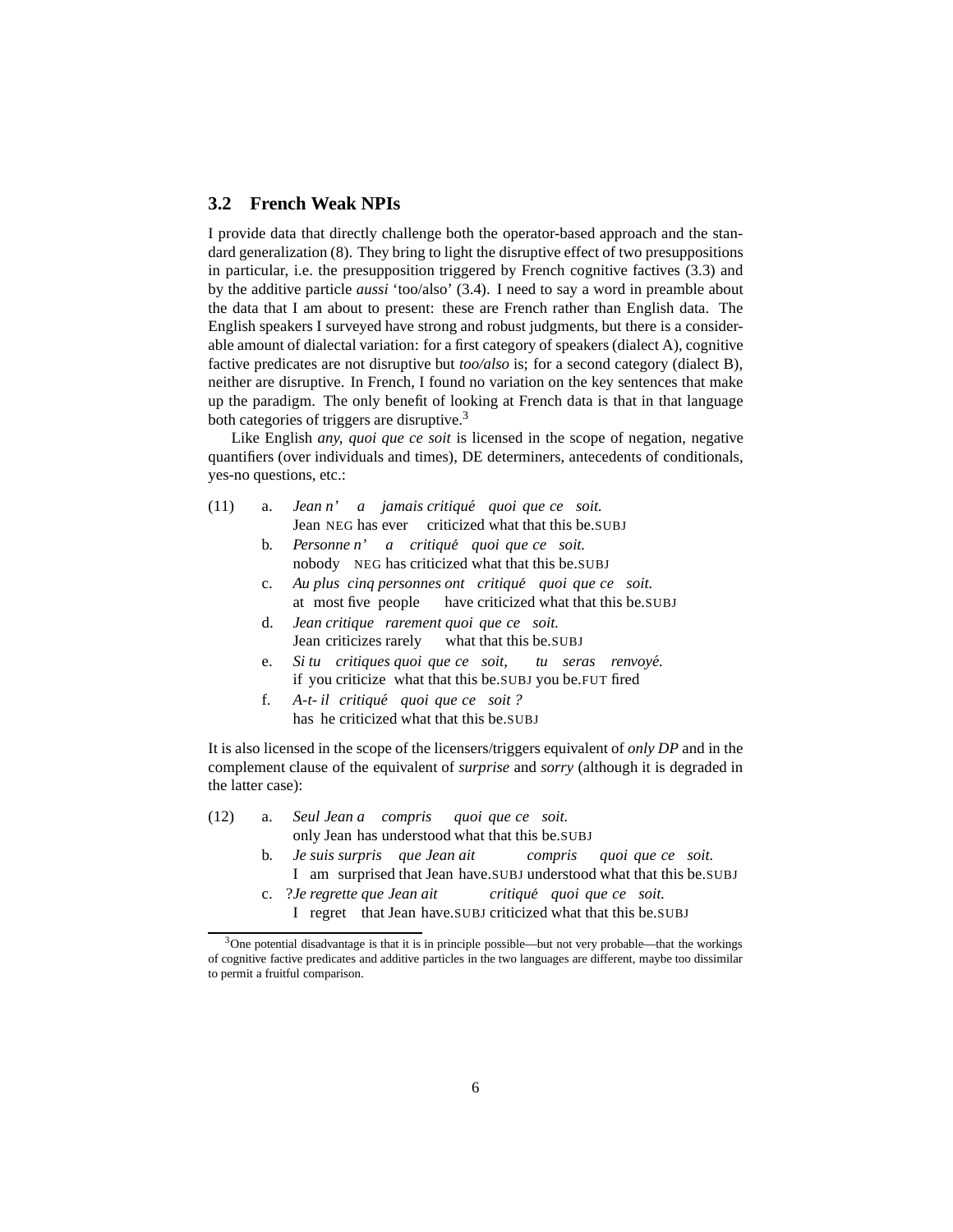# <span id="page-6-0"></span>**3.3 Presupposition of Cognitive Factives**

However, *quoi que ce soit* (and all other NPIs) in the complement clause of a French cognitive factive predicate like *savoir* 'know', *realiser ´* 'realize', *se rendre compte* 'become aware', *decouvrir ´* 'find out', etc. cannot be licensed by a superordinate licenser[4](#page-6-1) (this is also true in another dialect of English, let us call it dialect C, which is partially described in [Fitzpatrick 2005](#page-58-7) and to which I had no direct access):

- <span id="page-6-6"></span><span id="page-6-2"></span>(13) *Context:* Marie read a novel.
	- a. \**Jean ne sait* Jean NEG knows NEG that Marie have.IND read what that this be.SUBJ *pas que Marie a lu quoi que ce soit.* Intended: *'Jean doesn't know that Marie read anything.'*
	- b. Jean ne sait pas que Marie a lu quelque chose (*'something'*).
	- c. *Presupposition of [\(13b\):](#page-6-2)* Marie read something.

If the polarity of the factive presupposition triggered by the embedding verb is negative (it is positive in the above example), no disruption occurs, therefore the polarity of the presupposition rather than the mere existence of a presupposition is the source of the unavailability of NPIs. Putting a negation in the complement of the factive predicate changes the polarity of the presupposition:

- (14) *Context:* Marie didn't read anything.
	- a. *Jean sait* Jean knows that Marie NEG has NEG read what that this be.SUBJ *que Marie n' a pas lu quoi que ce soit. 'Jean knows that Marie didn't read anything.'*
	- b. *Presupposition:* Marie didn't read anything.

A caveat: outside of conditionals, *savoir* and *know* have a non factive usage, which requires a first person subject [\(ia\).](#page-6-3) In French a non factive usage of *savoir* 'know' with a first person subject is only possible with subjunctive morphology on *savoir* (this fact is all the more intriguing because matrix subjunctive is normally impossible) and on the embedded verb [\(ib\).](#page-6-4) NPIs are licensed in the complement of *sache* [\(ii\):](#page-55-0)

- <span id="page-6-4"></span><span id="page-6-3"></span>(i) a. I don't know that Mary knows this person.
	- b. *Je ne \*sais/sache* I NEG know.IND/SUBJ NEG that Marie know.SUBJ this person *pas que Marie connaisse cette personne. (French)*
- (ii) *Je* I NEG know.SUBJ NEG that Marie have.SUBJ some chance that this be.SUBJ to win *ne sache pas que Marie ait quelque chance que ce soit de gagner.*

The cases of NPI licensing that interest us in dialects A and B of English are observed without restriction to the verb *know* with a first person subject: they appear in uncontroversially factive environments, such as [\(iiia\):](#page-6-5)

- <span id="page-6-5"></span>(iii) *Context:* Mary is the best player in the tournament.
	- a. John doesn't know/realize that Mary has any chance to win.
	- b. *Presupposition of [\(iiia\):](#page-6-5)* Mary has some chance to win.

<span id="page-6-1"></span><sup>&</sup>lt;sup>4</sup>I hasten to say that this generalization doesn't hold of conditionals (e.g. 'Si Jean découvre que...' 'if Jean finds out that...'); but these are a special case, as they notoriously allow for a non-presuppositional usage of *découvrir* 'find out'. NPIs are perfectly licit only if the presupposition of *découvrir* is not triggered.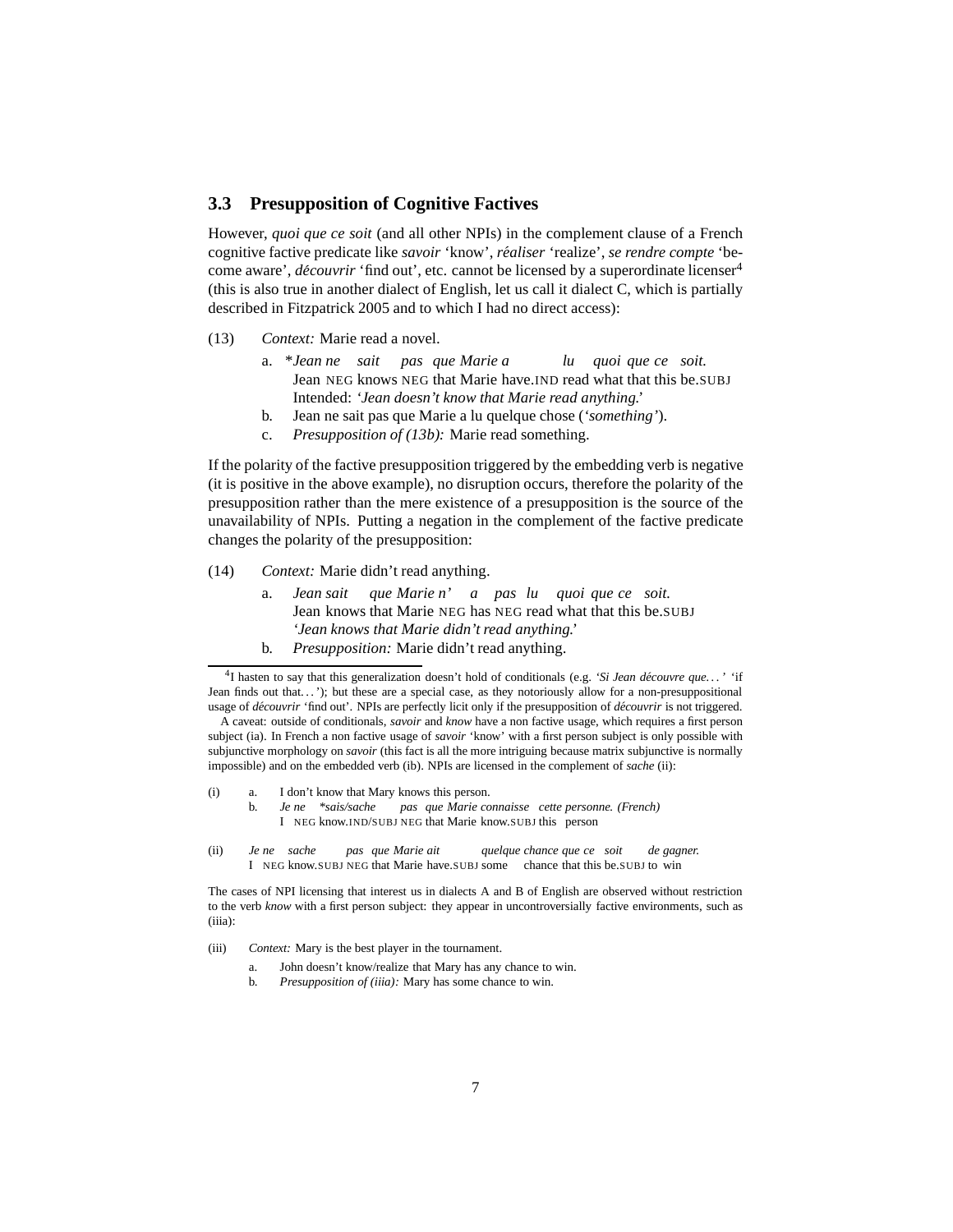When the verb *penser* 'think', which is not a presupposition trigger, is substituted for the verb *savoir* 'know', no disruption occurs:<sup>[5](#page-7-0)</sup>

(15) a. *Jean ne pense pas que Marie a/ait* Jean NEG thinks NEG that Marie have.IND/SUBJ read what that this *lu quoi que ce soit.* be.SUBJ *'Jean doesn't think that Marie read anything.'* b. *Presupposition:* None.

In the same connection, the cognitive factive verb *se souvenir* 'remember' allows the indicative/subjunctive alternation when negated. The indicative yields the presupposition that the complement clause is true, and acts as a disruptor—provided there is no negation in the embedded clause—while the subjunctive doesn't yield this presupposition and is not a disruptor:

- <span id="page-7-4"></span>(16) *Context:* Marie warned Jean against drinking alcohol.
	- a. \**Jean ne se* Jean NEG REFL remembers NEG that Marie to-him have.IND said what *souvient pas que Marie lui a dit quoi que ce soit.* that this be.SUBJ *'Jean doesn't remember that Marie told him anything.'* b. Jean ne se souvient pas que Marie lui a dit quelque chose (*'something'*).
		- c. *Presupposition of [\(16b\):](#page-7-1)* Marie said something to Jean.
- <span id="page-7-5"></span><span id="page-7-1"></span>(17) a. *Jean ne se* Jean NEG REFL remembers NEG that Marie to-him have.SUBJ said what *souvient pas que Marie lui ait dit quoi que ce soit.* that this be.SUBJ *'Jean doesn't remember that Marie told him anything.'*
	- b. *Presupposition:* None.

To sum up, French cognitive factives act as disruptors between an NPI and a potential licenser. The source of the disruption appears to be the factive presupposition they trigger: the polarity of the presupposition itself is of the essence, which suggests that the presupposition is factored into the meaning that is relevant for NPI licensing. Let us verify that [\(13a\)](#page-6-6) is ungrammatical because it doesn't contain any constituent that is DE w.r.t. the position of the NPI: the only constituents that contain a DE expression (i.e. a potential licenser) are superconstituents of the matrix NegP. We can thus restrict our attention to these constituents (and for ease of exposition, I propose that we examine the entire sentence).

- <span id="page-7-3"></span><span id="page-7-2"></span>(18) \*Jean ne sait pas que Marie a lu quoi que ce soit.
	- a.  $\lceil \text{novel} \rceil \Rightarrow \lceil \text{book} \rceil$
	- b. Jean ne sait pas que Marie a lu un livre.

<span id="page-7-0"></span> $<sup>5</sup>$ In French (unlike in Italian), the indicative can be used in the complement clause of a negated epistemic</sup> predicate without triggering a factive presupposition, see [Homer 2007](#page-59-2) and section [3.5.1](#page-14-1) on p. [15.](#page-14-1)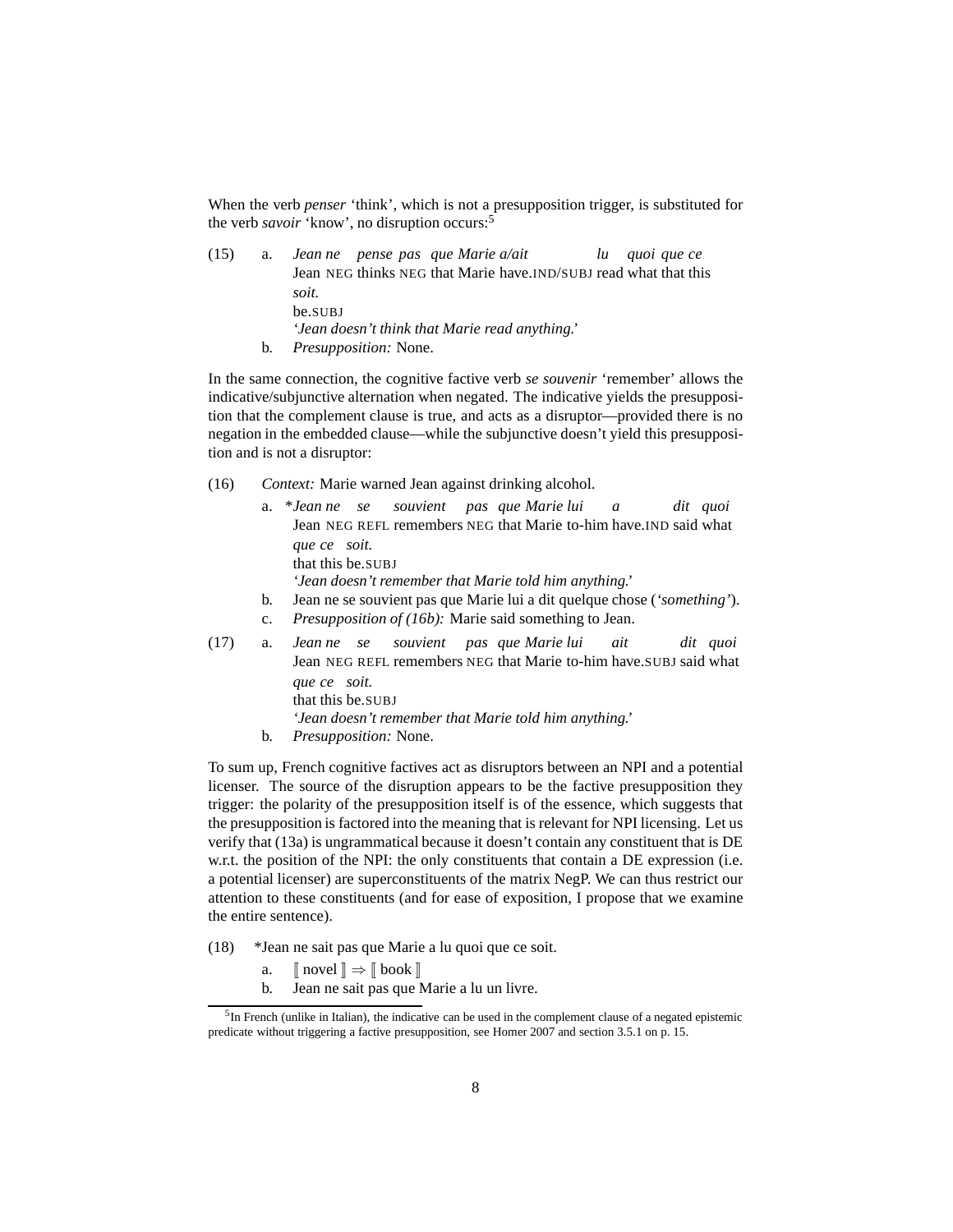(Jean NEG know NEG that Marie has read a book) *Assertion:* Jean doesn't have the belief that Marie read a book.[6](#page-8-0) *Presupposition:* Marie read a book.

- <span id="page-8-1"></span>c. Jean ne sait pas que Marie a lu un roman. (Jean NEG know NEG that Marie has read a novel) *Assertion:* Jean doesn't have the belief that Marie read a novel. *Presupposition:* Marie read a novel.
- d.  $(18b) \neq (18c)$  $(18b) \neq (18c)$  *(not DE)*

To ascertain whether [\(18\)](#page-7-3) is DE in the position of the NPI, we must verify that [\(18b\)](#page-7-2) entails [\(18c\)](#page-8-1) (in this pair of sentences, the position of the NPI is occupied by DPs whose denotations stand in a set-to-subset relation), i.e. that whenever [\(18b\)](#page-7-2) is true, [\(18c\)](#page-8-1) is true too. Presuppositions project under negation: the presupposition of *savoir* contributes a positive proposition to the meaning that is relevant for licensing. The situations in which [\(18b\)](#page-7-2) is true are situations in which it is defined (that is, in which the presupposition triggered by *savoir* is satisfied). But it is not the case that all the situations in which (i.) Jean doesn't know that Marie read a book and (ii.) Marie read a book are situations in which Marie read a novel. In other words, there are situations in which [\(18b\)](#page-7-2) is true but [\(18c\)](#page-8-1) is undefined (has value #). By virtue of [\(1\),](#page-2-1) (18b) doesn't entail [\(18c\),](#page-8-1) and we make the correct prediction that *any* is not available in [\(18\)](#page-7-3) because its environment is not DE.

Remarkably, we can infer downward in the position of the NPI if only the assertive component of the meaning is taken into account to the exclusion of the factive presupposition (the assertive component of [\(18b\)](#page-7-2) entails the assertive component of [\(18c\)\)](#page-8-1): the presupposition is therefore the cause of the anti-licensing of the NPI. By themselves, the cognitive factive verbs *savoir, se souvenir, se rendre compte,* etc. are not potential NPI licensers (they do not invert the direction of entailments in their complement); and they do not create an intervention, in the sense that their mere presence doesn't break a syntactic dependency (witness the minimal pair [\(16a\)-](#page-7-4)[\(17a\)\)](#page-7-5). But the presupposition they trigger when they occur between an NPI and a potential licenser (negation in the case at hand) has a disruptive potential. We have thus found an instance where the presence of a presupposition ruins the monotonicity of the context of an NPI, leading to anti-licensing.

These facts are at variance both with the operator-based approach (the contribution of expressions other than licensers matters to licensing) and with the standard generalization [\(8\)](#page-3-5) (some presuppositions are disruptive).

The next section reaches the same conclusions using a different presupposition trigger, namely *aussi* 'too/also'.

<span id="page-8-0"></span><sup>6</sup>For reasons of simplicity, I assume that the assertive content of *know* is that of an epistemic predicate. In my paraphrase, I use the phrase *have the belief* instead of *think* or *believe,* which are neg-raising predicates and are therefore not appropriate, since *know* is not neg-raising, cf. [Gajewski 2005](#page-58-6).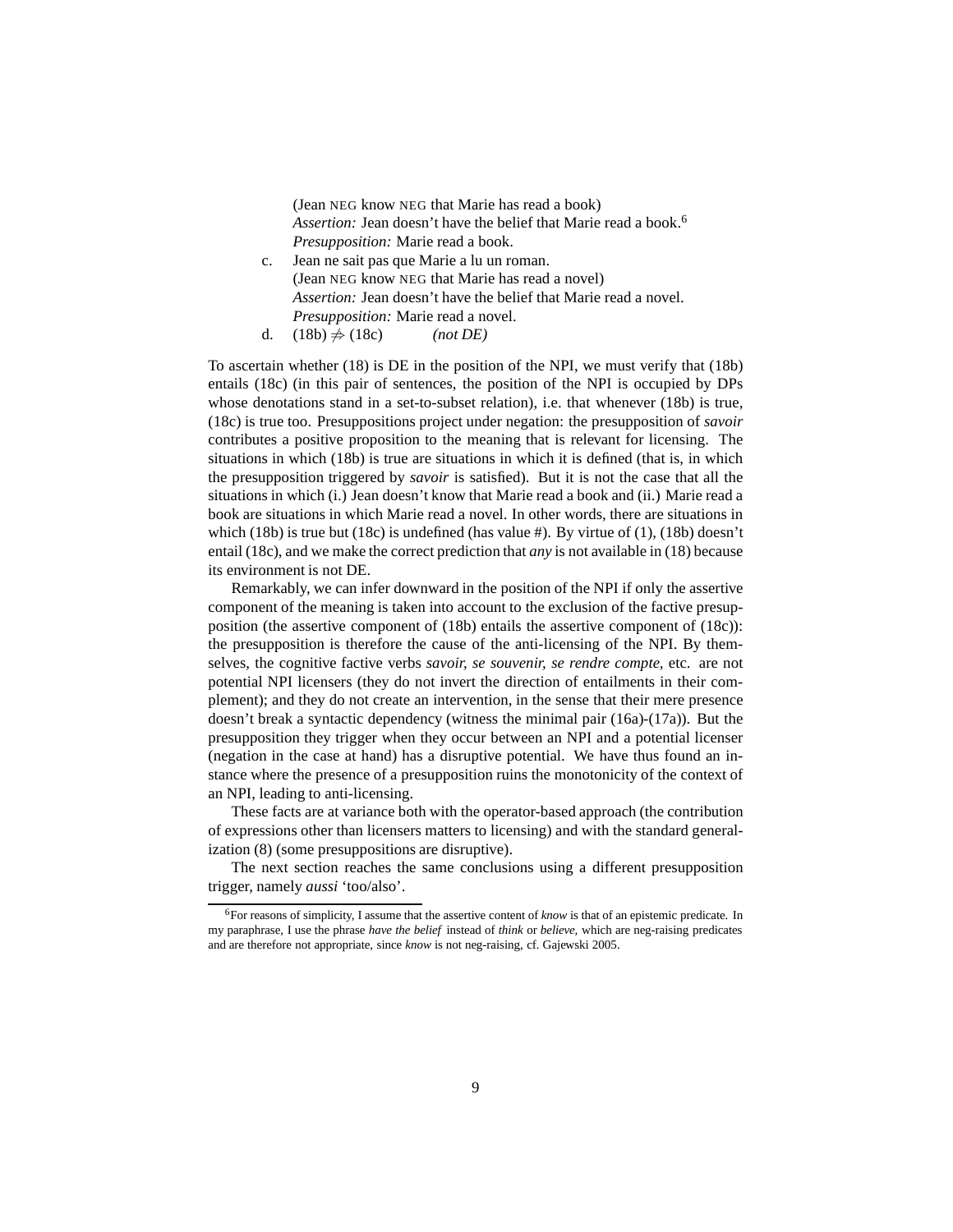#### <span id="page-9-1"></span><span id="page-9-0"></span>**3.4 Presupposition of** *aussi*

#### **3.4.1 Comparing** *aussi* **and** *non plus*

Observe the pair formed by [\(19\)](#page-9-2) and [\(20a\):](#page-9-3) they differ in the choice of the indefinite (a plain one in the former, and an NPI in the latter). *Aussi* is an anaphoric presupposition trigger, and as such, its presupposition must be satisfied in the linguistic context.

- <span id="page-9-2"></span>(19) *Context:* Marie read a novel. *Marie a lu un roman, mais je ne pense pas que [Jean]<sup>F</sup> ait* Marie has read a novel but I NEG think NEG that Jean have.SUBJ *lu* read something *quelque chose lui aussi.* him too *'Marie read a novel, but I don't think that [Jean]<sup>F</sup> read something too.'*
- <span id="page-9-3"></span>(20) *Context:* Marie read a novel.
	- a. \**Marie a lu un roman, mais je ne pense pas que [Jean]<sup>F</sup>* Marie has read a novel but I NEG think NEG that Jean *ait* have.SUBJ read what that this be.SUBJ him too *lu quoi que ce soit lui aussi.* Intended: *'Marie read a novel but I don't think that [Jean]<sup>F</sup> read anything too.'*
	- b. Marie a lu un roman mais je ne pense pas que Jean ait lu quelque chose ('something') lui aussi. *Presupposition of* [\(20b\):](#page-9-4) Somebody other than Jean read something.

<span id="page-9-4"></span>Now compare the ungrammatical [\(20a\)](#page-9-3) with the grammatical [\(21a\)](#page-9-5) below:

- <span id="page-9-5"></span>(21) *Context:* Marie didn't read anything.
	- a. *Marie n' a rien* Marie NEG has nothing read, and I NEG think NEG that Jean *lu, et je ne pense pas que [Jean]<sup>F</sup> ait* have.SUBJ read what that this be.SUBJ him either *lu quoi que ce soit lui non plus. 'Marie didn't read anything, and I don't think that [Jean]<sup>F</sup> read anything either.'*
	- b. *Presupposition:* Somebody other than Jean didn't read anything.

What the above sentences show is that *aussi* 'too' is a disruptor while *non plus* 'either' is not. Crucially, the ungrammaticality of [\(20a\)](#page-9-3) is not due to some incompatibility between *aussi* and the superordinate negation, as shown by the acceptability of [\(19\).](#page-9-2)

This discrepancy is all the more significant because *aussi* and *non plus* are minimally different: both are focus particles, $<sup>7</sup>$  $<sup>7</sup>$  $<sup>7</sup>$  and as such they associate with a constituent</sup> and evoke a set of alternatives. One pertinent difference between the two triggers con-

<span id="page-9-6"></span> $<sup>7</sup>$  Focus itself cannot be at fault, because a focused element that is not associated with a focus particle is</sup> innocuous:

<sup>(</sup>i) Marie a lu un roman mais je ne pense pas que [Jean]*<sup>F</sup>* ait lu quoi que ce soit.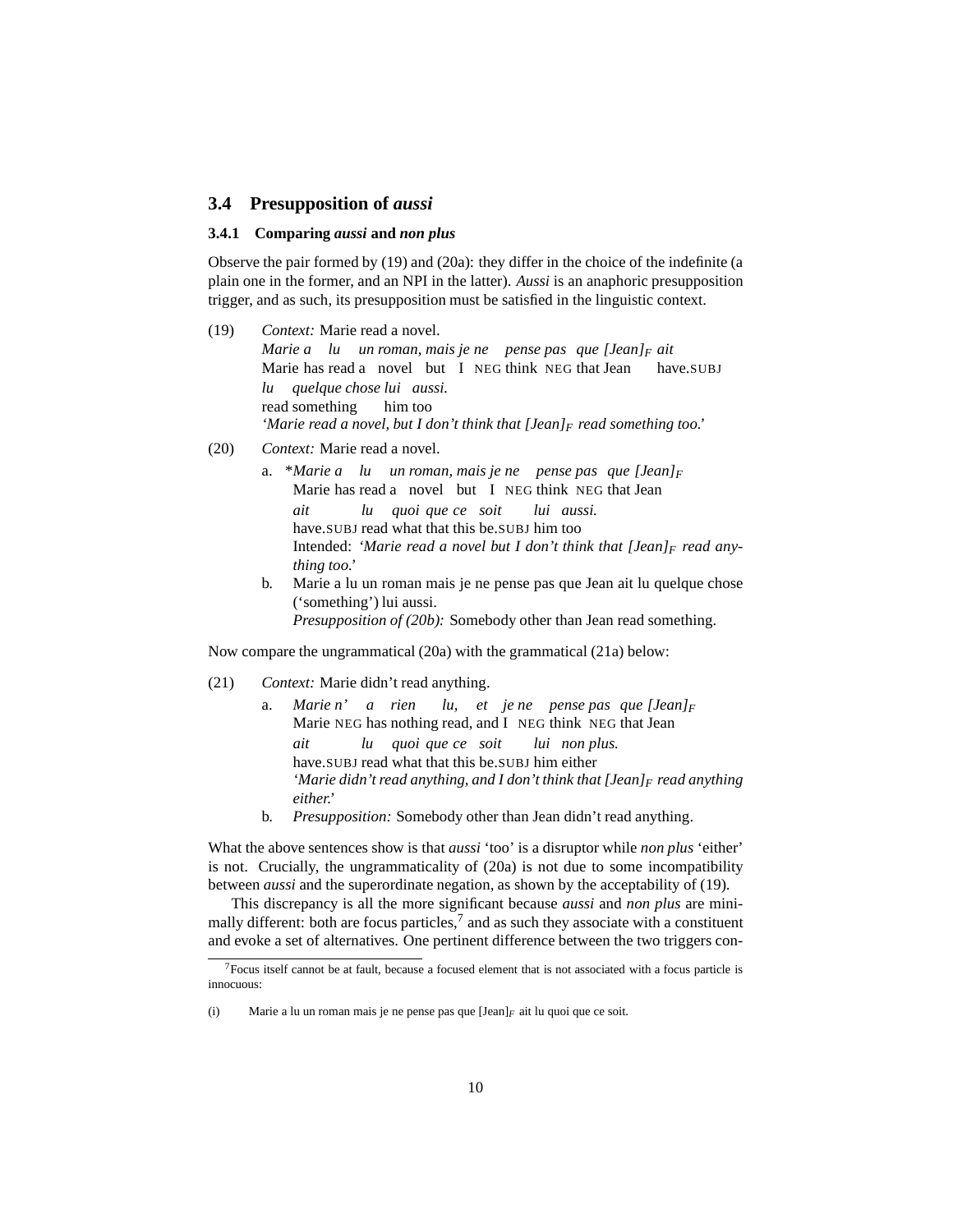cerns the polarity of their presuppositions (compare the presupposition of [\(20b\),](#page-9-4) which is the closest grammatical paraphrase of [\(20a\),](#page-9-3) and the presupposition of [\(21a\)\)](#page-9-5). Let us now show that this difference is indeed relevant (and operative in the contrast) only if the conservative licensing condition defended here [\(9\)](#page-4-3) is in effect (i.e. the constituent on which the licensing is checked has to be DE w.r.t. the position of the NPI). The verification relies on the following inference schema.

- <span id="page-10-4"></span><span id="page-10-1"></span><span id="page-10-0"></span>(22) \*Je ne pense pas que [Jean]*<sup>F</sup>* ait lu quoi que ce soit lui aussi.
	- a.  $\parallel$  novel  $\parallel \Rightarrow \parallel$  book  $\parallel$
	- b. Je ne pense pas que  $\left[\text{Jean}\right]_F$  ait lu un livre lui aussi. (I NEG think NEG that Jean have.SUBJ read a book him too) *Assertion:* I don't think that Jean read a book. *Presupposition:* Somebody other than Jean read a book.
	- c. Je ne pense pas que  $\text{[Jean]}_F$  ait lu un roman lui aussi. (I NEG think NEG that Jean has read a novel him too) *Assertion:* I don't think that Jean read a novel. *Presupposition:* Somebody other than Jean read a novel.
	- d.  $(22b) \neq (22c)$  $(22b) \neq (22c)$  *(not DE)*

Given that *aussi* triggers a presupposition, the situations in which [\(22b\)](#page-10-0) is true are situations in which it is defined (that is in which the presupposition triggered by *aussi* is satisfied). But it is not the case that all the situations in which (i.) I don't think that John read a book and (ii.) someone other than John read a book are situations in which somebody other than John read a novel. In other words, there are situations in which [\(22b\)](#page-10-0) is true but [\(22c\)](#page-10-1) is undefined (has value #). The entailment doesn't hold.

The same procedure for checking the monotonicity of the position of the NPI applies, mutatis mutandis, to [\(21a\).](#page-9-5)

- <span id="page-10-3"></span><span id="page-10-2"></span>(23) Je ne pense pas que  $[\text{Jean}]_F$  ait lu quoi que ce soit lui non plus.
	- a.  $\parallel$  novel  $\parallel \Rightarrow \parallel$  book  $\parallel$
	- b. I don't think that  $\text{[Jean]}_F$  read a book either. *Assertion:* I don't think that Jean read a book. *Presupposition:* Somebody other than Jean didn't read a book. c. I don't think that  $\text{[Jean]}_F$  read a novel either.
	- *Assertion:* I don't think that Jean read a novel.
	- *Presupposition:* Somebody other than Jean didn't read a novel.
	- d.  $(23b) \Rightarrow (23c)$  $(23b) \Rightarrow (23c)$  *(DE)*

Whenever the premise [\(23b\)](#page-10-2) is true, hence defined, the consequence [\(23c\)](#page-10-3) is defined too (the presupposition of the former entails the presupposition of the latter). Furthermore, the assertive content of [\(23b\)](#page-10-2) entails the assertive content of [\(23c\).](#page-10-3) Therefore [\(23b\)](#page-10-2) entails [\(23c\)](#page-10-3) per [\(1\):](#page-2-1) we have verified that the position of the NPI is one with respect to which the sentence is DE. This derives the availability of the NPI, as desired.

Given the difference between *aussi* and *non plus,* it is clear that the mere presence of a presupposition trigger in the licensing environment of the NPI is not sufficient to cause a disruption. The presupposition causes anti-licensing only if it ruins the mono-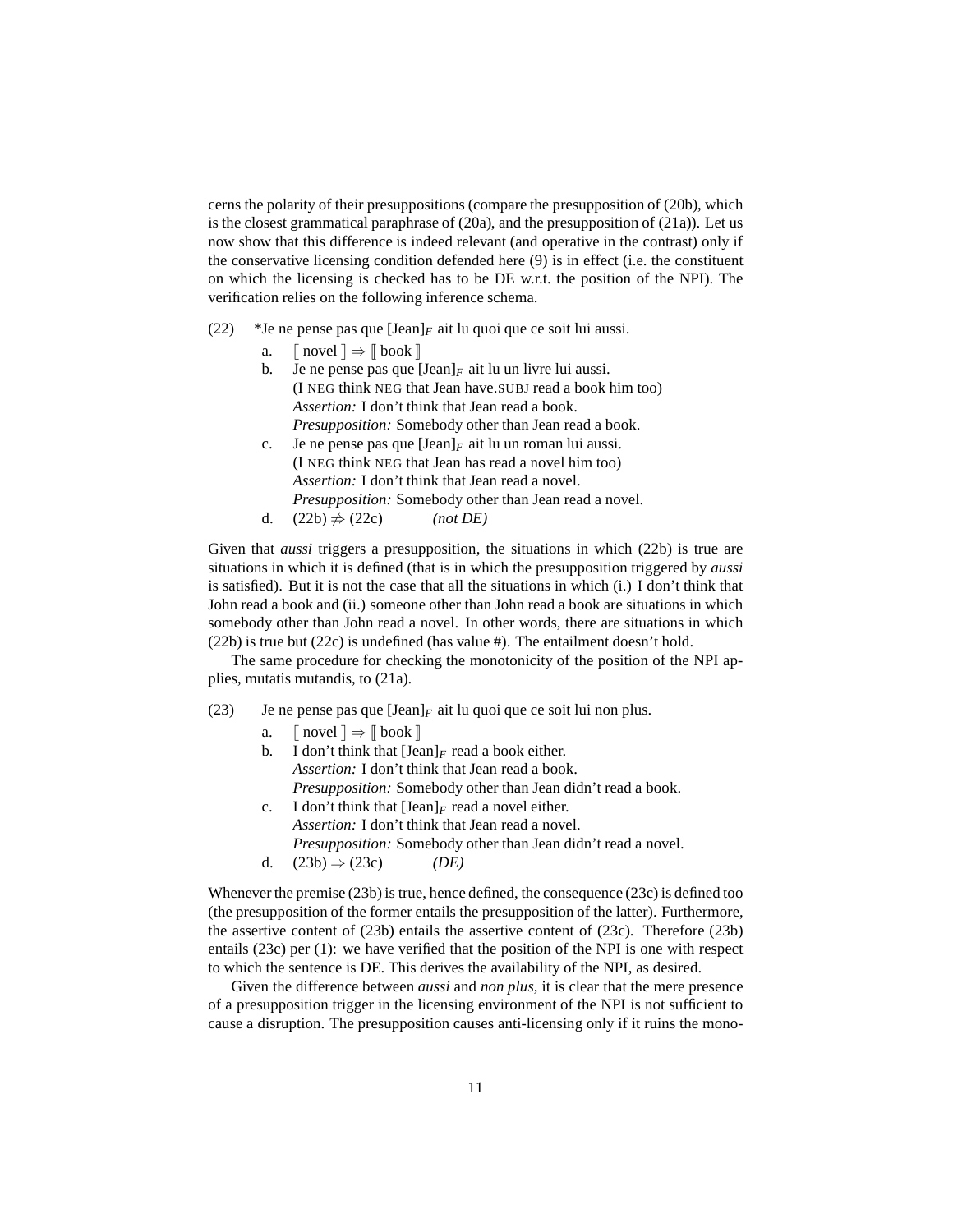tonicity of the context (this requires that the presupposition is formed using linguistic material which encompasses the position of the NPI, as is the case in [\(20b\)](#page-9-4) and [\(21a\)\)](#page-9-5).

## <span id="page-11-0"></span>**3.4.2 NPIs Licensed in the Focus of** *aussi*

Other facts can be adduced that show that the source of the disruption is indeed the presupposition of *aussi.* There is at least one position in the sentence that the presupposition of *aussi* doesn't make non-monotonic, namely its own focus (in the syntactic sense of the word *focus*); and as expected, this is a position where a weak NPI is licensed. The presupposition of *aussi* makes a negative contribution to the meaning in relation with the focused element (this is important, since we know that a negative contribution of a presupposition is necessary for licensing, cf. the presupposition of *non plus* [\(21a\)\)](#page-9-5).

- (24) a. [Mary] $_F$  invited a student too. *Presupposition:*  $\exists x[x \neq m \land \exists y[y \in \mathbb{R}$  student  $\mathbb{R} \land \text{invite'}(x,y)]$ b. Mary invited [a student] $_F$  too.
	- *Presupposition:*  $\exists x [x \notin \mathbb{R} \text{ student } \mathbb{R} \land \text{invite'}(m,x)]$

For concreteness, consider this example, where an NPI is available in the scope of *aussi* (it differs from the ungrammatical [\(20a\)](#page-9-3) in that the NPI is in the focus of the particle):

- <span id="page-11-3"></span>(25) *Context:* Marie invited Pierre, who is not taking any classes with anyone.
	- a. *Je ne crois pas que Marie ait* I NEG think NEG that Marie have.SUBJ also invited who that this *aussi invite´ [qui que ce soit* be.SUBJ of the class of Jean *de la classe de Jean]F. 'I don't think that Marie invited [anyone in Jean's class]<sup>F</sup> too.'*
	- b. *Presupposition:* Marie invited someone who is not in Jean's class.
- <span id="page-11-2"></span><span id="page-11-1"></span>(26) a.  $\mathbb{F}$  French student  $\mathbb{R} \Rightarrow \mathbb{F}$  student  $\mathbb{R}$ 
	- b. I don't think that Marie invited [a student] $_F$  too. *Assertion:* I don't think that Marie invited a student. *Presupposition:* Marie invited someone other than a student.
	- c. I don't think that Marie invited [a French student] $_F$  too. *Assertion:* I don't think that Marie invited a French student. *Presupposition:* Marie invited someone other than a French student.
	- d.  $(26b) \Rightarrow (26c)$  $(26b) \Rightarrow (26c)$  *(DE)*

The assertion of the premise entails the assertion of the consequence of the downward inference above. In contrast with the other case we considered earlier [\(22\),](#page-10-4) the presupposition of the former entails the presupposition of the latter (if Marie invited someone who is not a student, she necessarily invited someone who is not a French student): therefore the entailment goes through (as per [\(1\)\)](#page-2-1). The complexity of the facts brought to light here makes a class of possible analyses untenable, namely an explanation in terms of intervention by focus.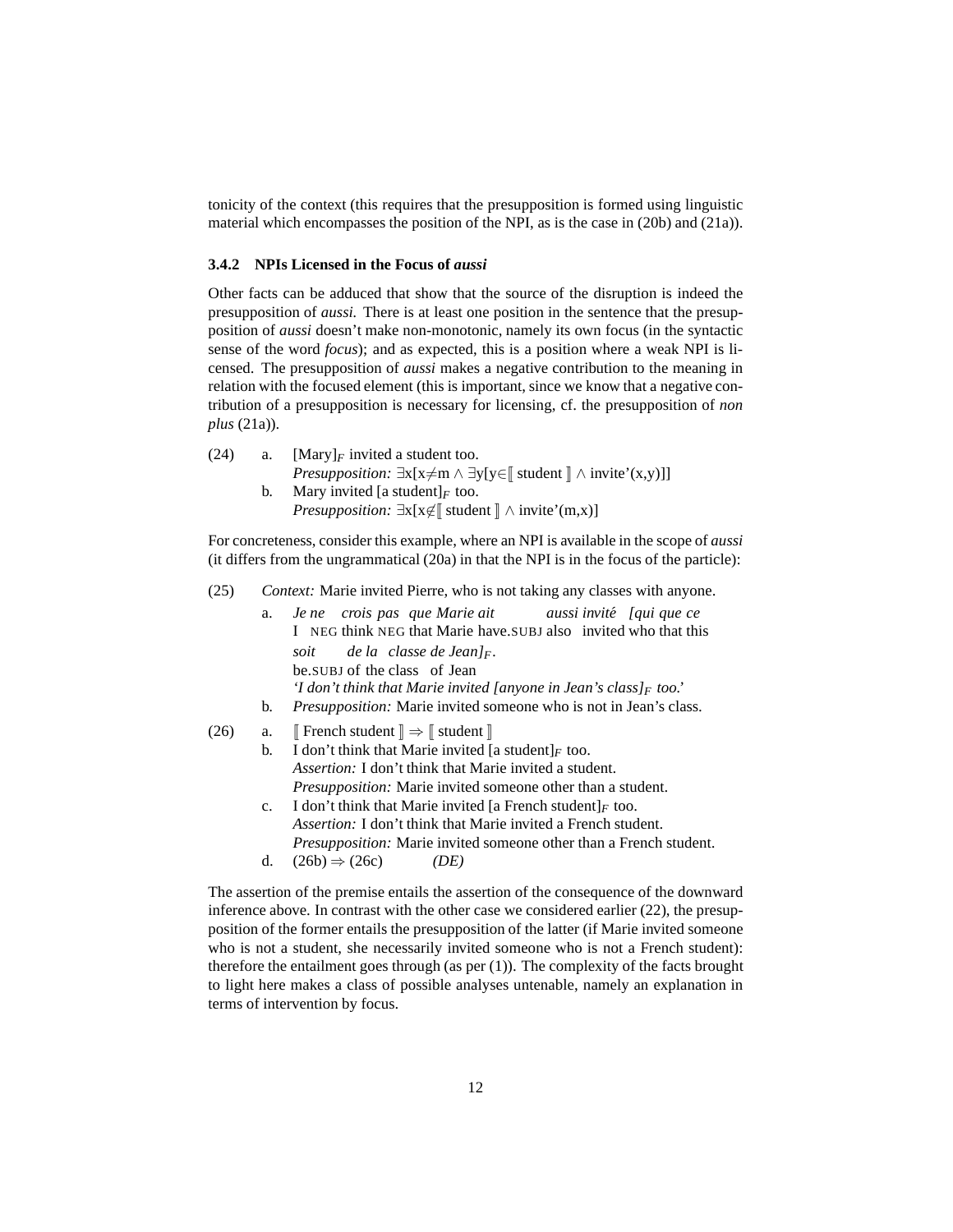#### <span id="page-12-0"></span>**3.4.3 Not an Intervention by Focus**

The theories I have in mind are based on the fact that *aussi* is a focus particle. In other words (here I follow the influential tradition initiated by [Jacobs \(1983](#page-59-3)) and [Rooth](#page-60-1) [\(1985\)](#page-60-1)) *aussi* relates the value of the focused expression to a set of alternatives. The focus semantic value of a sentence is the set of propositions obtainable from the ordinary semantic value by making a substitution in the position corresponding to the focused phrase. For sentence [\(27a\),](#page-12-1) these alternatives are of the form 'that x solved a problem' with x an individual (following standard practice, I write as  $\llbracket S \rrbracket^o$  the ordinary semantic value of sentence S (the proposition expressed by the sentence) and as  $\llbracket S \rrbracket^f$  its focus value).

<span id="page-12-1"></span>(27) a. [Mary] $_F$  solved a problem too. b.  $[(27a)]^o = \lambda w$  $[(27a)]^o = \lambda w$  $[(27a)]^o = \lambda w$ . mary solved a problem in w c.  $[(27a)]^f = \lambda p \exists x [p = \lambda w.x \text{ solved a problem in w}]$  $[(27a)]^f = \lambda p \exists x [p = \lambda w.x \text{ solved a problem in w}]$  $[(27a)]^f = \lambda p \exists x [p = \lambda w.x \text{ solved a problem in w}]$ 

Now, it is a priori conceivable (and this line is actually pursued in [Kim 2002,](#page-59-4) [Beck](#page-57-0) [2006\)](#page-57-0), that there exists a ban on any configuration at LF in which a focus particle and its associate intervene between an NPI and its licenser (I write as O the licenser, as ∼ the focus-sensitive operator, e.g. *also* or *even*, as  $\alpha$  the associate of the particle).

<span id="page-12-4"></span> $(28)$  \*O[ ... ~ $C[\Phi \dots \alpha_F \dots \text{NPI}]]$ 

But such a ban simply doesn't seem to hold. Notice first that the particle causes a disruption even when its associate does not c-command the NPI: in [\(29a\),](#page-12-2) the associate of *aussi*, *la musique*, is in the complement of the noun *intérêt* 'interest', therefore it is c-commanded by the NPI (the actual position of *aussi* itself is a lot harder to determine, but the argument can be made even if it is not known precisely; I use the NPI *quelque NP que ce soit* which has the same distributional properties as *quoi que ce soit*).

<span id="page-12-3"></span><span id="page-12-2"></span>(29) *Context:* Edith is a movie lover.

music.

|             | a. *Je ne pense pas qu'elle ait quelque intérêt que ce soit                     |
|-------------|---------------------------------------------------------------------------------|
|             | I NEG think NEG that she have.SUBJ some interest that this be.SUBJ              |
|             | pour <i>[la musique]</i> $F$ aussi.                                             |
|             | for the music<br>too                                                            |
|             | Intended: 'I don't think that she has any interest in $[music]_F$ too.'         |
| $b_{\cdot}$ | Je ne pense pas qu'elle ait de l'intérêt pour [la                               |
|             | I NEG think NEG that she have. SUBJ of the interest for the                     |
|             | musique $\vert_F$ aussi.                                                        |
|             | music<br>too                                                                    |
|             | 'I don't think that she has interest in $[music]_F$ too.'                       |
| $c_{\cdot}$ | <i>Presupposition of (29b):</i> Edith has some interest in something other than |

The associate of *aussi* does not c-command the NPI at LF in [\(29a\);](#page-12-2) it is not clear that *aussi* c-commands the NPI. Even if it does, it won't do to propose a stricter rule in replacement of [\(28\)](#page-12-4) so as to prohibit c-command of the NPI by the focus particle (whether or not the associate c-commands the NPI):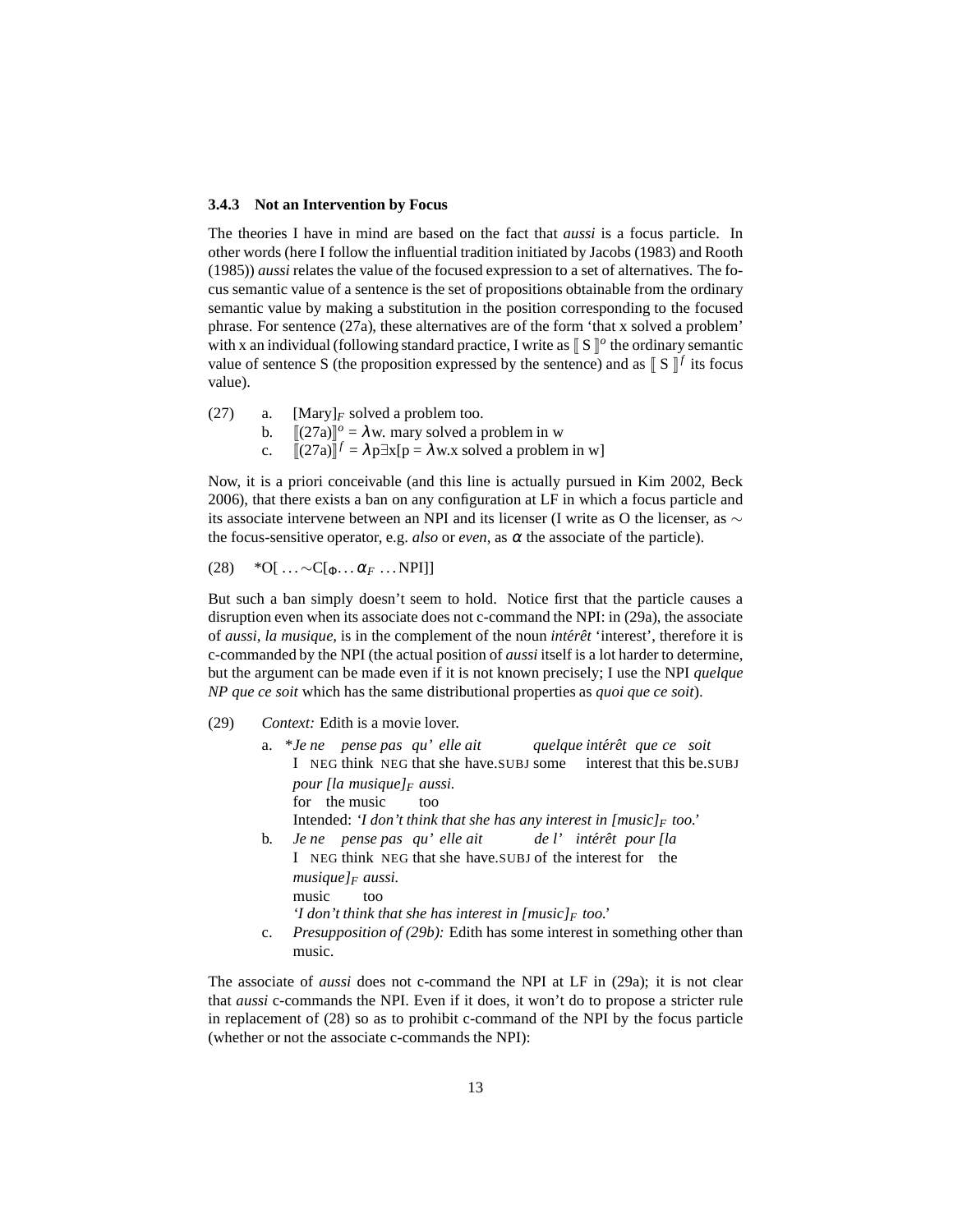## $(30)$  \*O[ ... ∼C[ $_{Φ}$ ... NPI]]

The reason is that we already know that this amended rule is bound to be too restrictive, because in [\(25a\)](#page-11-3) repeated as [\(31\)](#page-13-0) for convenience, the focus particle c-commands the NPI (assuming that association with *aussi* requires c-command), and the result is grammatical:

<span id="page-13-0"></span>(31) *Context:* Marie invited Pierre, who is not taking any classes with anyone.

*Je ne crois pas que Marie ait* I NEG think NEG that Marie have.SUBJ also invited who that this *aussi invite´ [qui que ce soit* be.SUBJ of the class of Jean *de la classe de Jean]F.*

A more general and radical claim can be made: since NPIs are available in the scope of *aussi* under certain circumstances (i.e. when focused, cf. [\(31\)\)](#page-13-0), the ungrammaticality of [\(20a\)](#page-9-3) is not due to an *intervention* effect. In other words, the mere presence of *aussi* between a licenser and the NPI is not a source of disruption. This rules out any syntactic accounts according to which NPIs are anti-licensed when their dependency w.r.t. their potential licenser(s) is interrupted by the presence of a certain operator. [Guerzoni 2006](#page-58-4) is one such account (although it doesn't predict that an NPI should always be antilicensed in the presence of an intervener: there are two possible sources of licensing in this account, namely phrasal movement and feature movement: it suffices that one of the two routes is available for the NPI to be licensed).

Summarizing, the disruption effect of *aussi* (and of *too/also* in the dialects of English which exhibit the disruption effect) is correctly predicted if we take into account its presupposition in the computation of the monotonicity of the NPI's environment (see also Appendix II [\(8.2\)](#page-54-0) where I show that we also predict the distribution pattern of subject NPIs). Alternatives based on focus or on syntactic intervention are inadequate. Therefore it is natural to conclude that there exists yet another genuine case of disruption by presupposition.<sup>[8](#page-13-1)</sup>

<span id="page-13-1"></span><sup>8</sup>As I said earlier, in [Homer 2010](#page-59-1) I show that polarity items are licensed on an environment basis. One of the tests uses positive and negative polarity items in the same clause. Certain such configurations lead to ungrammaticality, because a PI  $\pi$  is licensed in sentence *S* only if there is a constituent  $\gamma$  of *S* in which  $\pi$  is acceptable and all other PIs in γ are licensed within γ: the opposite demands of a PPI (*some*) and of an NPI (*any*) can create a clash, e.g. in [\(i\):](#page-55-1)

<sup>(</sup>i) \*I don't think that someone stole anything.

In light of this fact, it is natural to wonder if *aussi* is not a PPI. This, one might propose, could be a source of disruption (perhaps the only one). It doesn't seem that *aussi* (similarly *too/also*) is a PPI, though (see [Rullmann 2003](#page-60-2) for an in-depth analysis of the question, which also concludes that *too* is not a PPI):

<sup>(</sup>ii) *J'* I have invited Pierre but I NEG go NEG also invite Marie *ai invité* Pierre, mais je ne vais pas aussi inviter [Marie]<sub>F</sub>. *'I invited Pierre but I will not also invite [Marie]<sup>F</sup> .'*

Furthermore, the pattern of disruption is not one that the PPI hypothesis would predict. In effect, disruption should occur whenever the NPI is in the scope of *aussi:* but we have seen that an NPI in the focus of *aussi* is not anti-licensed [\(31\).](#page-13-0)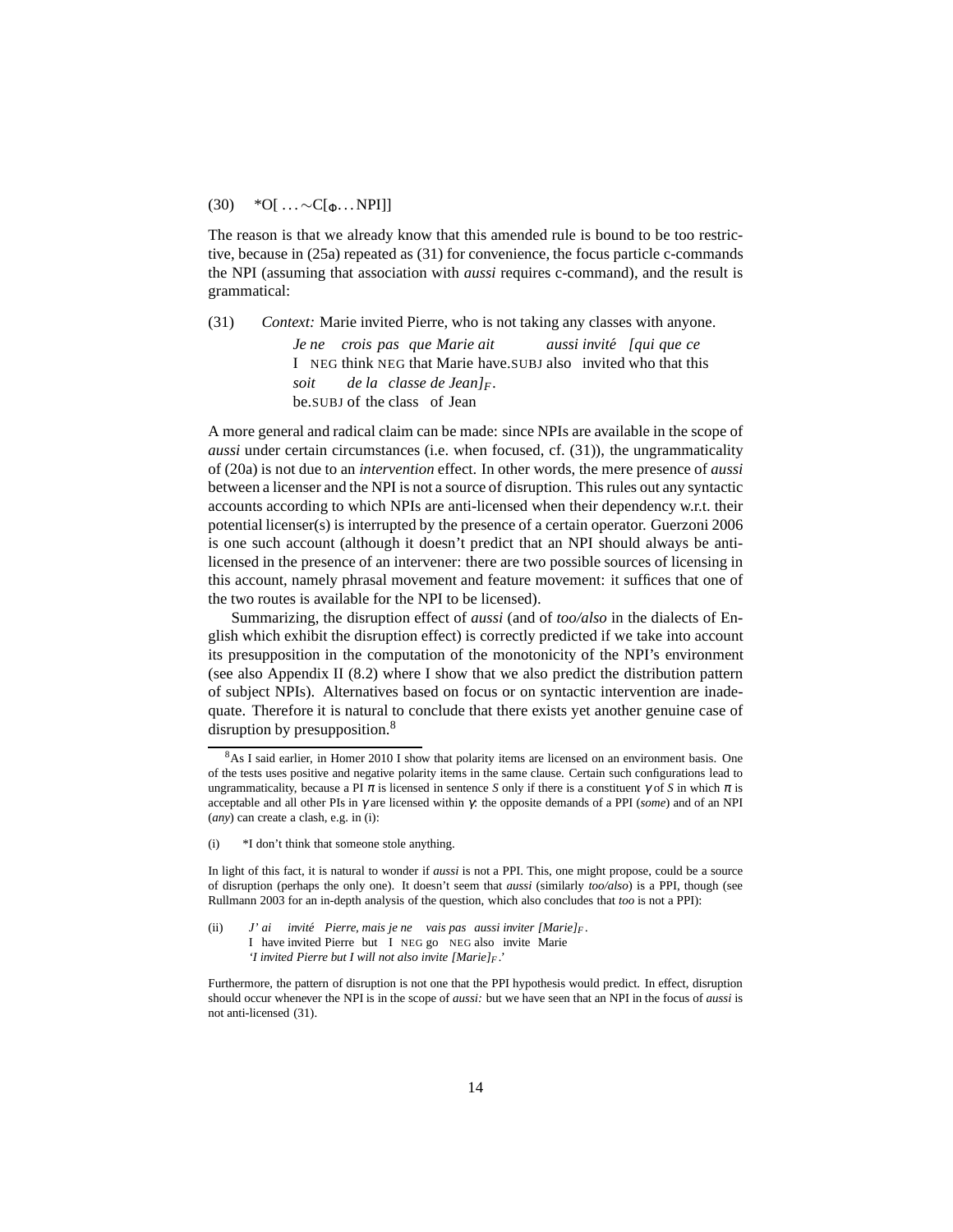The position of the NPI in the sentence is crucial. This is directly predicted by the environment-based approach that I advocate. I repeat here for convenience my licensing condition, which is conservatively phrased in terms of Downward-entailingness (as opposed to some weaker notion of entailment, cf. section [4\)](#page-25-0):

(32) **Licensing Condition (after [Gajewski 2005\)](#page-58-6):** An NPI  $\alpha$  is licensed in a sentence S only if there is an eligible constituent  $\beta$  of S containing  $\alpha$  such that  $\beta$  is DE w.r.t. the position of  $\alpha$ .<sup>[9](#page-14-2)</sup>

## <span id="page-14-0"></span>**3.5 Further Evidence for Disruption with Weak and Strict NPIs**

So far, the only presuppositions whose disruptive power has been evidenced are the presuppositions of *aussi* and French cognitive factives (certain English exhibit the same effects). In Appendix I  $(8.1)$ , I show that there is reason to think that the presupposition associated with definite descriptions is disruptive too. But it is clear that not all presuppositions are disruptive (we already know that the presuppositions of *only* and emotive factives, cf. [\(4a\),](#page-3-0) [\(5a\)](#page-3-1) and [\(6a\)](#page-3-2) are not, as far as weak NPIs are concerned), and this fact could lead one to think that a more careful investigation will reveal that the effects were wrongly blamed on presuppositions. One should not jump to this conclusion too hastily, though.

There are other cases of disruptive presuppositions with weak NPIs in French and Italian [\(3.5.1\)](#page-14-1). And once we broaden our perspective, cases of disruption abound, in English as well as in French: nearly all presuppositions disrupt the licensing of *strict* NPIs [\(3.5.2\)](#page-16-0).

#### <span id="page-14-1"></span>**3.5.1 Weak NPIs in French and Italian**

In Italian, an epistemic predicate, when negated, tends to require the subjunctive mood in the embedded clause; the indicative is also possible though, but in this configura-

(i) *Context:* There is a unique contextually salient semantics professor. I don't think the semantics professor read anything interesting.

*Presupposition:* There is a unique contextually salient semantics professor.

The availability of the NPI is expected, since the presupposition of the consequence is identical with the presupposition of the premise (it entails itself) in the following downward reasoning:

- <span id="page-14-4"></span><span id="page-14-3"></span>(ii) I don't think the semantics professor read anything interesting.
	- a. I don't think the semantics professor read a book.
	- b. I don't think the semantics professor read a novel.
	- c.  $(iia) \Rightarrow (iib)$  $(iia) \Rightarrow (iib)$ 
		- *Presupposition of [\(iia\)](#page-14-3) and [\(iib\):](#page-14-4)* There is a unique contextually salient semantics professor.

I assume that presuppositions are generally formed using linguistic material of the sentence their triggers appear in. The presupposition triggered by a definite description is not formed using the nuclear scope of the definite article. Therefore the presupposition of *the* cannot be a disruptor of the licensing of an NPI in its nuclear scope. Things are very different in the restrictor, cf. section [8.1.](#page-47-2)

<span id="page-14-2"></span> $9$ We also predict that if the presupposition is not formed using a constituent where the NPI appears, no disruption can occur. Consider the following sentence [\(i\),](#page-55-1) where a definite description takes intermediate scope between negation and *any*: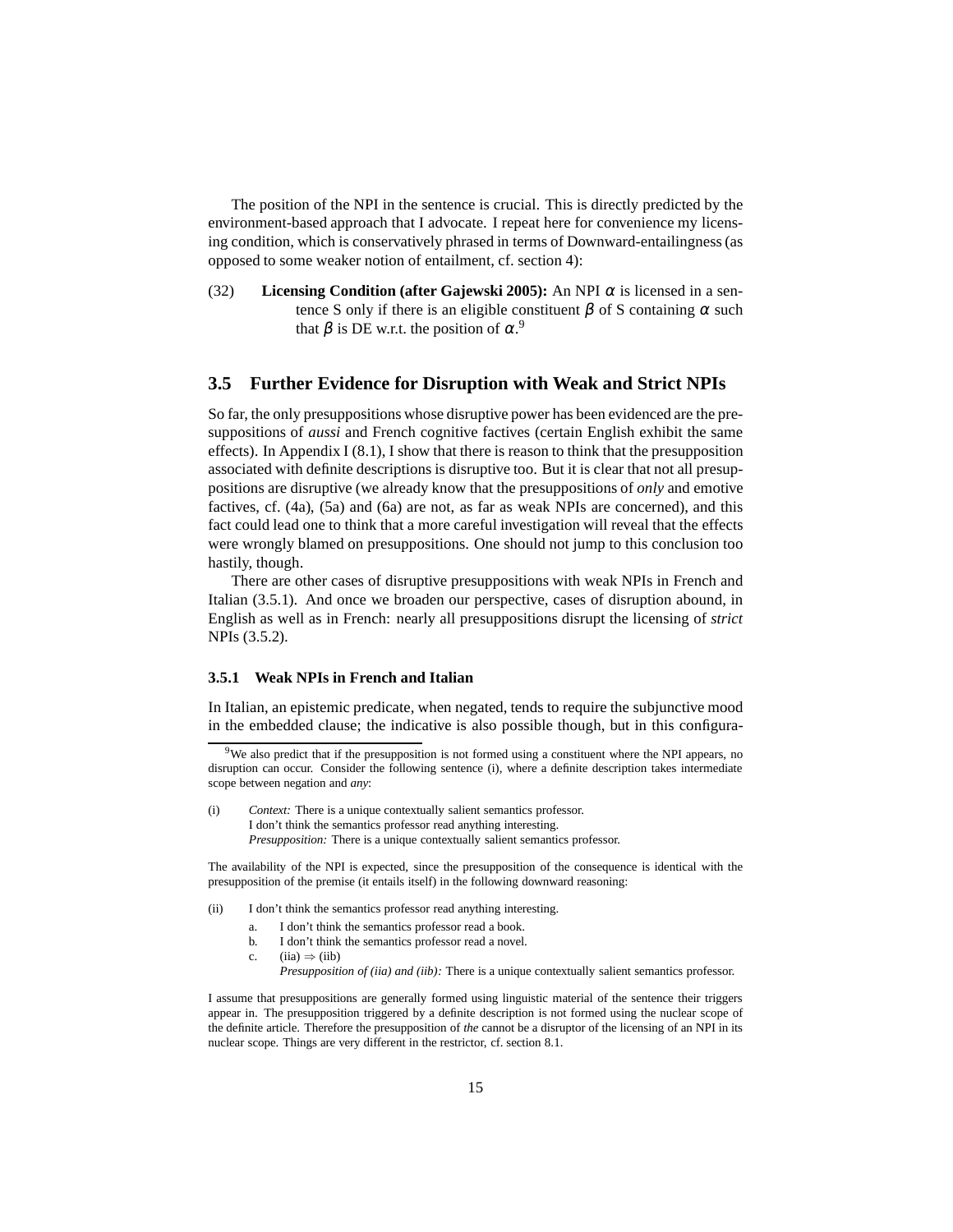tion, it triggers the presupposition that the speaker holds true the complement clause (see [Homer 2007](#page-59-2) for details). The following pair shows that the indicative, unlike the subjunctive, disrupts the licensing of the NPI *mai* 'ever':

- <span id="page-15-1"></span><span id="page-15-0"></span>(33) *Context:* Maria has visited Paris several times.
	- a. \**Gianni non pensa che Maria e`* Gianni NEG thinks that Maria be.IND ever gone to Paris *mai andata a Parigi. (Italian) 'Gianni doesn't think that Maria has ever been to Paris.'*
	- b. Gianni non pensa che Maria è andata a Parigi.
	- c. *Presupposition of [\(33b\):](#page-15-0)* The speaker believes that Maria has been to Paris.
- (34) a. *Gianni non pensa che Maria sia* Gianni NEG thinks that Maria be.SUBJ ever gone to Paris *mai andata a Parigi. 'Gianni doesn't think that Maria has ever been to Paris.'*
	- b. *Presupposition:* None.

It is the presupposition triggered by the indicative in [\(33a\)](#page-15-1) that anti-licenses *mai.*

Both in French and in Italian, the disruptive effects of presuppositions are also felt with the counterparts of the triggers *why* and *how* (while NPIs are normally licensed in questions):

(35) *Context:* Marie wrote three letters to her mother.

|        |     | a. *Pourquoi/Comment Marie a-t- elle écrit quoi que ce soit à sa |  |  |  |  |
|--------|-----|------------------------------------------------------------------|--|--|--|--|
| whv/   | how | Marie has she written what that this be SUBJ to her              |  |  |  |  |
| mère?  |     | (French)                                                         |  |  |  |  |
| mother |     |                                                                  |  |  |  |  |
|        |     | 'Why/How has Marie written anything to her mother?'              |  |  |  |  |
|        |     |                                                                  |  |  |  |  |

- b. Pourquoi/Comment Marie a-t-elle écrit quelque chose ('something') à sa mère ?
- c. *Presupposition of [\(35b\):](#page-15-2)* Marie wrote something to her mother.

<span id="page-15-2"></span>Compare with English:

(36) *Context:* Marie wrote three letters to her mother. Why/How did Mary write anything to her mother? *Presupposition:* Marie wrote something to her mother.

Interestingly, *pourquoi* and *comment* do not always trigger a presupposition: they do when the clausemate verb is in the indicative mood (as in [\(35b\)\)](#page-15-2), but they don't when it is in the infinitive or in the conditional mood, as in [\(37a\)](#page-15-3) below (the same holds in English too). The disruption effect correlates exactly with the presence of a presupposition in French:

<span id="page-15-3"></span>(37) a. *Pourquoi/ Comment Marie ecrirait- ´* why/ how Marie write.COND she what that this be.SUBJ to *elle quoi que ce soit a` sa* her mother  $(French)$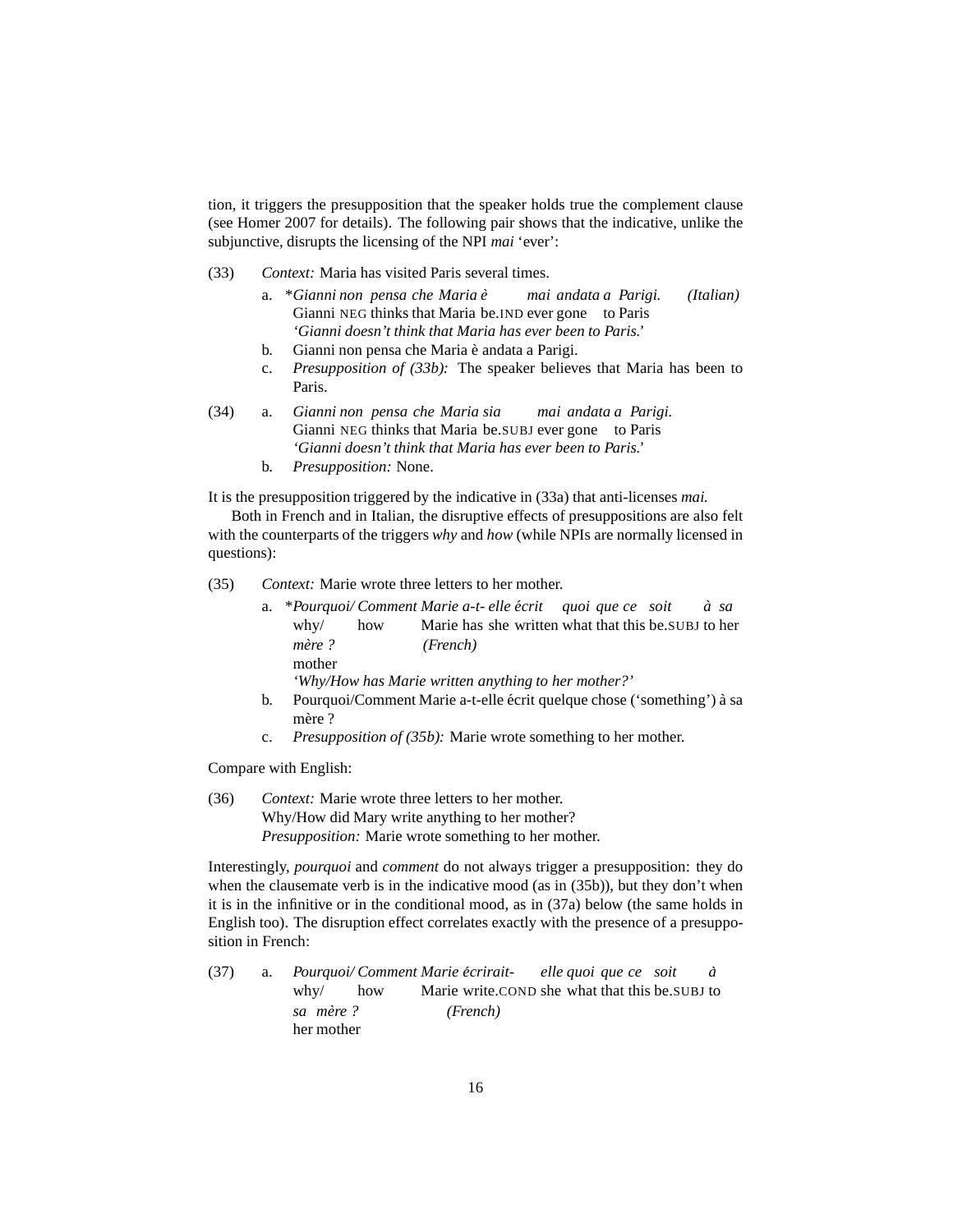*'Why/How would Marie write anything to her mother?'* b. *Presupposition:* None.

On the other hand, other presuppositions do not disrupt the licensing of weak NPIs in French and Italian: this is true of the presupposition of the equivalent of *only, surprise, sorry* and also of the presupposition of *it*-clefts, of the equivalent of *again* [\(38\)](#page-16-1) and of superlatives.

<span id="page-16-1"></span>(38) *Context:* Pierre is mad at Marie because she asked him to help her with her homework.

> *Je* doute que Marie demande à nouveau de l' aide à qui que ce soit. I doubt that Marie ask.SUBJ again of the help to who that this be.SUBJ *'I doubt that Marie will again ask help from anyone.' Presupposition:* Marie asked someone for help in the past.

To summarize, the above facts are interesting in two respects: they lend support to the claim that presuppositions can disrupt the licensing of weak NPIs, and they also bring to light the selectivity of the phenomenon: even in French, the presuppositions of some but not all triggers have a disruptive effect on weak NPIs. Consonant with these two conclusions is the fact, established in the next section, that strict NPIs are vulnerable to a greater number of presuppositions.

#### <span id="page-16-0"></span>**3.5.2 Strict NPIs**

Besides weak NPIs, e.g. *any* and *ever,* there exist strict NPIs, whose distribution is more constrained. This category includes such items as *in years,* punctual *until, yet, half bad, all that,* etc.<sup>[10](#page-16-2)</sup> Strict NPIs are so called because their licensers (= the functions that create suitable environments for them) are a proper subset of the licensers of weak NPIs. While the functions denoted by *at most N* and *if* create an environment that licenses NPIs *any* and *ever,* they fail to license strict NPIs e.g. *in years:*

- (39) a. At most five people saw anyone.
	- b. If you see anything, the blindfold is not covering your eyes properly.
	- c. No one saw anything.
	- d. Paul didn't see anything.
- (40) a. \*At most five people have seen John in years.
	- b. \*If you have seen John in years, you know that he quit smoking.
	- c. No one has seen John in years.
	- d. Paul hasn't seen John in years.

An intuition shared by many researchers is that licensers vary in negative strength: informally, *at most N* is 'less' negative than *no* or *not.* Under this premise the weak/strict dichotomy can be viewed as a reflection of the particular requirements of the items:

<span id="page-16-2"></span><sup>10</sup>I do not discuss items associated with the lowest degree on a scale, e.g. *lift a finger, sleep a wink, give a rat's ass, have the faintest idea, budge an inch, bat an eyelash,* etc. These idioms are commonly referred to as 'minimizers'. It is not clear that these are NPIs sensu stricto: it is conceivable that the controlling factor of their distribution—which is more restricted than that of weak NPIs—is the presupposition of a hidden *even* that accompanies them [\(Heim 1984](#page-59-5), [Guerzoni 2004](#page-58-8) a.o.).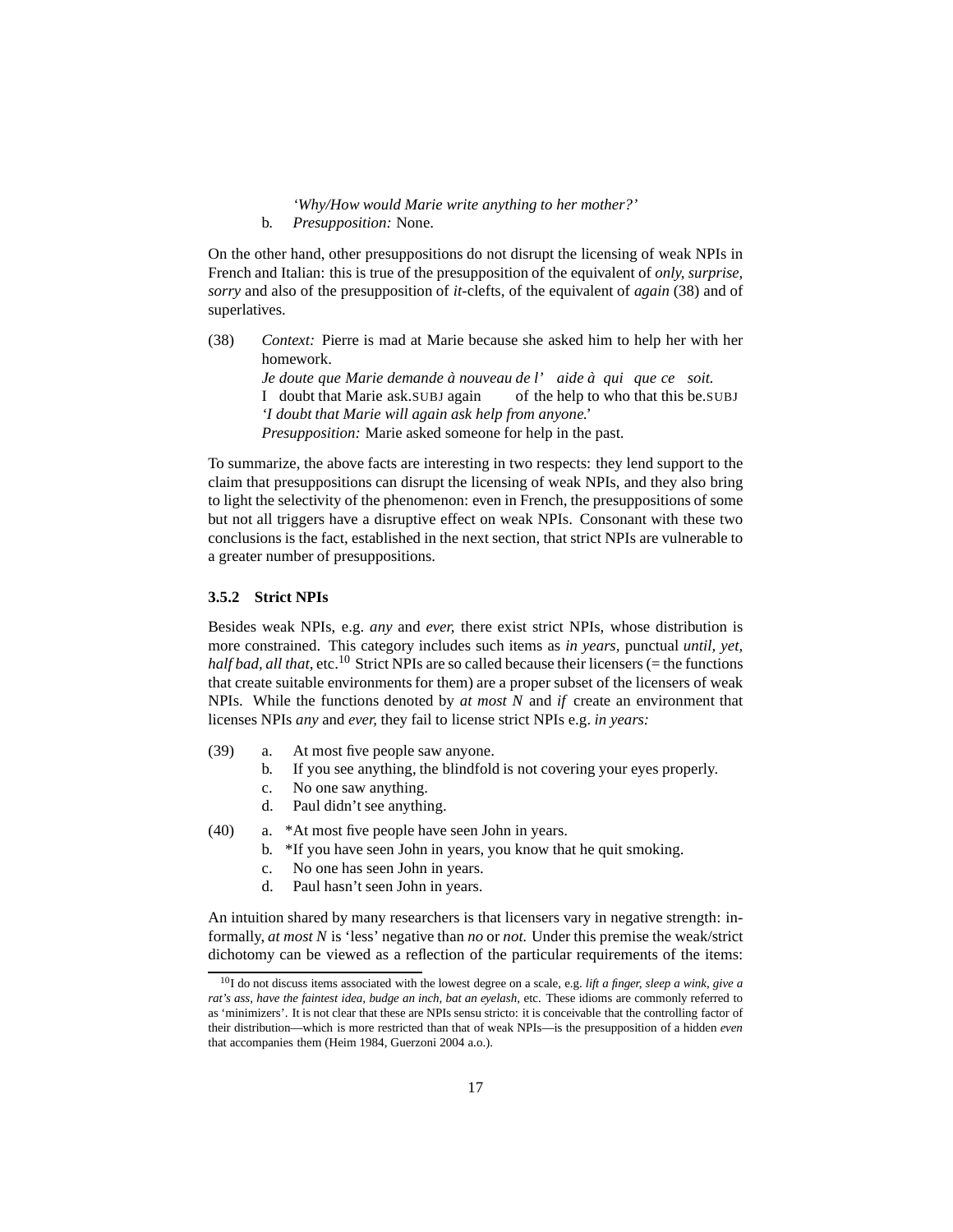<span id="page-17-0"></span>a strict item requires a 'more' negative environment than a weak one. [Zwarts \(1998](#page-60-3)) provides an algebraic account of these differences based on De Morgan's Laws.

(41) **Negative Strength:**



(42) **Anti-additivity:** A function *f* is Anti-additive (AA) iff  $(f(X) \land f(Y)) \iff$  $f(X \vee Y)$ . [\[Zwarts 1998](#page-60-3)]

It can be shown that all Anti-additive functions are DE, but not the reverse. According to Zwarts, strict NPIs must be licensed by an AA function: we verify that *no* is an AA function, while *at most N* is not, by way of examples:

- <span id="page-17-1"></span>(43) a. No student smokes or drink  $\iff$  No student smokes and no student drinks. *(AA)*
	- b. At most five students smoke or drink  $\Rightarrow$  At most five students smoke and at most five students drink. At most five students smoke and at most five students drink  $\neq$  At most

five students smoke or drink. *(not AA)*

<span id="page-17-2"></span>Since Zwarts's original licensing condition is phrased in terms of operators, we need to modify it so that it accommodates environments:

- (44) **Licensing Condition for Strict NPIs:** A strict NPI  $\alpha$  is licensed in a sentence S only if there is an eligible constituent  $\beta$  of S containing  $\alpha$  such that  $\beta$ is AA w.r.t. the position of  $\alpha$ .
- (45) A constituent  $\beta$  is AA with respect to the position of  $\alpha$  ( $\alpha \in \mathbb{R}$ <sub>σ</sub>) iff the function  $\lambda x. [\![\beta[\alpha/v_{\sigma}]\!] \mathbb{S}^{[v_{\sigma}\rightarrow x]}$  is AA.

Just like weak NPIs, strict NPIs are vulnerable to the presupposition of *too/also* (in all dialects of English and in French):

- (46) *Context:* Mary left the next day. \*I don't think that  $[Kevin]_F$  left until the next day too.
- (47) *Context:* Edwin works out three days a week.  $*I$  don't think that  $[Kevin]_F$  has exercised in years too.
- (48) *Controls:*
	- a. I don't think that Kevin left until the next day.
	- b. I don't think that Kevin has exercised in years.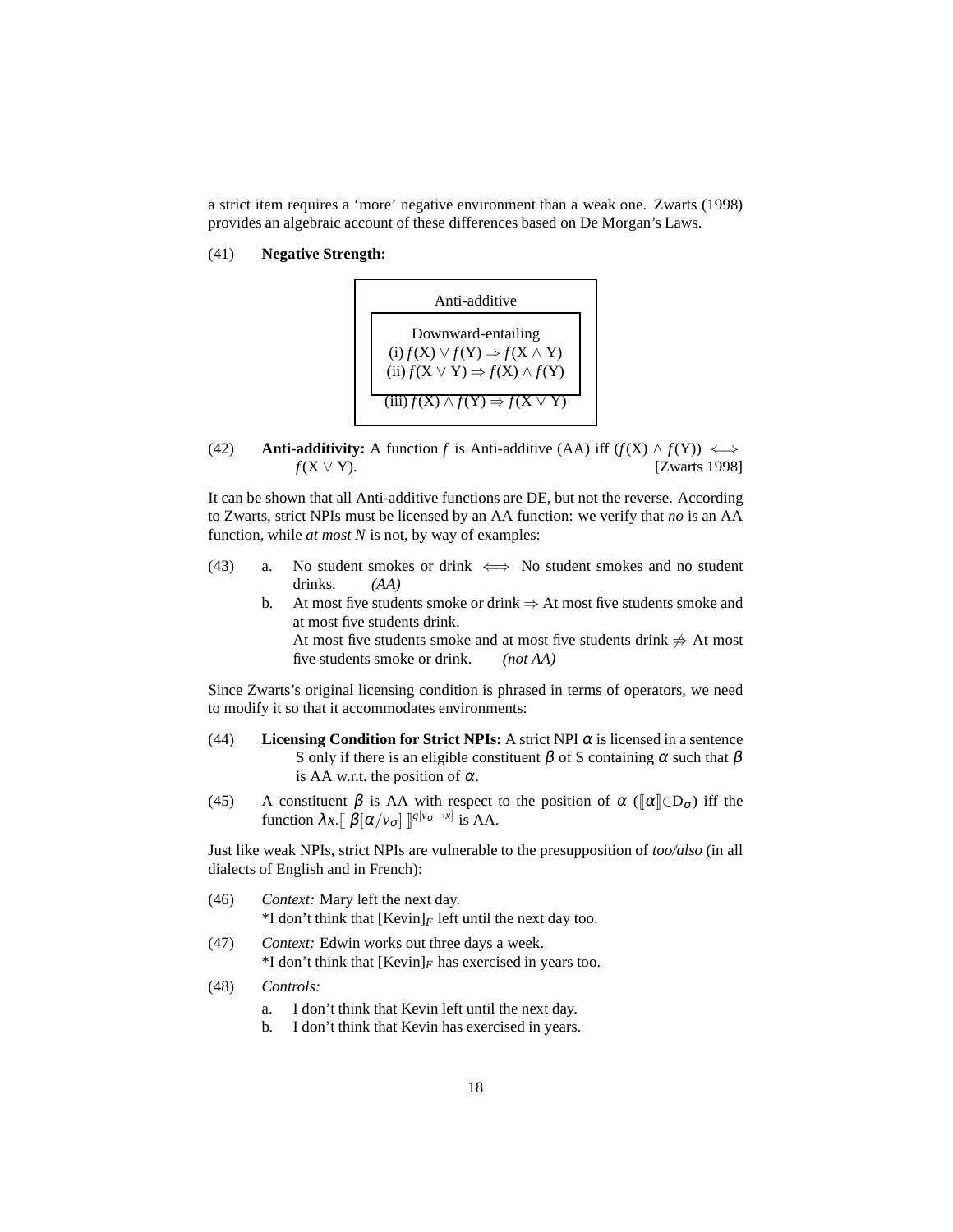While weak NPIs are licensed in the cleft-clause of negated *it-*clefts (cf. [4.3](#page-32-0) for a detailed discussion of the presupposition of *it*-clefts), strict NPIs are not:

- (49) *Context:* Mary left on Monday, she could have stayed longer and taken the train with us on Tuesday.
	- a. I don't think that it was John who did anything that ruined the reunion, it was Mary.

*Presupposition:* Someone did something that ruined the reunion and if it was John then no one else did.

b. \*I don't think that it is John who left until Tuesday, it is Mary.

And unlike weak NPIs, strict NPIs in the scope of the trigger *again* are unlicensed:

- (50) a. *Context:* Eve had Chinese food last night, and developed an intolerance to monosodium glutamate. Eve won't eat any Chinese food again.  $\sqrt{\text{NEG}} > \text{AGAIN} > \text{ANY}$ *Presupposition:* Eve ate Chinese food in the past.
	- b. *Context:* Last time Eve came over for dinner, she decided to sleep over but because of the poor transportation system in my area, she arrived late at work the next morning.

Eve won't leave until the next day again.  $*NEG > AGAIN > UNTIL$ 

Furthermore, strict NPIs are also not available in the scope of those expressions which are licensers of weak NPIs and presupposition triggers at the same time, namely *only* and emotive factives (unlike the previous data, these facts have already been noticed, cf. [Horn 1989,](#page-59-6) [Atlas 1996](#page-57-1), [Nathan 1999,](#page-59-7) [Rullmann 2003,](#page-60-2) [Gajewski 2005,](#page-58-6) [Giannakidou](#page-58-9) [2006;](#page-58-9) only the latter two analyze them as anti-licensing by presuppositions). Consider first *only:*

- <span id="page-18-2"></span><span id="page-18-1"></span>(51) a. Only John saw anything.
	- b. \*Only John has exercised in years.
	- c. \*Only John left until the next day.

As far as emotive factives are concerned, we need to exert some caution. Some strict NPIs seem to be sensitive to the locality of their licenser: in particular, *in years* fails to be licensed by superordinate negations (unless the embedding predicate is a neg-raiser, e.g. *think*):

- (52) *Context:* John has become so fat. . .
	- a. I don't think that John has exercised in years.
	- b. \*It is impossible that John has exercised in years.
	- c. It is impossible that John did any kind of exercise.

Our examples should thus be controlled carefully. We are interested in licensers which are at the same time presupposition triggers. It is safe to choose verbs which embed infinitive clauses (licensing appears to be easier in infinitives in general).<sup>[11](#page-18-0)</sup> The NPI

<span id="page-18-0"></span> $11$ The examples used in the literature involve tensed clauses: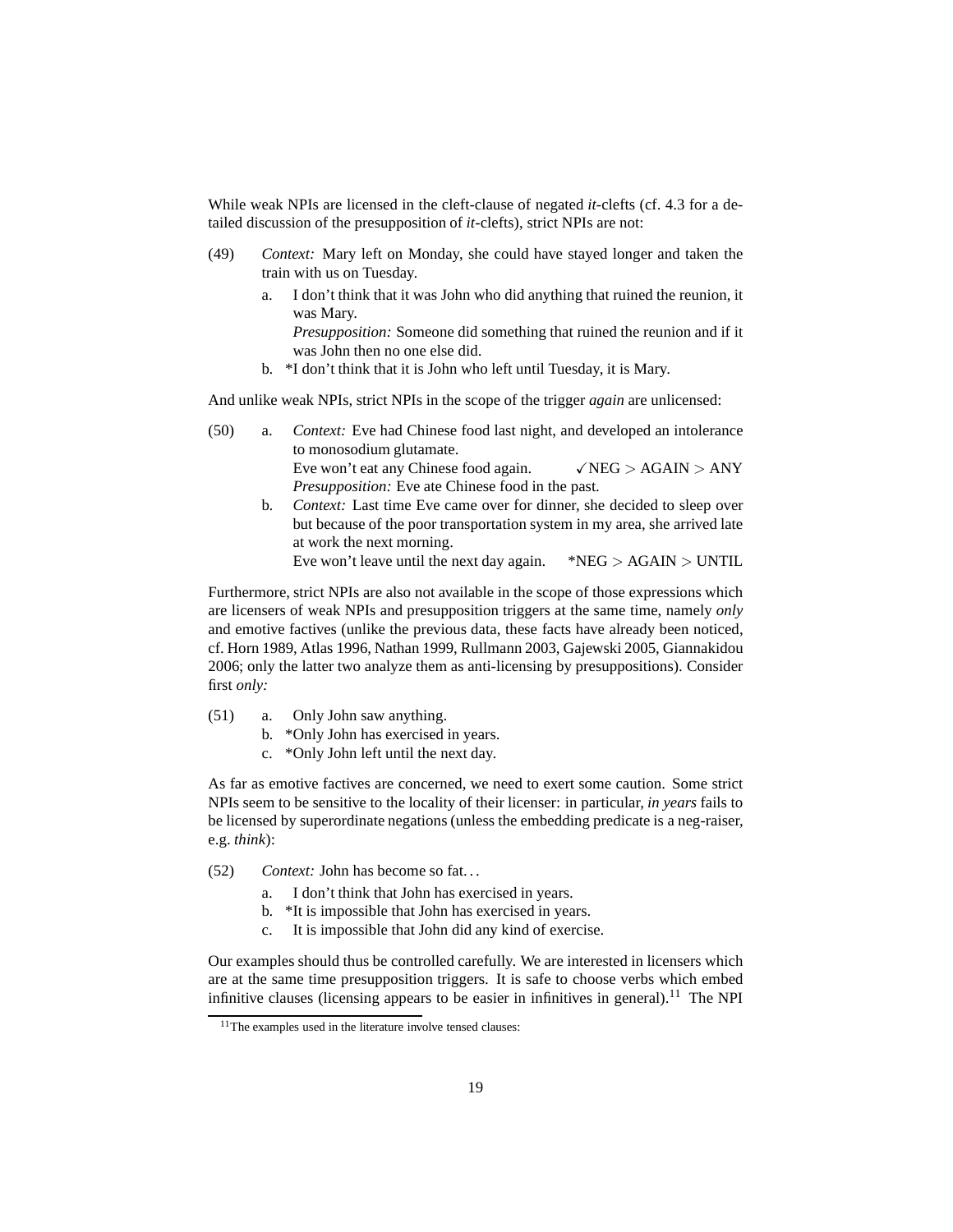*until* is perfect under the non-trigger *refuse* but unacceptable under the triggers *sorry, regret* and *surprise.*

- <span id="page-19-2"></span>(53) a. John refuses to leave until the next day.
	- b. \*John is sorry to have left until the next day.
	- c. \*John regrets to have left until the next day.
	- d. \*John is surprised to have arrived until the next day.

In all the above cases, the presence of a presupposition makes the context of the polarity item non DE. If the presupposition is not incorporated, i.e. if we only consider the assertion, all the NPIs are in a DE environment, which is also Anti-additive. With *it*clefts, *too* and *again,* this is particularly easy to see: they have no semantics of their own, they are identity functions, and contribute a presupposition. With the triggerlicensers, things are more complex, as their assertive content is harder to single out. The following lexical entry for *only* is generally accepted (but see [Giannakidou 2006](#page-58-9) for a discussion):

(54) 
$$
\[ \text{ [only } \alpha \text{]} P \] \neq \text{# only if } \alpha \in P; \text{ if not } \text{#}, \quad = 1 \text{ iff there is no } x \neq \alpha \text{ such that } x \in P.
$$

If we adopt this lexical entry, the context of the NPI is AA (if the meaning does not include the presupposition), as can be verified intuitively:

(55) No one who is not John smokes or drinks  $\iff$  No one who is not John smokes and no one who is not John drinks. *(AA)*

Factoring in the presupposition ruins the strict Anti-additivity of the context (because it ruins its DEness, cf. [\(41\)\)](#page-17-0):

- <span id="page-19-1"></span><span id="page-19-0"></span>(56) a. Only John drinks or smokes. *Presupposition:* John drinks or smokes. b. Only John drinks and only John smokes.
	- *Presupposition:* John drinks and smokes.
	- c.  $(56a) \nleftrightarrow (56b)$  $(56a) \nleftrightarrow (56b)$

Regarding adversative predicates, I follow [von Fintel](#page-58-2) [\(1999\)](#page-58-2) who builds upon the conditional semantics proposed originally for *want* by [Heim \(1992\)](#page-59-8) (I only go over *sorry,* but a similar analysis can be given for other adversatives, such as *surprise*). Intuitively, *sorry* expresses a negative preference against a certain proposition. It thus quantifies over possible worlds and establishes a ranking among sets thereof. We need first to define two parameters that will give us a modal base and an ordering on this base (in the case of *sorry,* the latter is the set of propositions that constitute the preferences of the subject of the verb):

(57) a. The 'modal base function' f is a function from pairs of an individual and a world to a set of worlds.

<sup>(</sup>i) \*I didn't go to Spain. I regret that I went to [Portugal]*<sup>F</sup>* either. [\[Rullmann 2003,](#page-60-2) ex. 29j]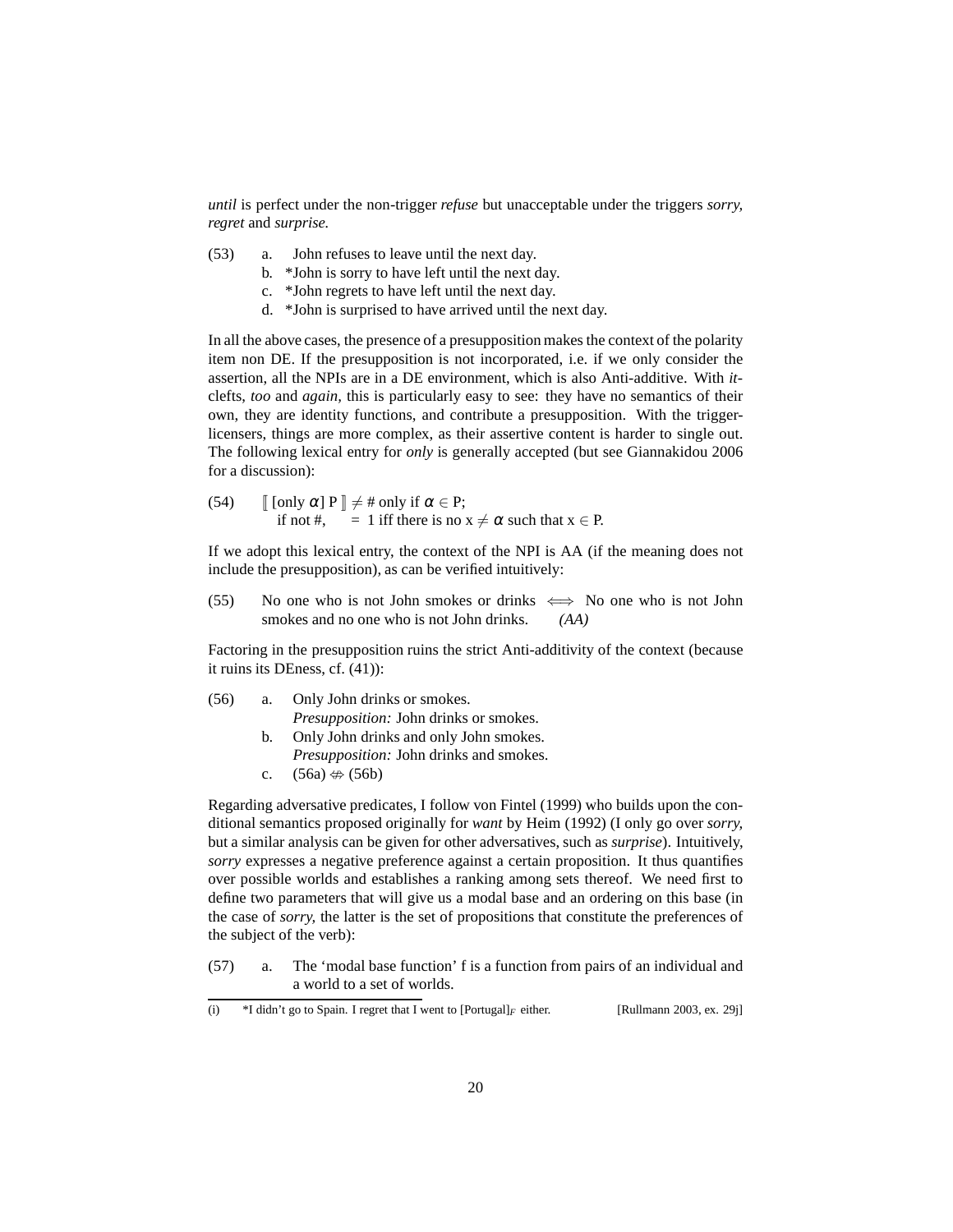b. The 'ordering source function' g is a function from pairs of an individual and a world to a set of propositions.

Since we want to model a negative preference, we need to define a strict partial order on worlds:

- (58) For any set of propositions  $P, \langle P \rangle$  is a strict partial order:  $\forall w', \forall w'': w' <_{P}w'' \text{ iff } \forall p \in P(w'' \in p \rightarrow (w' \in p \land \exists p' \in P(w' \in p' \text{ and } w'' \notin p'))$ In words: w' is better than w" according to P iff all propositions in P that hold in w" also hold in w' but some hold in w' that do not also hold in w".
- (59) For a given strict partial order <*<sup>P</sup>* on worlds, the selection function max*<sup>P</sup>* selects the set of  $\leq_P$ -best worlds from any set X: ∀X⊆W: max*P*(X) = {w∈X: ¬∃w'∈X:w'<*P*w } In words:  $\max_{P}(X)$  is the set of worlds w in X such that no other world in X is better than w according to P.

<span id="page-20-3"></span>With this in hand, we define the lexical entry of *sorry:*

(60)  $\int \int_0^{\infty}$  *f*  $\int_0^{\infty} f(s) g(x)$  (w)  $\neq \$  only if (i) DOX( $\alpha$ , w)  $\subseteq$  p; (ii)  $DOX(\alpha, w) \subseteq f(\alpha, w);$ (iii)  $f(\alpha, w) \cap p \neq \emptyset$ ; (iv)  $f(\alpha, w) - p \neq \emptyset$ ; if not #, = 1 iff  $\forall w' \in \max_{g(\alpha,w)} f(\alpha,w)$ : w' $\not\in p$ (where DOX  $(\alpha, w)$  is the set of worlds compatible with  $\alpha$ 's beliefs in w)

The assertion of *sorry* is that the proposition p it embeds is true of none of the worlds that comprise the set of the best worlds according to the ordering source (the subject's preferences). *Sorry* presupposes that p is held true by the subject (this is the factive presupposition), that the modal base properly contains the set of doxastic alternatives, and that in the modal base there are p as well as non-p worlds. The assertive content of *sorry* creates an AA environment: in essence, *sorry* is a negative universal quantifier, and we have already shown that negative universal quantifiers have this property, by the example of *no* [\(43a\).](#page-17-1)

Factoring in the presupposition ruins the strict Anti-additivity of the context (because it ruins its DEness):

<span id="page-20-1"></span><span id="page-20-0"></span>(61) a. Mary is sorry that John drinks or smokes.

*Presupposition:* Mary believes that John drinks or smokes.

- b. Mary is sorry that John drinks and Mary is sorry that John smokes. *Presupposition:* Mary believes that John drinks and Mary believes that John smokes.
- c.  $(61a) \nleftrightarrow (61b)$  $(61a) \nleftrightarrow (61b)$

It thus appears that it is the incorporation of the presupposition which, in all the above cases, is fatal to the NPIs.[12](#page-20-2) It seems to me that the fact that presuppositions have a

<span id="page-20-2"></span><sup>&</sup>lt;sup>12</sup>While weak NPIs are licensed in the complement of an English cognitive factive predicate under a superordinate negation (in certain dialects at any rate, cf. [\(iiia\)](#page-6-5) in fn. [4](#page-6-1) on page [7,](#page-6-5) and [\(ia\)](#page-21-0) below), a strict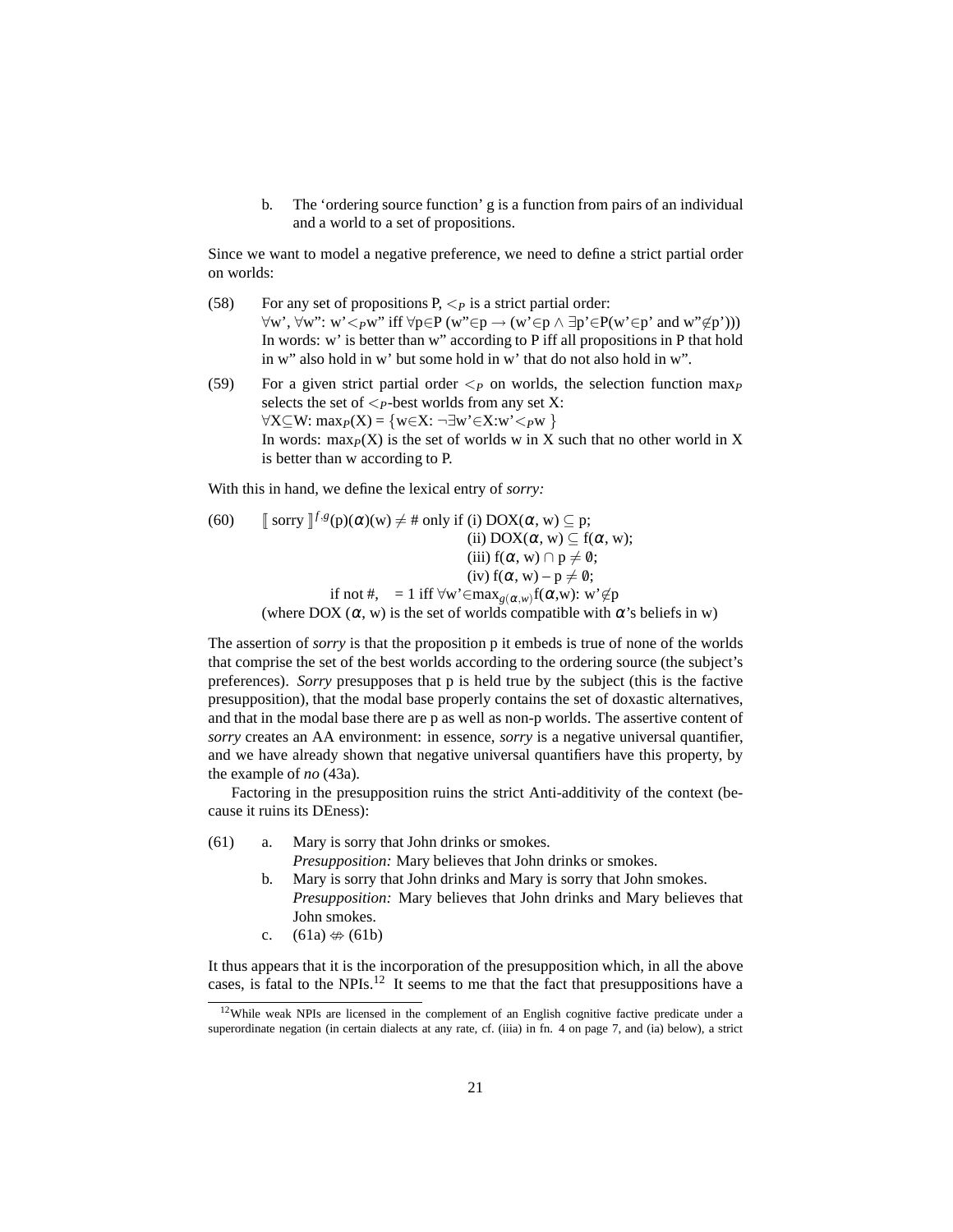disruptive effect on strict NPIs lends additional plausibility to the claim defended here and usually rejected<sup>[13](#page-21-1)</sup> that presuppositions can disrupt the licensing of weak NPIs.

Having said this, I must make clear that it would be too extreme to say that *all* presuppositions disrupt the licensing of strict NPIs in English. There is at least one notable exception, namely superlatives.

- (62) a. John is the best student I have ever interviewed.
	- b. John is the best student I have interviewed in years.
	- c. The tallest girl John had seen until Friday walked in the room.

[\[Gajewski 2005,](#page-58-6) ex. 207]

(63) 
$$
\begin{array}{ll}\n\text{[the...-est]} & (P)(Q)(\alpha) \neq \text{# only if } Q(\alpha)=1; \\
\text{if } \neq \text{#} &= 1 \text{ iff } \forall x \neq \alpha \ (Q(x)=1 \rightarrow \text{tdP}(x)(d) < \text{td'}P(\alpha)(d'))\n\end{array}
$$

The assertive content creates an AA environment in the restrictor (as can be shown using a paraphrase in terms of negative universal quantification), and this is not surprising, given the occurrence of strict NPIs. In other words, if the presupposition is not taken into account, the context of the NPI is AA, and licensing is expected.

(64) John is the best student I have interviewed in years. No student who is not John is as good as John in this or that class  $\iff$  No student who is not John is as good as John in this class and no student who is not John is as good as John in that class. *(AA)*

Before closing, I still need to show what the data are in French. It proves to be difficult to find strict NPIs, the best I know is temporal *de tout* (literally 'of all'). The pattern is the same as in English (I illustrate with *aussi* [\(65a\),](#page-22-0) *regretter* 'regret' [\(65b\),](#page-22-1) *seul* 'only' [\(65c\),](#page-22-2) *it*-clefts [\(65d\)](#page-22-3) and superlatives [\(65e\)\)](#page-22-4):

NPI is unacceptable in this context:

The unacceptability of strict NPIs in the complement of negated cognitive factives provides yet another argument in favor of an environment-based approach to their licensing. Under an operator-based approach, the fact remains mysterious: negation is the best licenser there is. It is therefore the presence of the predicate which causes a problem.

But under the Anti-additive hypothesis, it is hard to tell whether the presupposition attached to the embedding verb is the direct cause of the disruption, since there is no AA context for the NPI, even if the assertion alone is taken into consideration. Assuming that we can paraphrase this assertive content using the predicate *have the belief,* we can verify intuitively that the context is not AA because the right-to-left direction of the equivalence that defines Anti-additivity doesn't hold:

(ii) \*John doesn't realize that Mary left until the next day. John doesn't have the belief that Mary smokes and John doesn't have the belief that Mary drinks  $\Rightarrow$ John doesn't have the belief that Mary smokes or drinks.

<span id="page-21-1"></span> $13$ [Giannakidou \(2006\)](#page-58-9) is an exception but she claims that presuppositions are always disruptive, which we have shown to be incorrect.

<span id="page-21-0"></span><sup>(</sup>i) a. John doesn't realize that Mary has any chance to win. b. \*John doesn't realize that Mary left until the next day.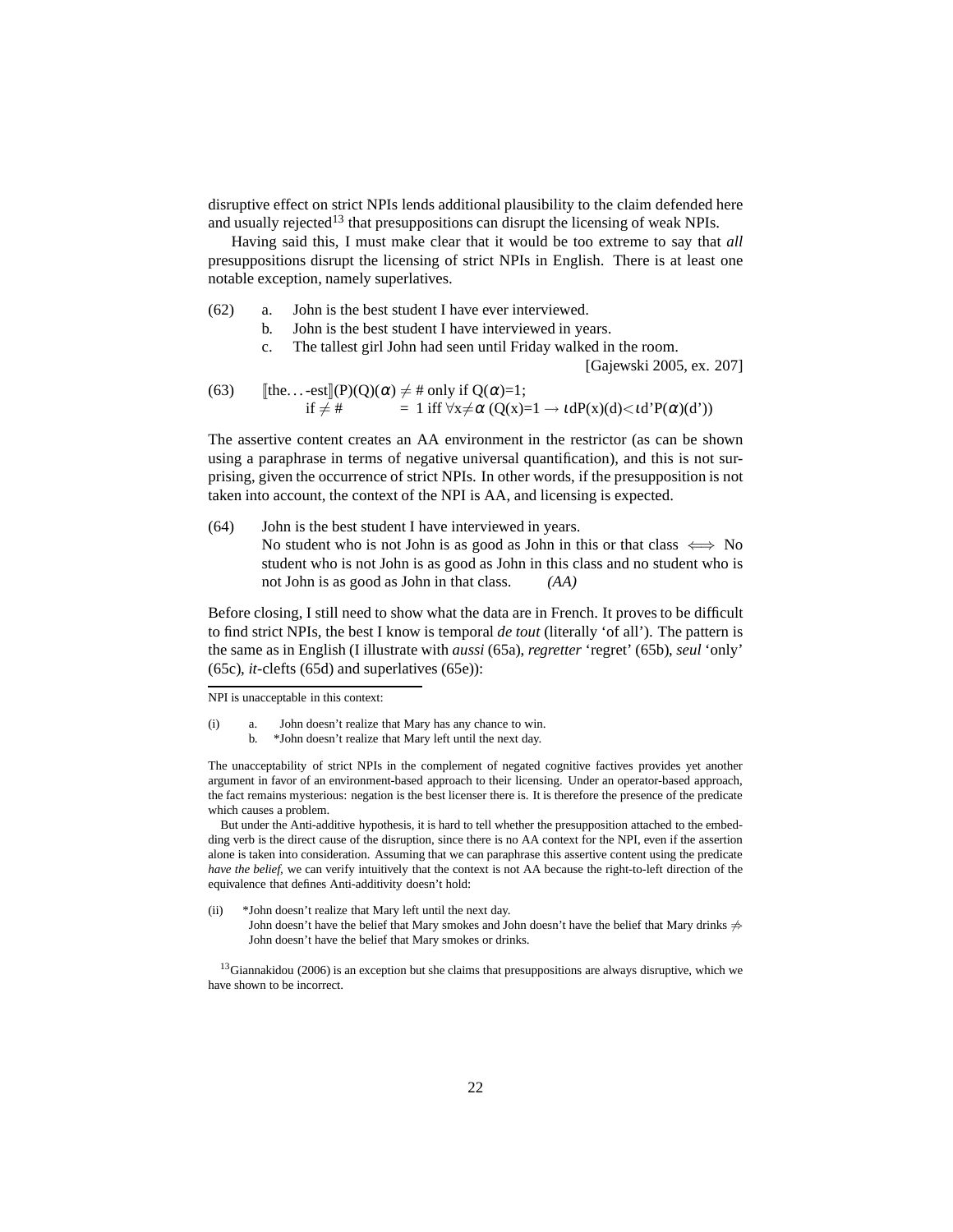- <span id="page-22-2"></span><span id="page-22-1"></span><span id="page-22-0"></span>(65) a. \**Jean a parle´ plusieurs fois hier,* Jean has spoken several times yesterday but I NEG believe NEG that *mais je ne crois pas que [Pierre]<sup>F</sup> ait* Pierre have.SUBJ him too spoken of all the day *lui aussi parle´ de toute la journee. ´ 'John spoke several times yesterday, but I don't think that John also spoke at some point during the day.'*
	- b. \**Je regrette d' avoir dormi de toute la nuit.* I regret to have slept of all the night *'I regret sleeping at some point during the night.'*
	- c. \**Seul Jean s'* only Jean SELF is trained of all the day *est entraˆıne´ de toute la journee. ´ 'Only John worked out at some point during the day.'*
	- d. \**Je doute que ce soit* I doubt that it be.SUBJ Jean who SELF be.SUBJ complained of all *Jean qui se soit plaint de toute l' annee. ´*

the year *'I doubt that it is Jean who complained at some point during the year.'*

<span id="page-22-3"></span>e. Jean est le seul étudiant à avoir parlé en classe de toute l'année. Jean is the only student to have spoken in class of all the year *'Jean is the only student who spoke in class at some point during the year.'*

<span id="page-22-4"></span>In Tables [1](#page-22-5) and [2,](#page-23-1) I summarize the disruption data in English and in French. A star means that the presupposition is disruptive, a checkmark signals that it isn't; IE stands for 'insufficient evidence' (for example, for cognitive factives, it is impossible to tell if the unavailability of strict NPIs is due to the lack of Anti-additivity or to the presupposition they carry; the subscript A in e.g.  $\checkmark$  a signals that the datum is about dialect A). I also include definite articles (the argument that shows that their presupposition is disruptive is given in Appendix I [\(8.1\)](#page-47-2)).

|                     | Why/How         | Cognitive<br>factives |               | Definite<br>articles | <b>Both</b> | Too                 | Regret |
|---------------------|-----------------|-----------------------|---------------|----------------------|-------------|---------------------|--------|
| <b>Weak NPIs:</b>   |                 |                       |               | ∗                    | ∗           | $*_{A}/\sqrt{R}$    |        |
| <b>Strict NPIs:</b> | IE              | IE                    |               | ∗                    | $\ast$      | $\ast$              | $\ast$ |
|                     | <i>Surprise</i> | Only                  | $It - c left$ | Again                |             | <b>Superlatives</b> |        |
| <b>Weak NPIs:</b>   |                 |                       |               |                      |             |                     |        |
|                     |                 |                       |               |                      |             |                     |        |

<span id="page-22-5"></span>Table 1: Licensing Disruption in English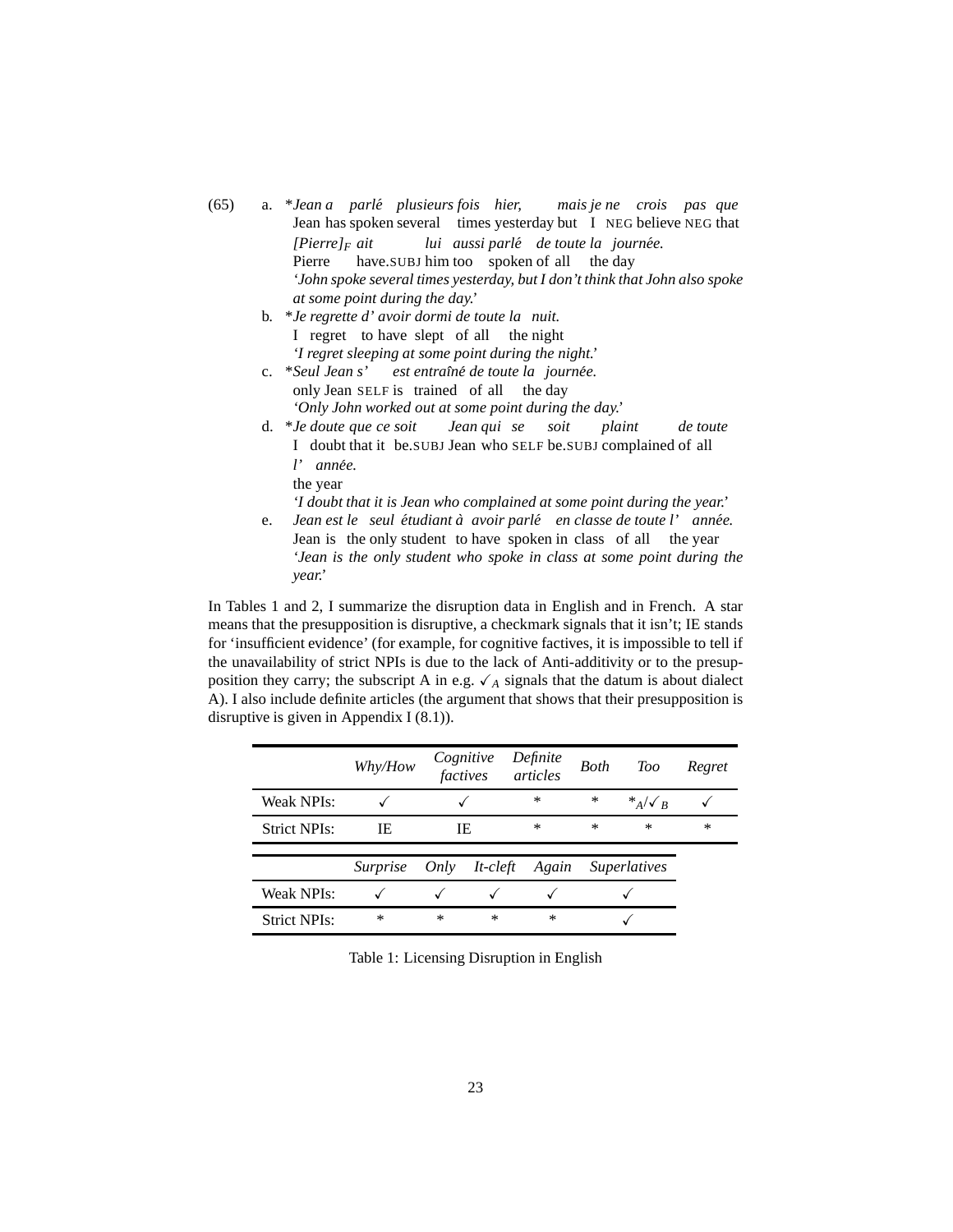|                     | Why/How         | factives | Cognitive   | Definite<br>articles | Both   | Too                 | Regret |
|---------------------|-----------------|----------|-------------|----------------------|--------|---------------------|--------|
| Weak NPIs:          | $\ast$          |          | $\ast$      | $\ast$               | $\ast$ | $\ast$              |        |
| <b>Strict NPIs:</b> | IE.             |          | IE          | ∗                    | $\ast$ | $\ast$              | $\ast$ |
|                     | <i>Surprise</i> | Only     | $It$ -cleft | Again                |        | <i>Superlatives</i> |        |
| <b>Weak NPIs:</b>   |                 |          |             |                      |        |                     |        |
| <b>Strict NPIs:</b> | *               | $\ast$   | *           | $\ast$               |        |                     |        |

<span id="page-23-1"></span>Table 2: Licensing Disruption in French

## <span id="page-23-0"></span>**3.6 Disruptive Inferences**

The claim that components of meaning other than the assertive content can have a disruptive effect on NPIs has a precedent. [Chierchia](#page-58-10) [\(2004\)](#page-58-10) made a parallel claim about scalar implicatures. It has been known since [Linebarger 1980,](#page-59-9) [1987](#page-59-10) that the presence of certain quantifiers (e.g. *every, always*), of numerals, of *because-*clauses and of conjunction between an NPI and the closest DE expression above it causes the anti-licensing of the NPI.

- (66) a. \*When Fred speaks French, John doesn't always understand anything.
	- b. \*When Fred speaks French, not everyone understands anything.
	- c. \*When Fred speaks French, it's not the case that everyone understands anything.
	- d. \*John didn't understand anything because it was easy but because he is smart.
	- e. \*John didn't drink wine and any soda.

Compare with:

- (67) a. I doubt that anyone understood anything.
	- b. John didn't drink wine or any soda.

Chierchia observes that the so-called interveners have something in common: they are all strong scalar terms (i.e. items that sit at the strong end of a Horn scale). In DE contexts, these scalar terms trigger an indirect scalar implicature (indirect SI). This inference breaks the monotonicity of the *environment* of the NPI when added to the literal meaning.

- <span id="page-23-3"></span><span id="page-23-2"></span>(68) a. I doubt that Sue has any potatoes.
	- b. \*I doubt that every housemate of Sue has any potatoes.
- (69) I doubt that every housemate of Sue has potatoes. *Implicature:* Some housemate of Sue has potatoes (=It's not the case that I doubt that some housemate of Sue has potatoes).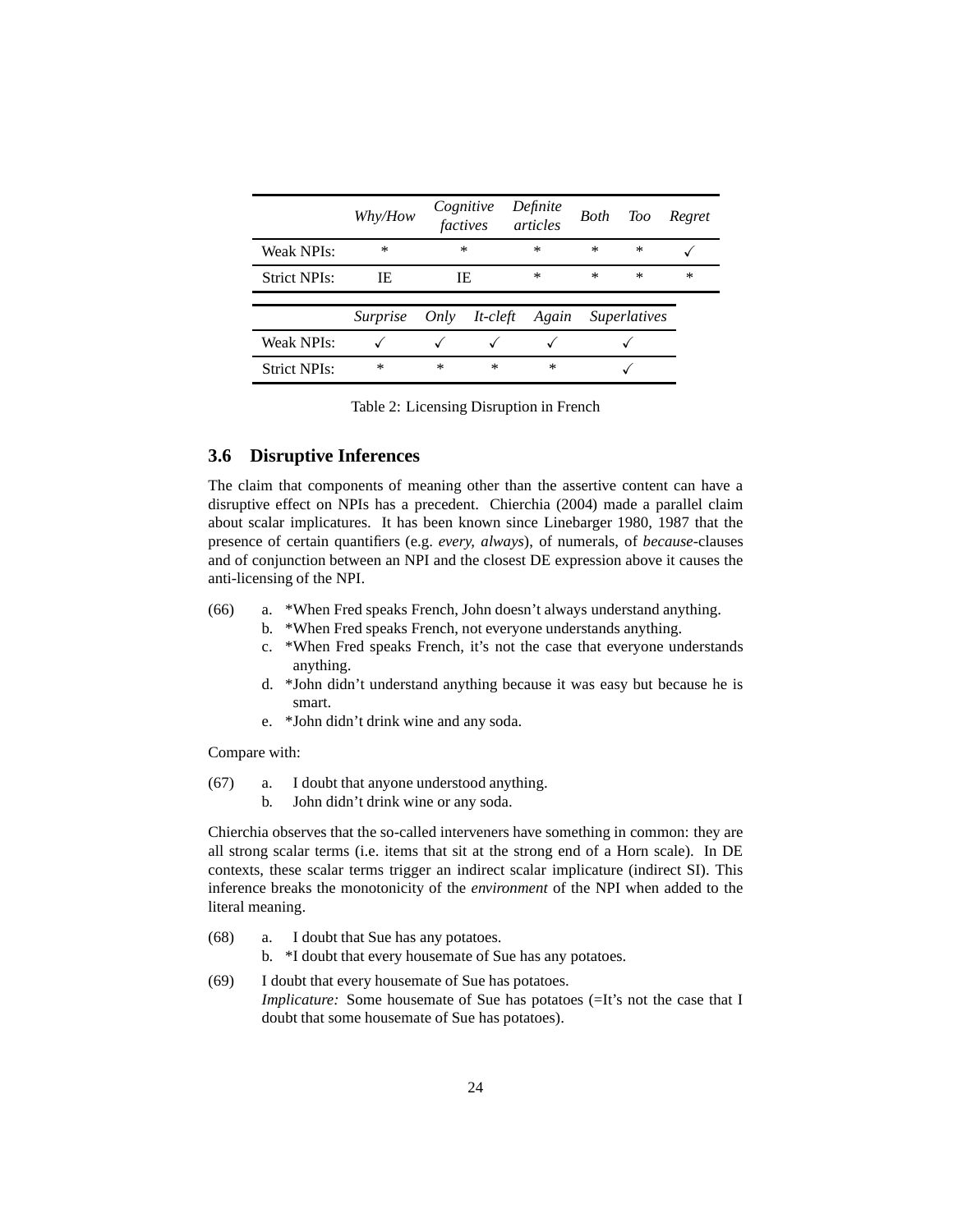Let's assume that the meaning that is relevant for NPI licensing is what Chierchia calls the 'strong meaning' (the output of the function written  $\lbrack \cdot \rbrack^s$ ), i.e. the conjunction of the assertive content and of the scalar implicatures. We compute the strong meaning of the whole sentence [\(69\),](#page-23-2) so as to encompass the verb *doubt* (i.e. the only DE expression available):

(70) 
$$
[(69)]^{s} = \forall x \exists y [potatoes'(y) \land have'(x, y)] \land \exists x \exists y [potatoes'(y) \land have'(x, y)]
$$

And we verify that the NPI in [\(68b\)](#page-23-3) doesn't occur in an environment which is DE w.r.t. its position (by checking the set-to-subset inference):

- <span id="page-24-0"></span>(71)  $\blacksquare$  blue potatoes  $\rrbracket \Rightarrow \ulcorner$  potatoes  $\rrbracket$ 
	- a. I doubt that every housemate of Sue has blue potatoes.
	- b.  $[[(71a)]^s = \forall x \exists y$  $[[(71a)]^s = \forall x \exists y$  $[[(71a)]^s = \forall x \exists y$ [blue\_potatoes'(y)  $\land$  have'(x, y)]  $\land$ 
		- ∃x∃y[blue potatoes'(y) ∧ have'(x, y)]
	- c.  $[(69)]^s \neq [(71a)]^s$  $[(69)]^s \neq [(71a)]^s$  $[(69)]^s \neq [(71a)]^s$  $[(69)]^s \neq [(71a)]^s$  $[(69)]^s \neq [(71a)]^s$

This proposal (which I sketched very superficially) is obviously environment-based, like the one defended here: its is the meaning—a meaning that incorporates certain inferences—of the constituent where licensing is checked that matters.

The facts brought to light in the present article lend additional support to Chierchia's original claim and more generally to semantic-pragmatic analyses of so-called intervention effects on NPIs (and against purely syntactic proposals, e.g. [Guerzoni](#page-58-4) [2006\)](#page-58-4). They also show that a unification is possible between apparently disparate phenomena (the disruption caused e.g. by universal quantifiers on the one hand, and the disruption caused by *too/also* on the other): operator-based approaches such as [von Fintel](#page-58-2) [1999](#page-58-2) (cf. [4\)](#page-25-0) and [Gajewski 2009](#page-58-3) (cf. [6\)](#page-44-0) inevitably miss this generalization. Orthogonal unification attempts appear to be on the wrong track: [Beck](#page-57-0) [\(2006\)](#page-57-0) in particular wants to unify intervention effects in *wh*-questions (in Korean, Malayalam, German, etc.[14](#page-24-1)) and the intervention effects on NPIs known since [Linebarger](#page-59-9) [1980](#page-59-9) by incriminating focus; the cases studied in the present article are not amenable to an analysis in terms of focus (this is evident for cognitive factives for example) even when focus particles are at play (the demonstration is given in [3.4.3](#page-12-0) about *aussi* 'too/also'; a certain property of *too* seems to affect *wh*-phrases in situ; its presupposition is apparently not at fault, but I leave this question to future research), therefore this enterprise stands no chance of accounting for the novel data of this article, and cannot explain all the disruption

<sup>14</sup>Here are examples of intervention effects on *wh*-phrases in situ:

<span id="page-24-1"></span>

| [Beck 2006, ex. 1] |
|--------------------|
|                    |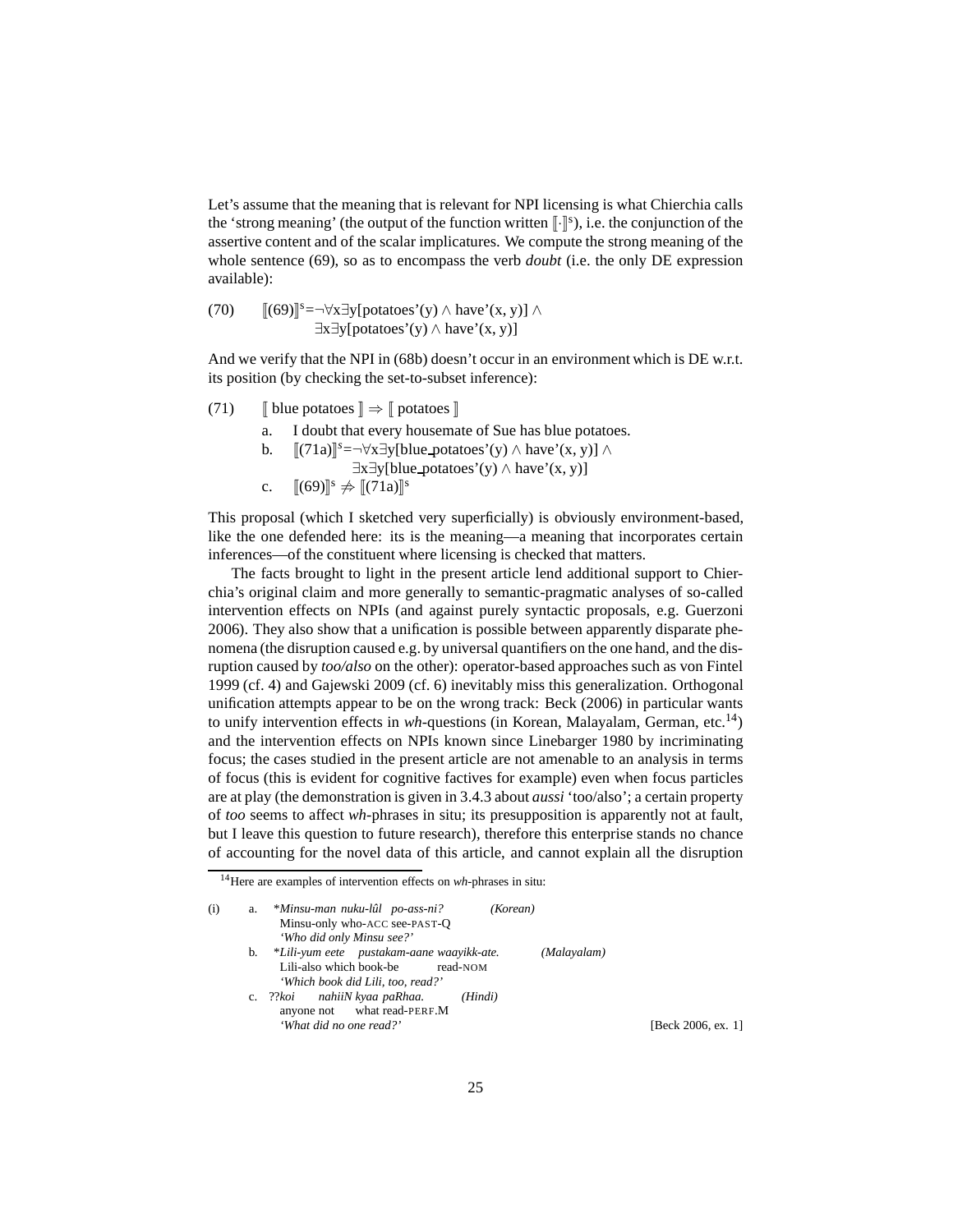effects on NPIs: it seems to me that it is nipped in the bud.

## **Summary**

This section has shown that, contrary to what is generally assumed [\(8\),](#page-3-5) some presuppositions disrupt the licensing of weak NPIs. It has also shown that all presuppositions except that of superlatives disrupt the licensing of strict NPIs.

In the next section, I show that the lack of disruption with certain presuppositions (e.g. the presupposition of *only*) is due to the fact that the meaning that is taken into account for the purpose of licensing doesn't incorporate those presuppositions. I argue against [von Fintel'](#page-58-2)s [\(1999\)](#page-58-2) alternative proposal which holds that the notion of entailment that is relevant for NPI licensing is such that presuppositions are never monotonicity-breakers. We already know, in view of the multiple cases of disruption by presupposition that we have put forth, that such a proposal, if empirically adequate, is necessarily limited in scope; a close inspection reveals that it is in fact not grounded at all [\(4.3\)](#page-32-0).

# <span id="page-25-0"></span>**4 Against Strawson-entailment**

In this section, I show that the only promising explanation for the innocuousness of certain presuppositions with certain NPIs is that the meaning that is relevant for the licensing of those NPIs doesn't incorporate those presuppositions. This position is new. I defend it against [von Fintel](#page-58-2)'s [\(1999](#page-58-2)) influential proposal, which I present in [\(4.1\)](#page-25-1). It is based on so-called Strawson-entailment which ensures that NPIs are licensed in the presence of presuppositions. The previous section has presented data that are genuine counterexamples to von Fintel's approach (as I show in [4.2\)](#page-30-0): this approach cannot be generalized because disruption by presupposition does exist.

If we were to stop there, the conservative approach which I advocate and which rides on strict DEness, and von Fintel's approach which relies on Strawson Downwardentailingness, are in a tie, as neither has a full empirical coverage. The former predicts unless it is modified along the lines of [\(5.2\)](#page-41-0)—that all presuppositions disrupt the licensing of all NPIs;[15](#page-25-2) the latter predicts that no presuppositions disrupt the licensing of any NPIs (the exceptions to one approach substantiate the other). The tie is only apparent: I show in the third part of the section [\(4.3\)](#page-32-0) that Strawson-entailment has no linguistic reality at all.

#### <span id="page-25-1"></span>**4.1 The Notion of Strawson-entailment**

The literature on NPIs and presuppositions has always focused on trigger-licensers such as *only* and emotive factives, e.g. *sorry.* Given this restricted set of data, the puzzle is: how can we maintain that weak NPIs need a DE function while they are licensed in the scope of functions that are not DE (they carry presuppositions which make them non-DE in a strict sense; they are not upward-entailing either, witness [\(7d\)](#page-3-6) on p. [4:](#page-3-6) they are therefore non-monotonic, strictly speaking)? The natural hypothesis is that *sorry,*

<span id="page-25-2"></span><sup>15</sup>Except of course the presuppositions that are not monotonicity-breakers, e.g. that of *either.*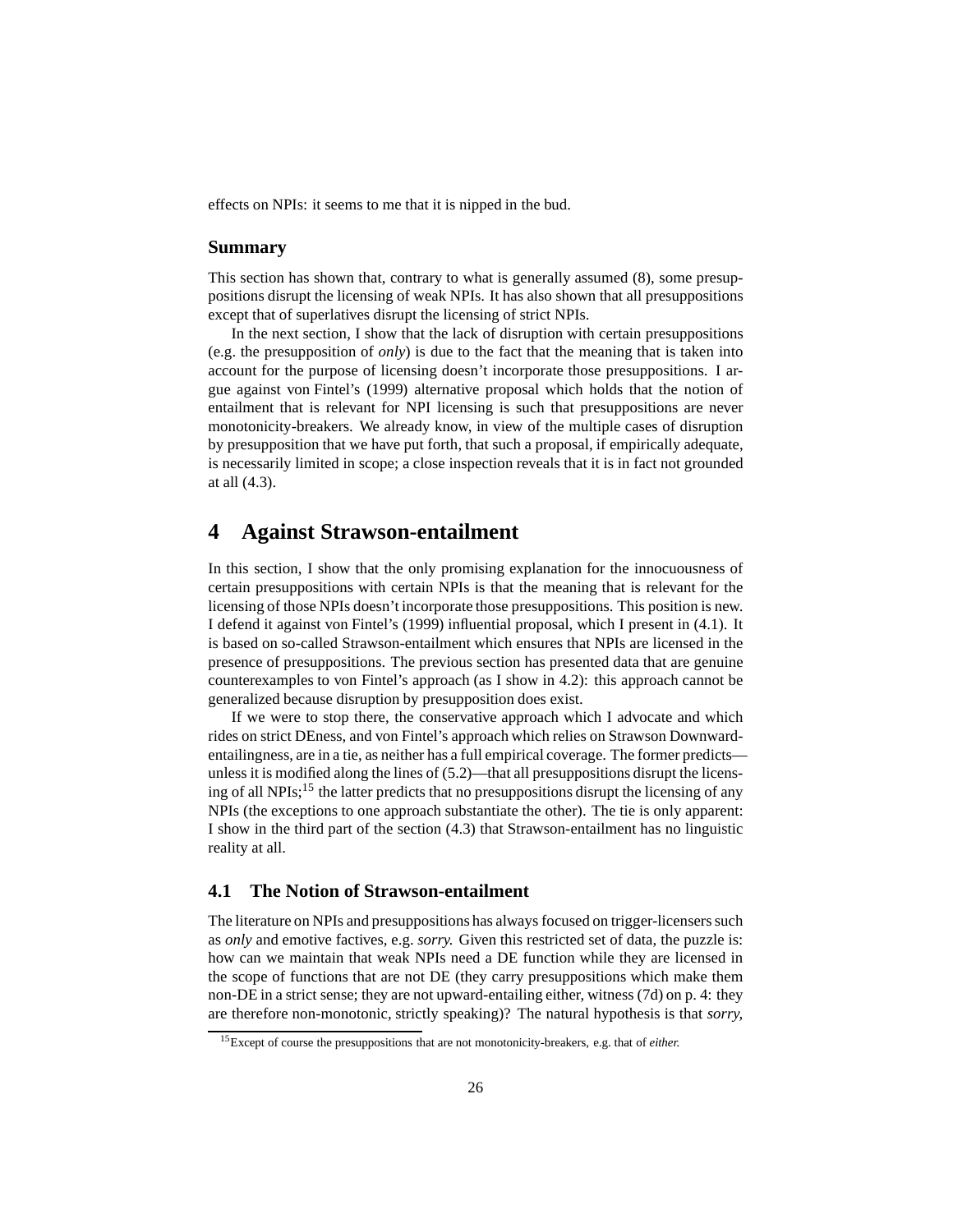*surprise* and *only* denote DE functions in some sense, despite some appearances to the contrary.

Two main theoretical avenues have suggested themselves to explain the apparent innocuousness of presuppositions:

- i. Presuppositions are ignored in the computation of licensing, i.e. they don't enter the computation. We'll refer to this strategy by means of the maxim: *Ignore presuppositions!* (my coinage);
- ii. Presuppositions are neutralized in the computation of licensing, i.e. they do enter the computation but entailment is calculated in such a way that they do not break monotonicity. Here the maxim is: *Neutralize presuppositions!* (my coinage).

The first strategy is upheld in [Ladusaw 1979.](#page-59-0) [Von Fintel \(1999\)](#page-58-2) cites Ladusaw about the implicative *fail,* which licenses weak NPIs despite triggering a conventional implicature—following [Karttunen and Peters \(1979\)](#page-59-11), I assume that conventional implicatures are nothing but presuppositions—and being as such non-monotonic:

<span id="page-26-1"></span><span id="page-26-0"></span>(72) John failed to buy any shirt.

- a.  $\lceil \cdot \rceil$  red shirt  $\rceil \Rightarrow \lceil \cdot \rceil$  shirt  $\rceil$ 
	- b. John failed to buy a shirt. *Presupposition:* John attempted to buy a shirt. c. John failed to buy a red shirt.
		- *Presupposition:* John attempted to buy a red shirt.
	- d.  $(72b) \neq (72c)$  $(72b) \neq (72c)$

Ladusaw holds that presuppositions are detachable parts of meaning, and that only the assertive content is relevant to NPI licensing:

'Since entailment depends only upon truth-conditional meaning, it will be true that  $[(72b)]$  entails  $[(72c)]$ , even though that intuition is confused by the fact that [\[\(72c\)\]](#page-26-1) implicates something that is not implicated or entailed by [\[\(72b\)\]](#page-26-0). [\[\(72b\)\]](#page-26-0) implicates that John tried or was expected to buy a shirt, but [\[\(72c\)\]](#page-26-1) implicates that he tried to buy a red shirt. The implicature is irrelevant to the question of whether [\[\(72b\)\]](#page-26-0) entails [\[\(72c\)\]](#page-26-1).'

[\[Ladusaw 1979,](#page-59-0) p. 160]

Assuming that *fail* makes in essence the same truth-conditional contribution as negation, it is easy to verify that it is in fact a DE operator, should attention be restricted to assertion alone for the purpose of licensing:

- (73) John failed to buy a shirt.
	- a. *Assertion:* John didn't buy a shirt.
	- b. *Presupposition:* John attempted to buy a shirt.

The second strategy, which I christened *Neutralize presuppositions!*, is upheld in [von Fintel](#page-58-2) [1999.](#page-58-2) Von Fintel refuses to examine the entailments of a sentence in a situation that makes it undefined. He therefore takes issue with Ladusaw's proposal to consider assertion alone in the assessment of entailment: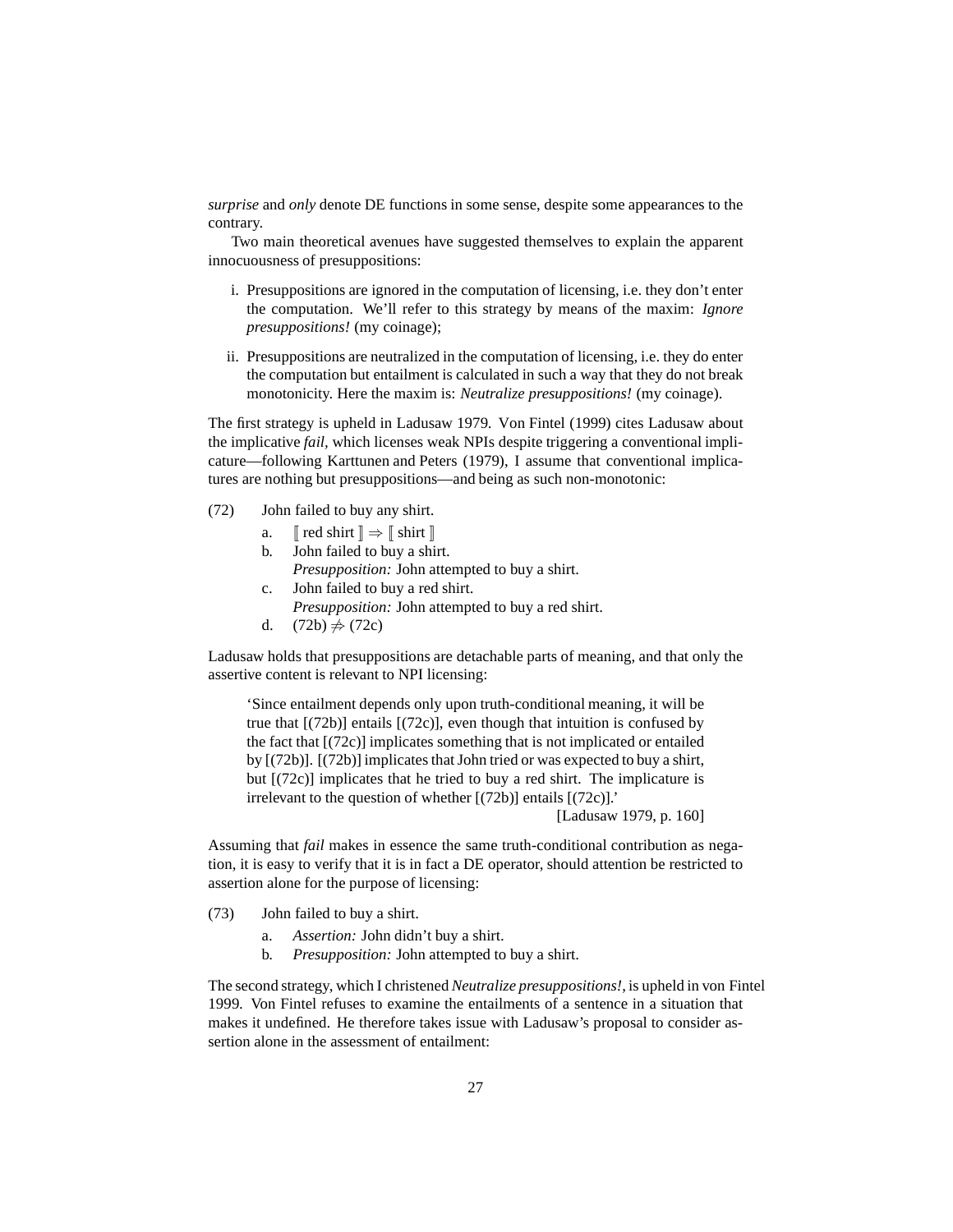'It just isn't good methodology to base a semantic theory on judgments about the truth of a sentence in a situation where it would be misleading and inappropriate to assert the sentence.' [\[von Fintel 1999,](#page-58-2) p. 103]

Here is how neutralization works, intuitively. Going back to example [\(4a\),](#page-3-0) repeated here for convenience, it would suffice for the inference to hold that the presupposition of the consequence [\(74d\)](#page-27-0) is granted, i.e. that it is part of contextual knowledge that John believes that Mary bought a Honda. Under this assumption, the inference is truthpreserving: whenever [\(74c\)](#page-27-1) is true, [\(74d\)](#page-27-0) is also true, since its definedness is taken care of.

- <span id="page-27-2"></span><span id="page-27-1"></span><span id="page-27-0"></span>(74) a. John is sorry that Mary bought any car.
	- b.  $\mathbb{I}$  Honda  $\mathbb{I} \Rightarrow \mathbb{I}$  car  $\mathbb{I}$
	- c. John is sorry that Mary bought a car. *Presupposition:* John believes that Mary bought a car.
	- d. John is sorry that Mary bought a Honda. *Presupposition:* John believes that Mary bought a Honda.
	- e.  $(74c) \neq (74d)$  $(74c) \neq (74d)$  *(not DE)*
	- f.  $(74d) \neq (74c)$  $(74d) \neq (74c)$

This is exactly the move [von Fintel](#page-58-2) [\(1999\)](#page-58-2) makes to account for the above facts: granting the presuppositions of the consequence will secure Downward-entailingness.

(75) **Strawson Downward-entailingness:** A function *f* of type  $\langle \sigma, t \rangle$  is Strawson Downward-entailing (SDE) iff for all *x*, *y* of type  $\sigma$  such that  $x \Rightarrow y$ and  $f(x)$  is defined:  $f(y) \Rightarrow f(x)$ .

According to von Fintel, the licensing condition given in [\(3\)](#page-2-3) is simply too strong to be empirically adequate. He thus advocates the following formulation (this amounts to taking as licensers a proper superset of DE operators):

## (76) **[Von Fintel](#page-58-2)'s [1999](#page-58-2) Licensing Condition:** An NPI is only grammatical if it is in the scope of an  $\alpha$  such that  $\alpha$  is SDE.

It is immediately clear that this condition is more liberal—it predicts the availability of NPIs in more environments—than [\(3\),](#page-2-3) since Strawson Downward-entailingness is weaker than Downward-entailingness. The reader can verify that [\(74c\)](#page-27-1) Strawson-entails [\(74d\)](#page-27-0) [\(\(74c\)](#page-27-1)  $\stackrel{Stransson}{\Rightarrow}$  [\(74d\)\)](#page-27-0), leading to the grammaticality of the NPI *any* in [\(74a\),](#page-27-2) as desired. [Von Fintel 1999](#page-58-2) is thus a *theory of possible licensers* and as such the condition it states is only a necessary one. Furthermore, it is only concerned with a specific category of NPIs, namely weak ones. Its two main tenets are:

- 1. NPIs are licensed by operators (as opposed to environments). This is what one might call the *syntactic* component of the theory. We have already shown that it is the monotonicity of the environment of NPIs that counts, rather than the properties of operators;
- 2. A necessary condition for being a suitable licenser is Strawson Downward-entailingness. This is the *semantic* component of the theory.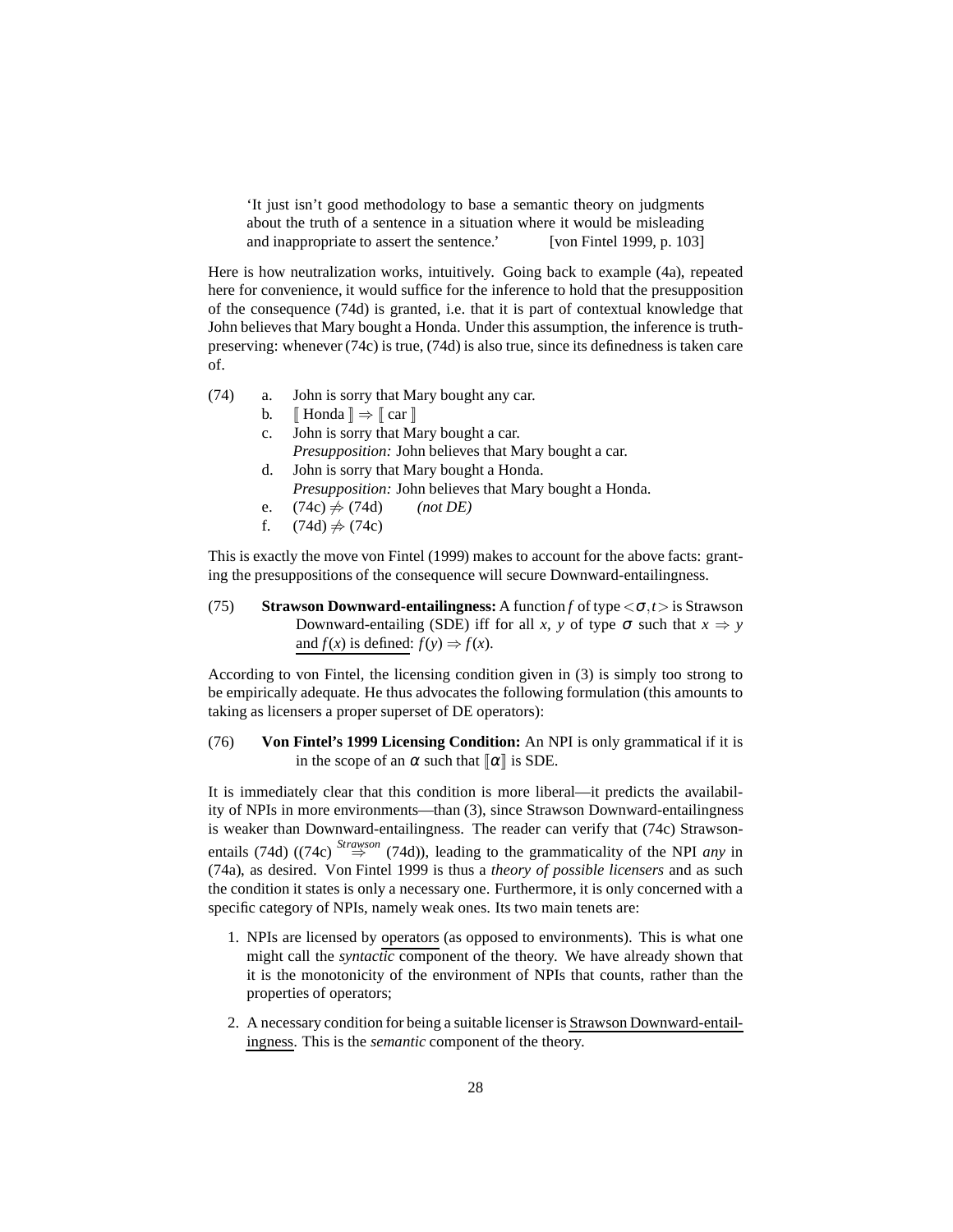But as it stands, the theory is in fact too weak. In particular, it makes wrong predictions with regard to the singular definite article and *both,* two triggers which do not license weak NPIs in their restrictor (the conservative approach based on DEness makes the right predictions).

- <span id="page-28-0"></span>(77) *Context:* There is exactly one student who read some books on NPIs.
	- a. \*The student who read any books on NPIs is selling them.
	- b. The student who read books on NPIs is selling them.
	- c. *Presupposition of [\(77b\):](#page-28-0)* There is exactly one student who read books on NPIs.
- <span id="page-28-6"></span><span id="page-28-2"></span><span id="page-28-1"></span>(78) a.  $\lceil \text{novel} \rceil \Rightarrow \lceil \text{book} \rceil$ 
	- b. The student who read a book is selling it.
		- *Presupposition:* There is exactly one student who read a book.
	- c. The student who read a novel is selling it.
		- *Presupposition:* There is exactly one student who read a novel.
	- d.  $(78b) \neq (78c)$  $(78b) \neq (78c)$  *(not DE)*
	- e. [\(78b\)](#page-28-1) *Strawson* ⇒ [\(78c\)](#page-28-2) *(SDE)*
- <span id="page-28-3"></span>(79) *Context:* Exactly two students read some linguistics books.
	- a. \*Both students who read any linguistics books have applied to the department.
	- b. Both students who read linguistics books have applied to the department.
	- c. *Presupposition of [\(79b\):](#page-28-3)* There are exactly two students who read linguistics books.
- <span id="page-28-7"></span><span id="page-28-5"></span><span id="page-28-4"></span>(80) a. Both students who read books have applied to the department. *Presupposition:* There are exactly two students who read books.
	- b. Both students who read novels have applied to the department. *Presupposition:* There are exactly two students who read novels.
	- c.  $(80a) \neq (80b)$  $(80a) \neq (80b)$  *(not DE)*
	- d. [\(80a\)](#page-28-4) *Strawson* ⇒ [\(80b\)](#page-28-5) *(SDE)*

In [\(77b\)](#page-28-0) and [\(79b\),](#page-28-3) a uniqueness presupposition is triggered. As a result, for each inference [\(\(78\)](#page-28-6) and [\(80\)\)](#page-28-7), the individual (or pair of individuals) denoted by the subject DP is the same in the premise and in the consequence: for example, in any given situation the student who read a book and the student who read a novel, provided they exist and are both unique, have to be the same individual; but then whatever is predicated of one can also be predicated of the other, thus ensuring entailment in both directions, i.e. from sets to subsets and from subsets to sets.

Since singular *the* and *both* are not NPI licensers, this property of supporting downward as well as upward entailments has been the designated culprit of non licensing, e.g. in [Guerzoni and Sharvit 2007](#page-58-5) (this idea was first put forward in [Lahiri](#page-59-12) [1998\)](#page-59-12). Alongside Strawson Downward-entailingness, the notion of Strawson Upwardentailingness is called for:

<span id="page-28-8"></span>(81) **Strawson Upward-entailingness:** A function *f* of type  $\langle \sigma, t \rangle$  is Strawson Upward-entailing (SUE) iff for all *x*, *y* of type  $\sigma$  such that  $x \Rightarrow y$  and  $f(y)$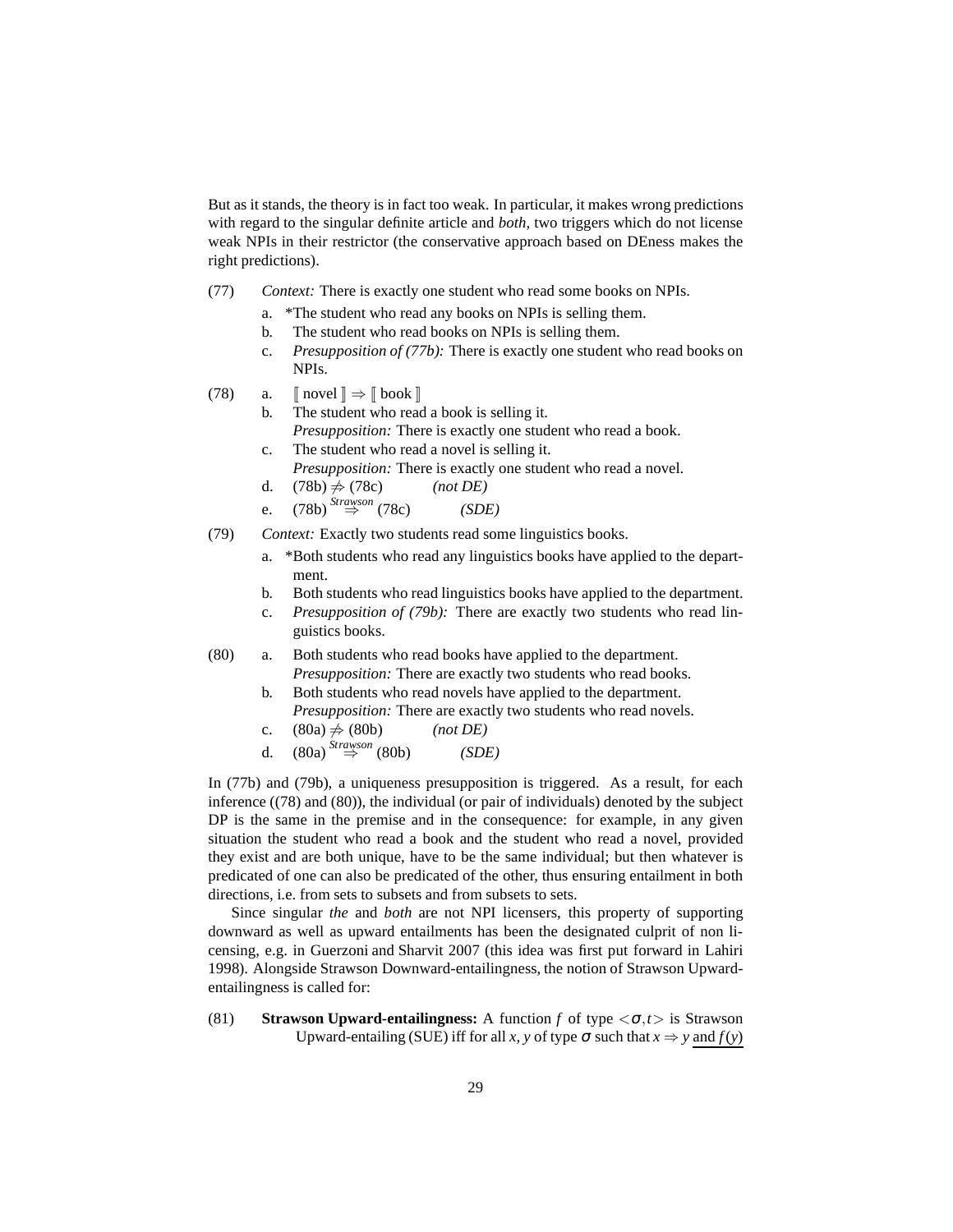is defined:  $f(x) \Rightarrow f(y)$ .

Let's verify that singular *the* and *both* are SDE, SUE in their restrictor.

- <span id="page-29-1"></span><span id="page-29-0"></span>(82)  $\lceil \text{novel} \rceil \Rightarrow \lceil \text{book} \rceil$ 
	- a. The student who read books is selling them. *Presupposition:* There is exactly one student who read books.
	- b. The student who read novels is selling them. *Presupposition:* There is exactly one student who read novels.
	- c.  $(82a) \neq (82b)$  $(82a) \neq (82b)$  *(not DE)*

| d. | $(82a)$ <sup>Strawson</sup> (82b)    | (SDE) |
|----|--------------------------------------|-------|
|    | e. $(82b)$ <sup>Strawson</sup> (82a) | (SUE) |

So possible licensers cannot include SUE operators:<sup>[16](#page-29-2)</sup>

(83) **Von Fintel/Lahiri's (vFL) Licensing Condition:** An NPI is only grammatical if it is in the scope of an  $\alpha$  such that  $\alpha$  is SDE, non SUE.

This new condition correctly predicts that weak NPIs are grammatical in the scope of *only* and emotive factives:

- <span id="page-29-5"></span><span id="page-29-4"></span>(84) a. John is sorry that Mary bought any car.
	- b.  $\llbracket$  Honda  $\rrbracket \Rightarrow \llbracket$  car  $\rrbracket$
	- c. John is sorry that Mary bought a car. *Assertion:* John would prefer that Mary didn't buy a car. *Presupposition:* John believes that Mary bought a car.<sup>[17](#page-29-3)</sup> d. John is sorry that Mary bought a Honda. *Assertion:* John would prefer that Mary didn't buy a Honda. *Presupposition:* John believes that Mary bought a Honda.
		- e.  $(84c) \neq (84d)$  $(84c) \neq (84d)$  *(not DE)*
		- f. [\(84c\)](#page-29-4) *Strawson* ⇒ [\(84d\)](#page-29-5) *(SDE)*
	- g.  $(84d) \neq$ *Strawson*<br> $\Rightarrow$  (84c) 6⇒ [\(84c\)](#page-29-4) *(not SUE)*
- <span id="page-29-7"></span><span id="page-29-6"></span>(85) a. Only John has any friends in Chicago.
	- b.  $\mathbb{I}$  European friends  $\mathbb{I} \Rightarrow \mathbb{I}$  friends  $\mathbb{I}$ 
		- c. Only John has friends in Chicago. *Assertion:* No one who is not John has friends in Chicago. *Presupposition:* John has friends in Chicago.
		- d. Only John has European friends in Chicago. *Assertion:* No one who is not John has European friends in Chicago. *Presupposition:* John has European friends in Chicago.
		- e.  $(85c) \neq (85d)$  $(85c) \neq (85d)$  *(not DE)*
		- f. [\(85c\)](#page-29-6) *Strawson* ⇒ [\(85d\)](#page-29-7) *(SDE)* g. [\(85d\)](#page-29-7) *Strawson* 6⇒ [\(85c\)](#page-29-6) *(not SUE)*

<span id="page-29-3"></span><span id="page-29-2"></span><sup>16</sup>SDE, non SUE operators are a superset of DE operators.

<sup>&</sup>lt;sup>17</sup>This is a simplification (cf.  $(60)$ ) which does not affect the reasoning.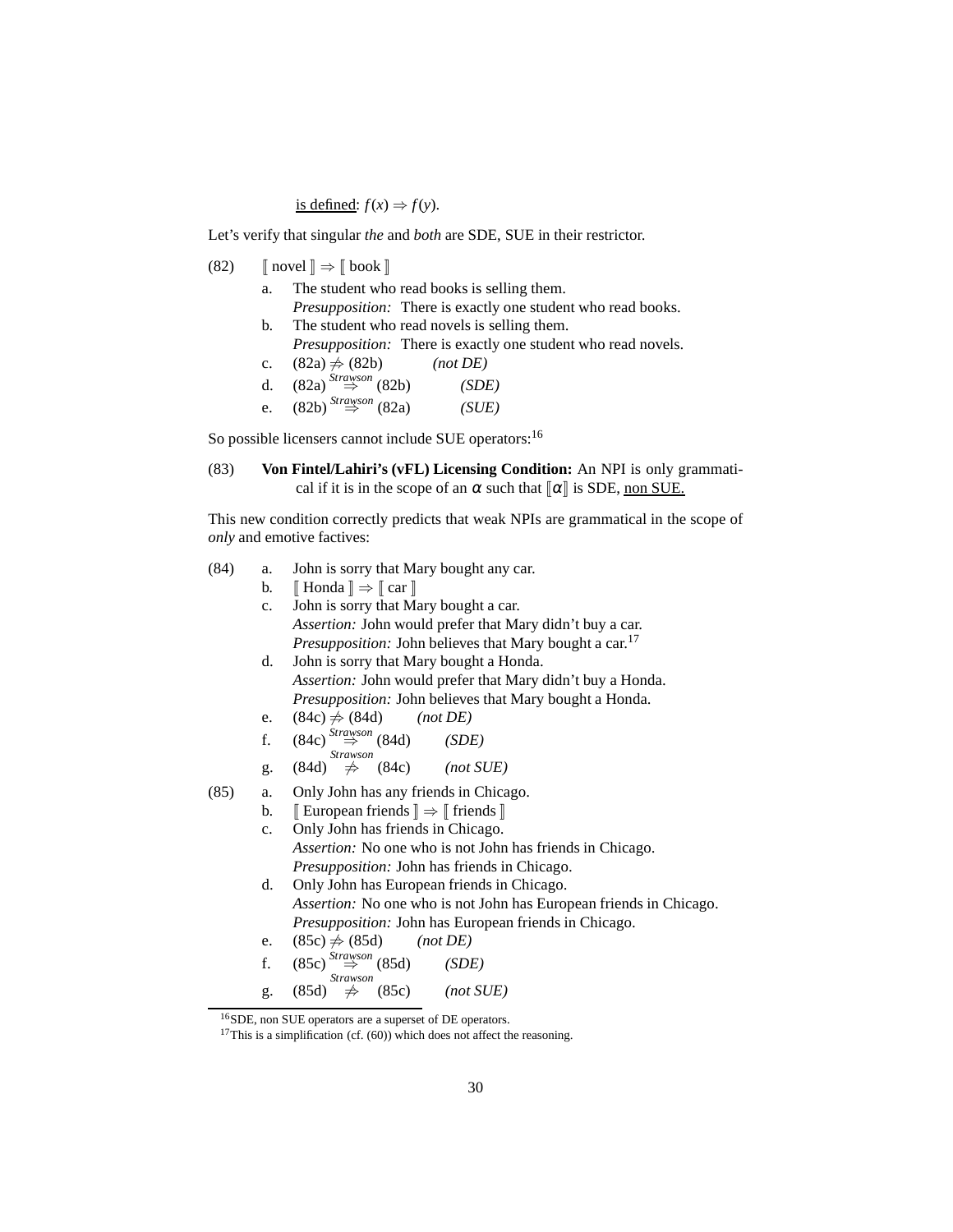# <span id="page-30-0"></span>**4.2 Genuine Counterexamples**

I am now going to show that none of the data that we examined in section [3](#page-4-0) are predicted by the vFL account, even if we amend it so that it takes the monotonicity of *environments* into account.

(86) **Von Fintel/Lahiri's (vFL) Environment-based Licensing Condition:** An NPI  $\alpha$  is licensed in a sentence S only if there is an eligible constituent β of S containing  $\alpha$  such that  $\beta$  is SDE, non SUE w.r.t. the position of  $\alpha$ .

Let us first consider cases of disruption with weak NPIs. I restrict myself to cognitive factives and *aussi* (the verification of the other cases of disruption is straightforward).

- <span id="page-30-2"></span><span id="page-30-1"></span>(87) \*Jean ne sait pas que Marie a lu quoi que ce soit. [\(13a\)](#page-6-6)
	- a. Jean doesn't know that Marie read a book. *Assertion:* Jean doesn't have the belief that Marie read a book. *Presupposition:* Marie read a book.
	- b. Jean doesn't know that Marie read a novel. *Assertion:* Jean doesn't have the belief that Marie read a novel. *Presupposition:* Marie read a novel.
	- c.  $(87a) \neq (87b)$  $(87a) \neq (87b)$  *(not DE)*

| d. | $(87a) \stackrel{Strawson}{\Rightarrow} (87b)$ | (SDE)     |
|----|------------------------------------------------|-----------|
|    | <i>Strawson</i>                                |           |
| e. | (87b)<br>$\Rightarrow$ (87a)                   | (not SUE) |

Jean might very well think that Marie read some book, although not a novel, therefore the context of the NPI is not SUE; since it is SDE, the availability of the NPI is expected from the vFL perspective.

<span id="page-30-4"></span><span id="page-30-3"></span>(88) \*Je ne pense pas que  $\text{[Jean]}_F$  ait lu quoi que ce soit lui aussi. [\(22\)](#page-10-4)

| a.             | I don't think that $[Jean]_F$ read a book too.               |
|----------------|--------------------------------------------------------------|
|                | Assertion: I don't think that Jean read a book.              |
|                | <i>Presupposition:</i> Somebody other than Jean read a book. |
| b.             | I don't think that $[Jean]_F$ read a novel too.              |
|                | <i>Assertion:</i> I don't think that Jean read a novel.      |
|                | Presupposition: Somebody other than Jean read a novel.       |
| $\mathbf{c}$ . | $(88a) \neq (88b)$<br>(not DE)                               |
| $d_{\cdot}$    | $(88a) \stackrel{Strawson}{\Rightarrow} (88b)$<br>(SDE)      |
|                | <b>Strawson</b>                                              |
| e.             | $(88b) \Rightarrow (88a)$<br>(not SUE)                       |

Likewise, the context is SDE, non SUE (because I might think that Jean read a book, although not a novel); but contrary to vFL's prediction, a weak NPI is anti-licensed.

The number of wrong predictions of the vFL account increases drastically when we turn to strict NPIs. Let us first adapt the vFL proposal by defining Strawson Antiadditivity.

(89) **Strawson Anti-additivity:** A function *f* is Strawson Anti-additive (SAA) iff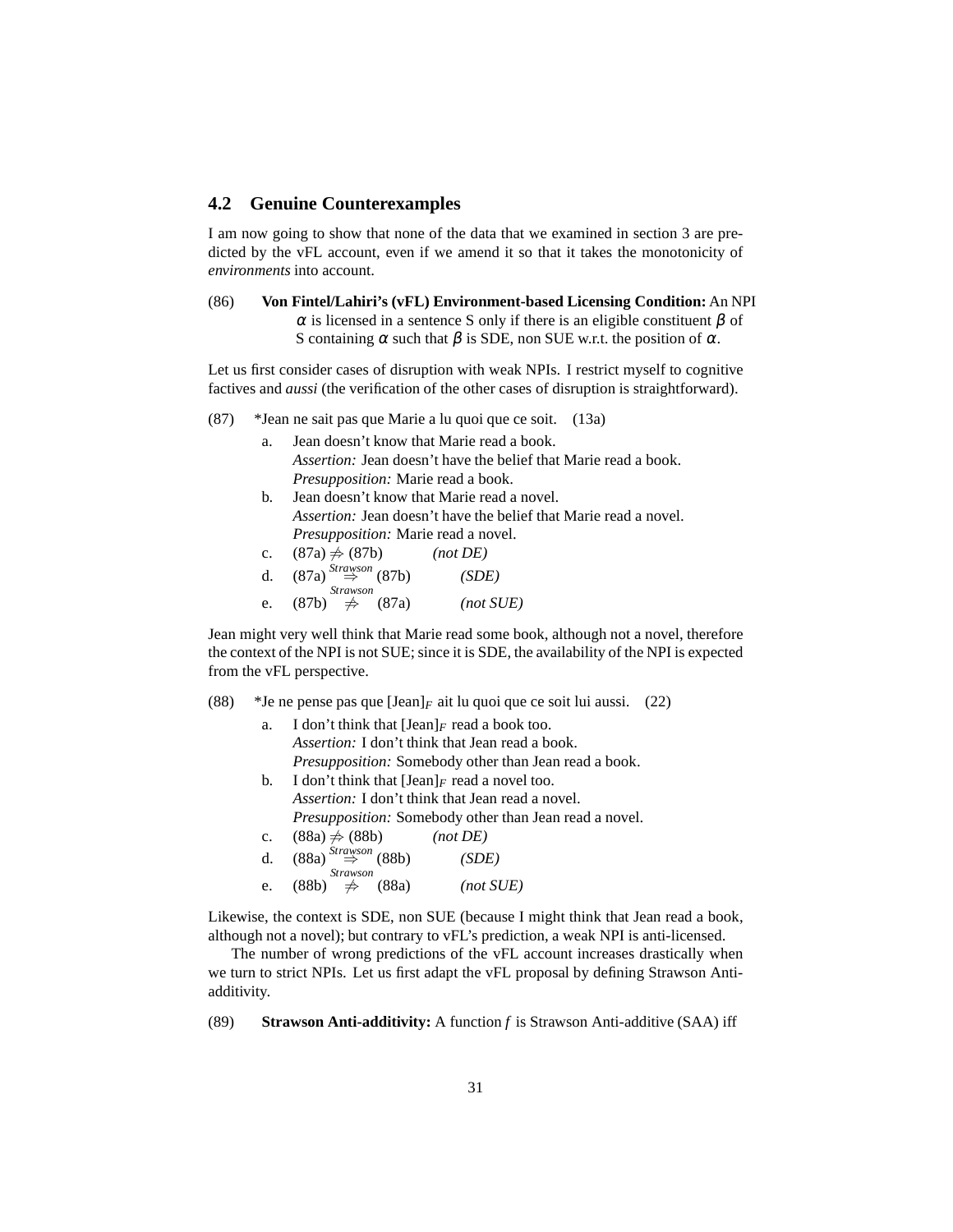$f(A \vee B) \stackrel{Strawson}{\iff} f(A) \wedge f(B).$ 

We can assume that the licensing condition for strict NPIs is that these items are only licensed in an SAA, non SUE environment (strict NPIs are not dealt with in von Fintel's original theory). Armed with the notion of Strawson Anti-additivity, we can now verify that in [\(51c\)](#page-18-1) and [\(53b\),](#page-19-2) the NPIs are placed in SAA environments. I show this for NPIs in the scope of *only* (the verification with other presupposition triggers is unproblematic):

- <span id="page-31-1"></span>(90) a. Only John drinks or smokes. *Presupposition:* John drinks or smokes.
	- b. Only John drinks and only John smokes. *Presupposition:* John drinks and smokes.
	- c. Only John drinks or smokes <sup>Strawson</sup> Only John drinks and only John smokes.

Still, strict NPIs fail to be licensed in this environment [\(51b\)](#page-18-2)[-\(51c\).](#page-18-1) Therefore what they look for is obviously not Strawson Anti-additivity but rather (in agreement with [Gajewski 2005\)](#page-58-6) Anti-additivity *tout court.* It is the presence of the presuppositions in [\(51b\)](#page-18-2)[-\(51c\)](#page-18-1) which ruins the Anti-additivity of the context. Strawson Anti-additivity doesn't suffice to license strict NPIs; Strawson-entailment is thus of no use for strict NPIs because presuppositions disrupt their licensing (except for the presupposition of superlatives: these create an SAA, non SUE, environment, so vFL makes the right prediction about them<sup>[18](#page-31-0)</sup>). This is a point that proponents of Strawson-entailment grant (cf. [Gajewski 2005\)](#page-58-6).

The main goal of this article is to show that neither the *Ignore presuppositions!* rule nor the *Neutralize presuppositions!* rule has a linguistic reality, because there are exceptions to the claim that presuppositions don't disrupt NPI licensing (the generalization [\(8\)](#page-3-5) on p. [4](#page-3-5) is false). These exceptions presented in section [3](#page-4-0) undermine both strategies: it is not true that there is a mechanism which systematically weeds out presuppositions for the purposes of NPI licensing. This is not to say that the two strategies fare equally bad. In fact, the second strategy is worse than the first: it is faced with a fatal dilemma, and as a result Strawson-entailingness should be discarded altogether, as having no linguistic grounds (see section [4.3\)](#page-32-0).

I make two claims. First, the meaning that is relevant for licensing is global, i.e. it includes presuppositions; it is the standard notion of downward-entailment [\(2\)](#page-2-4) that applies. The second claim is that whenever presuppositions that ruin monotonicity are innocuous to NPI licensing, they are simply not incorporated into the global meaning. The crucial piece of evidence is provided by *it-*clefts.

<span id="page-31-0"></span><sup>&</sup>lt;sup>18</sup>Provided that exhaustivity is turned into a presupposition along the lines of the proposal in section [4.3.2,](#page-34-0) vFL correctly predicts the unavailability of strict NPIs in the cleft-clause of *it-*clefts (since the environment is SUE). However this welcome result is counterbalanced by the wrong prediction about weak NPIs for which the theory was precisely and specifically tailored.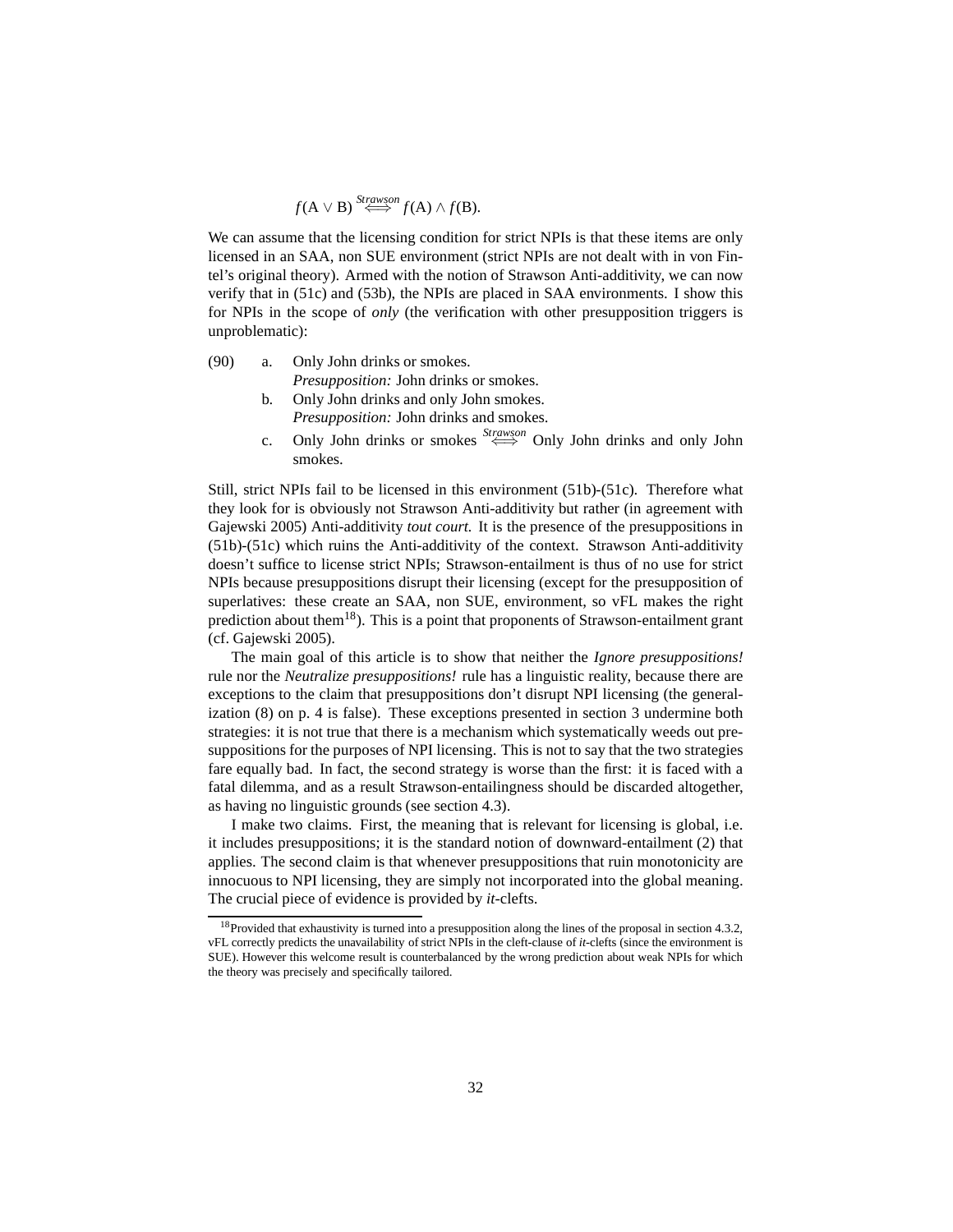# <span id="page-32-0"></span>**4.3** *It-***clefts: A Dilemma (Against Strawson UEness)**

In this section, I show that the inclusion of Strawson-entailment in the licensing condition of NPIs is fatally flawed. (i.) On its own, it leads to overgeneration: it wrongly predicts that NPIs are licensed by singular definite articles (cf. the previous section) and by *it*-clefts; (ii.) the recourse to SUEness doesn't fix the problem, it actually makes it worse. This is the novel point that the section makes. The discussion focuses on the exhaustivity effect found in *it*-clefts.

#### <span id="page-32-1"></span>**4.3.1 The Recourse to Strawson Upward-entailingness**

<span id="page-32-4"></span>NPIs are not allowed in the cleft-clause of *it-*clefts (in positive, unembedded sentences).

(91) *Context:* All the Chinese statuettes have been stolen. \*It is Fred who stole anything.

This is problematic for von Fintel's original analysis if *it-*clefts carry a presupposition of existence and of uniqueness (as is commonly assumed): if the assertion and the presupposition of *it-*clefts are as stated below (I simplify matters by using an individual variable, but quantifiers can of course appear in the focus of an *it-*cleft), the context created is SDE.

- (92) a. It is  $\alpha$  that *P*.
	- b. *Assertion:*  $P(\alpha)$ .
		- c. *Presupposition:*  $∃y[P(y) ∧ ∀z[P(z) ⇒ z= y]]$  *(this will be revised).*

However, the context is also SUE [\(Cable 2002\)](#page-57-2), as shown in the downward inference below: since there is a single individual who stole a statuette and a single individual who stole a blue statuette in the context, the two have to be identical (the recourse to SUEness is the same solution that blocks NPI licensing by singular definite articles, [\(81\)](#page-28-8) on p. [30\)](#page-28-8).

<span id="page-32-3"></span><span id="page-32-2"></span>

| (93) | a.          | It is Igor who stole a statuette.                                           |  |  |  |  |
|------|-------------|-----------------------------------------------------------------------------|--|--|--|--|
|      |             | Assertion: Igor stole a statuette.                                          |  |  |  |  |
|      |             | Presupposition: There is a unique person who stole a statuette.             |  |  |  |  |
|      | b.          | It is Igor who stole a blue statuette.                                      |  |  |  |  |
|      |             | Assertion: Igor stole a blue statuette.                                     |  |  |  |  |
|      |             | <i>Presupposition:</i> There is a unique person who stole a blue statuette. |  |  |  |  |
|      | $c_{\cdot}$ | $(93a) \neq (93b)$<br>(not DE)                                              |  |  |  |  |
|      | $d_{\cdot}$ | $(93a)$ <sup>Strawson</sup> (93b)<br>(SDE)                                  |  |  |  |  |
|      | e.          | $(93b)$ <sup>Strawson</sup> (93a)<br>(SUE)                                  |  |  |  |  |

Therefore the vFL account (the original account supplemented with a ban against SUE contexts) makes the correct prediction about [\(91\).](#page-32-4) However, this division of labor between assertion and presupposition is far from being universally accepted. Not that the existence presupposition is dubious, but the presuppositional nature of the exhaustivity effect is taken with a grain of salt. First, the existence presupposition: [Percus](#page-60-4)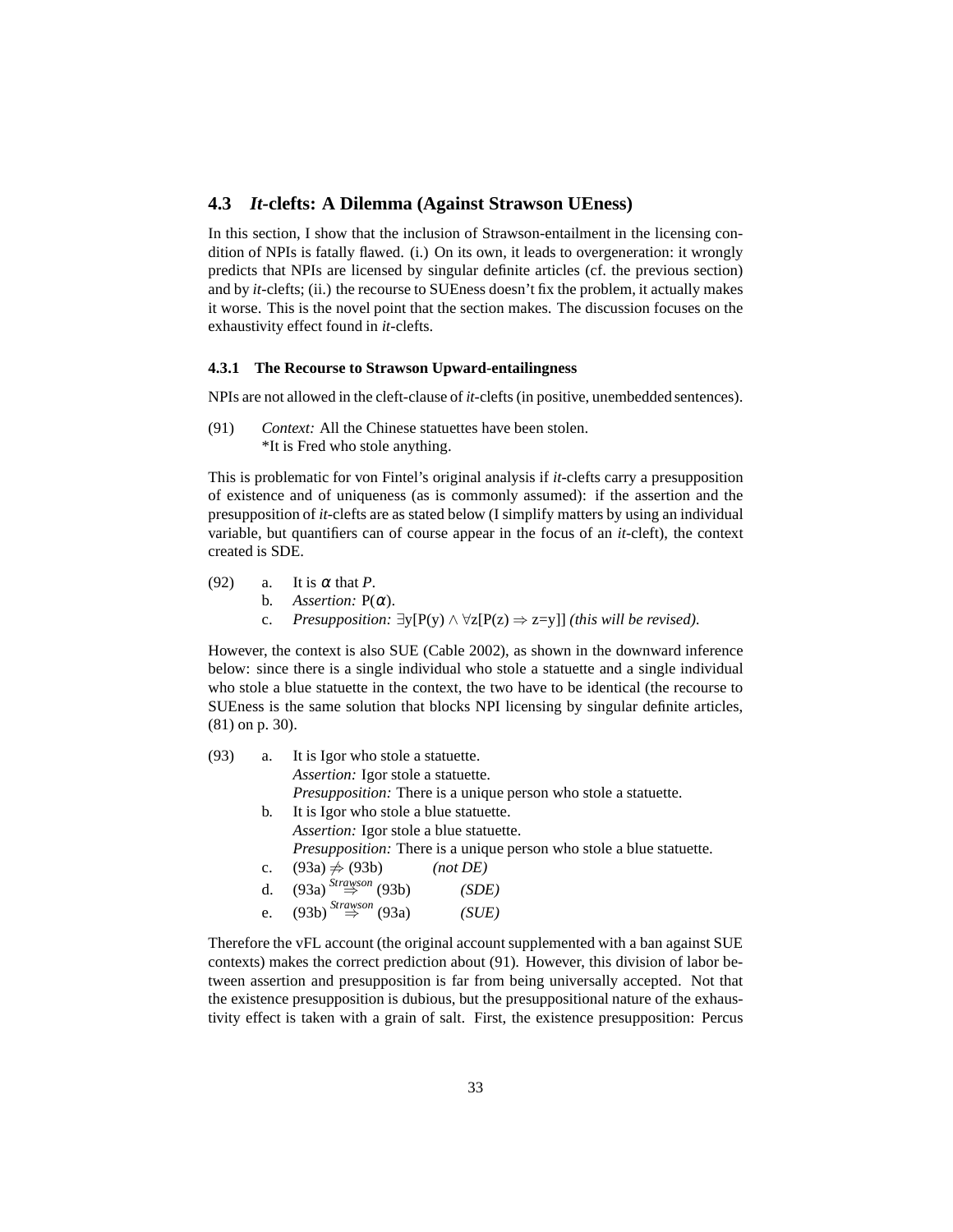[\(1997\)](#page-60-4) and [Rooth](#page-60-5) [\(1999\)](#page-60-5) a.o. provide strong evidence in its favor, of which I present two pieces. A negative quantifier cannot appear in the cleft constituent:

| (94) | a. — A: Who saw John?          |                       |
|------|--------------------------------|-----------------------|
|      | —B: #It's nobody who saw John. | [Percus 1997, p. 339] |

[Rooth \(1999\)](#page-60-5) offers a second test: if we schematize an *it*-cleft as *it is*  $\alpha$  *that* P, when the speaker asserts that only the individual  $\alpha$  can potentially be in the extension of the predicate P, she cannot use a negated cleft (whereby she negates that  $\alpha$  has property P), on pain of a clash with the existence presupposition carried by the sentence, as shown in [\(95b\):](#page-33-0)

- <span id="page-33-4"></span><span id="page-33-0"></span>(95) *Context:* In my department, a football pool is held every week, where people bet on the outcomes of games. It is set up so that at most one person can win; if nobody wins, the prize money is carried over to the next week.
	- a. —A: Did anyone win the football pool this week?
	- b. —B: #Probably not, because it's unlikely that it is Mary who won it, and she's the only person who ever wins. [\[Rooth 1999](#page-60-5), p. 7]

The uniqueness presupposition on the other hand is problematic. First of all, *it-*clefts are not always singular: the phrase in the cleft constituent can denote a plural individual, witness the felicity of [\(96\):](#page-33-1)

<span id="page-33-1"></span>(96) *Context:* Somebody ate the pizza. It was Kenneth and Fiona who ate the pizza.

*It-*clefts need not be used in contexts where the predicate in the cleft-clause (predicate P) only has singular individuals in its denotation. Therefore the notion of uniqueness is inadequate here. But it won't do to replace it with the requirement that there exist a *maximal* (potentially plural) individual that is in the denotation of the predicate P. For this constraint is trivially satisfied as soon as some individual verifies P: if something or someone is P, then there exists a maximal individual that is P. In other words, a maximality presupposition on potentially plural individuals amounts to nothing but an existence presupposition. Still, an exhaustivity effect exists undeniably in *it-*clefts: it can be evidenced by asserting in a continuation that some other individual than the one denoted by the cleft constituent verifies P [\(97\),](#page-33-2) or by using one of the tests of exhaustive identification devised by [Szabolcsi \(1981\)](#page-60-6) [\(98\):](#page-33-3)

- <span id="page-33-3"></span><span id="page-33-2"></span>(97) #It was Kenneth who ate the pizza, and Fiona ate it too.
- (98) a. Mary picked a hat and a coat for herself.  $\Rightarrow$  Mary picked a hat for herself.
	- b. It was a hat and a coat that Mary picked for herself.  $\neq$  It was a hat that Mary picked for herself. [\[E. Kiss 1998](#page-58-11), p. 250]

As it is hard to determine where the exhaustivity effect comes from, we are faced with an alternative: either it is due to a presupposition, or it is not. This is an important question, because exhaustivity is considered to be a presupposition by proponents of the vFL account (and they explain the unavailability of NPIs in *it-*clefts as an effect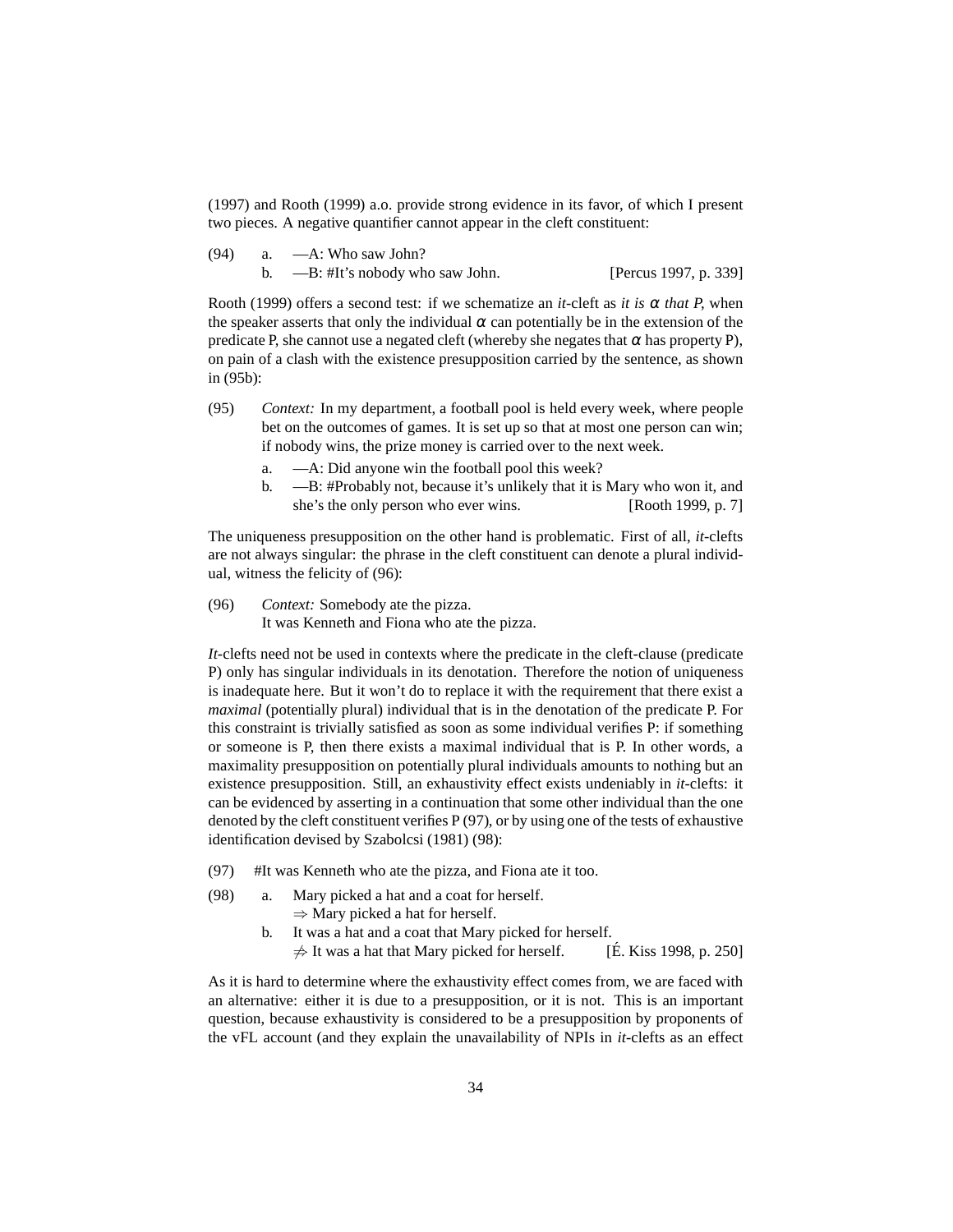of the SUEness that follows from exhaustivity). I now set out to show that whether exhaustivity is presuppositional or not, SUEness is useless and doesn't save vFL from incorrect predictions.

#### <span id="page-34-0"></span>**4.3.2 Exhaustivity: Presuppositional or Not?**

Let us examine the two options in turn, and evaluate how Strawson-based accounts fare in each of them. I will first explore the hypothesis that the exhaustivity effect is not presuppositional (first option): this leaves open several possibilities (the exhaustivity claim is part of the assertion, or it is an implicature of some sort) which we need not go into. What matters is that under this hypothesis *it-*clefts only carry an existence presupposition. Interestingly, exhaustivity can be stated explicitly, without any infelicity [\(99a\)](#page-34-1) (there is no harm in doing this); and NPIs are still disallowed under this modification [\(99b\):](#page-34-2)

- <span id="page-34-2"></span><span id="page-34-1"></span>(99) *Context:* Statuettes were stolen from the museum.
	- a. It was Igor and no one else who stole something.
	- b. \*It was Igor and no one else who stole anything.

Having exhaustivity as a presupposition secures SUEness, which is, according to vFL, fatal to NPIs. What I am proposing is that we make exhaustivity part of the assertion in order to create an SDE, non SUE environment: this shows that what anti-licenses NPIs is therefore not SUEness. One might object to this scheme that incorporating exhaustivity into the assertion by adding a conjunct in the syntax doesn't affect the overall structure of the *it-*cleft, and that as a result NPI licensing should not vary. But this criticism is only valid if NPI licensing is operator-based (and if an *it-*cleft is indeed an operator of sorts); however we know that there is good evidence that licensing is environment-based.

Following the usual procedure, we set up a downward inference to verify the monotonicity of the context of the NPI in [\(99b\).](#page-34-2) The only meaning components that are relevant to this computation are the assertion and the presupposition(s) of the sentences in the inference; since we are interested in the effects of exhaustivity on the licensing of NPIs, and we are supposing that exhaustivity is not part of the presupposition, we secure its presence by incorporating it into the assertive content:

- <span id="page-34-4"></span><span id="page-34-3"></span>(100) \*It was Igor and no one else who stole anything.
	- a.  $\Box$  blue statuette  $\Box \Rightarrow \Box$  statuette  $\Box$
	- b. It was Igor and no one else who stole a statuette. *Assertion:* Igor and no one else stole a statuette. *Presupposition:* Somebody stole a statuette.
	- c. It was Igor and no one else who stole a blue statuette. *Assertion:* Igor and no one else stole a blue statuette. *Presupposition:* Somebody stole a blue statuette.

d. 
$$
(100b) \neq (100c)
$$
 (not DE)

e. 
$$
(100b) \stackrel{Strawson}{\Rightarrow} (100c)
$$
 (SDE)

f. [\(100c\)](#page-34-4) *Strawson* 6⇒ [\(100b\)](#page-34-3) *(not SUE)*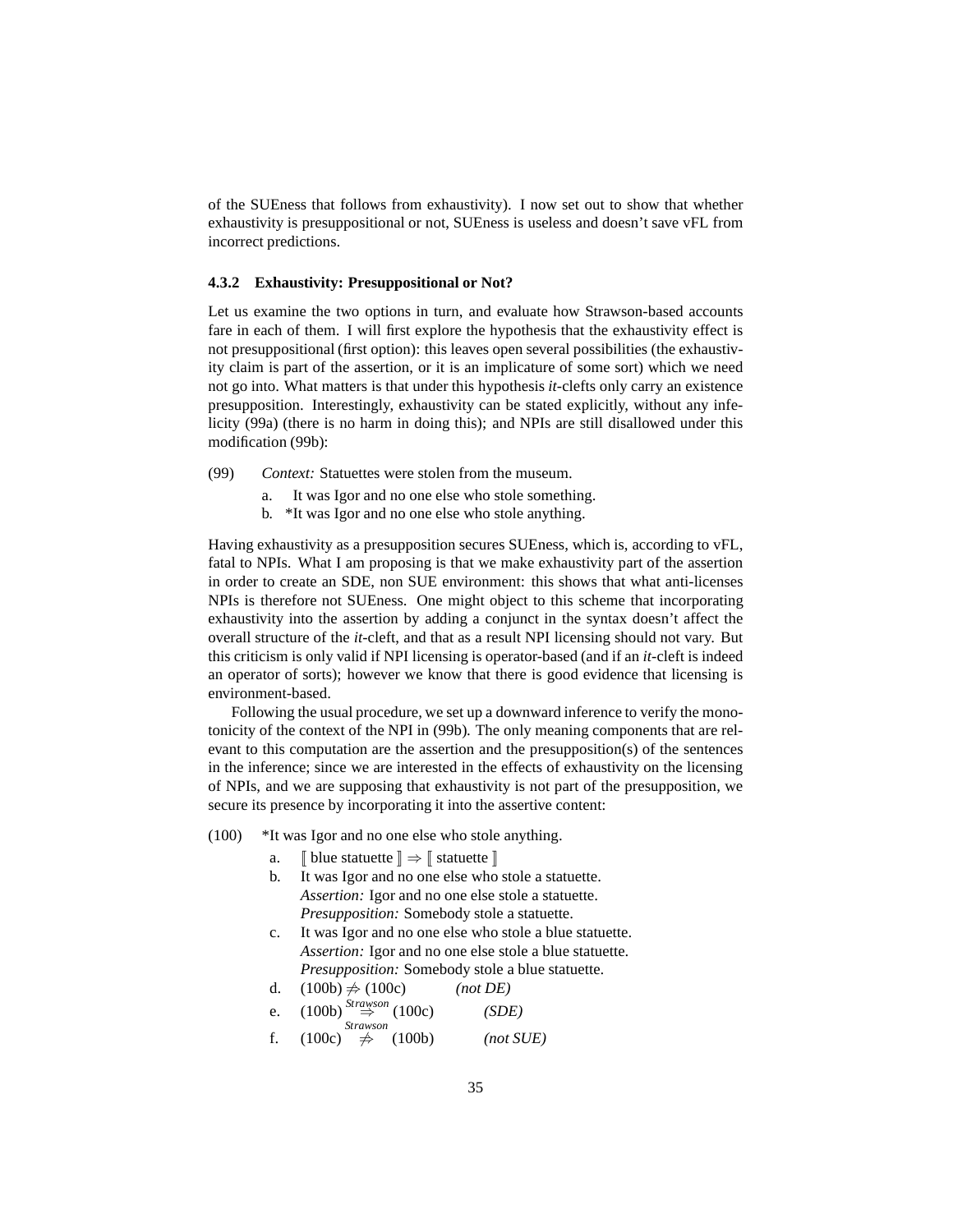We are led back to the situation that SUEness was expressly designed to circumvent. The context is SDE and the NPI is wrongly predicted to be available: since exhaustivity is, by hypothesis, not presuppositional, the context cannot be SUE (it is not true that all situations in which Igor and no one else stole a blue statuette are situations in which Igor and no one else stole a statuette, for Eric might have stolen a red statuette). Therefore SUEness is of no avail here.

I am now going to show that the second option (exhaustivity is presuppositional) is also unavailable to vFL: the only plausible presuppositions are going to make the environment of the NPI in an *it-*cleft SUE, even in negated *it*-clefts, where NPIs are actually licensed.

<span id="page-35-0"></span>Let us take a closer look at the kind of exhaustivity presupposition a sentence like [\(101\)](#page-35-0) can have:

(101) It was Igor who stole a statuette.

Suppose the presupposition is categorical (as opposed to conditional): Igor and no one else stole a statuette. This is clearly not the inference that projects out of negation and other presupposition 'holes' in the sense of [Karttunen 1973](#page-59-13):

- (102) a. It wasn't Igor who stole a statuette.
	- b. Was it Igor who stole a statuette?
	- c. If it was Igor who stole a statuette. . .  $\leftrightarrow$  Igor and no one else stole a statuette.

If there is an exhaustivity presupposition, it should thus be conditional. As a first stab, we can try: if someone stole a statuette, Igor and no one else did (this is the presupposition assumed in [Percus 1997\)](#page-60-4). Alas, this makes the incorrect prediction that [\(103\),](#page-35-1) when defined, entails that no one stole a statuette:

<span id="page-35-1"></span>(103) It wasn't Igor who stole a statuette.

The only plausible conditional presupposition for [\(101\)](#page-35-0) would be: if Igor stole a statuette, no one else did. This is the line of thought developed in Büring 2010, which I will follow. This way we get, for a positive unembedded cleft, and without making any categorical claims about the (plural) individual denoted by the cleft constituent, that they exhaust the denotation of the predicate in the cleft-clause. Here's a formalization, inspired by Büring 2010:

- (104) a. It is P that Q.
	- b. *Assertion:*  $P \cap Q \neq \emptyset$
	- c. *Presupposition (of existence and exhaustivity):*  $Q \neq \emptyset \wedge [P \cap Q \neq \emptyset] \rightarrow$  $max(O) \in P$
	- d. For any set R,  $max(R) = x$  such that  $x \in R$  and  $\forall y \in R$   $y \le x$  (where  $\le$  is the transitive, reflexive and antisymmetric part-of relation).

In *'It was Igor and Stella who stole a statuette',* we treat *Igor and Stella* as a predicate of plural individuals (only true of the plural individuals identical with the mereological sum of Igor and Stella). And we say that the sentence presupposes that the maximal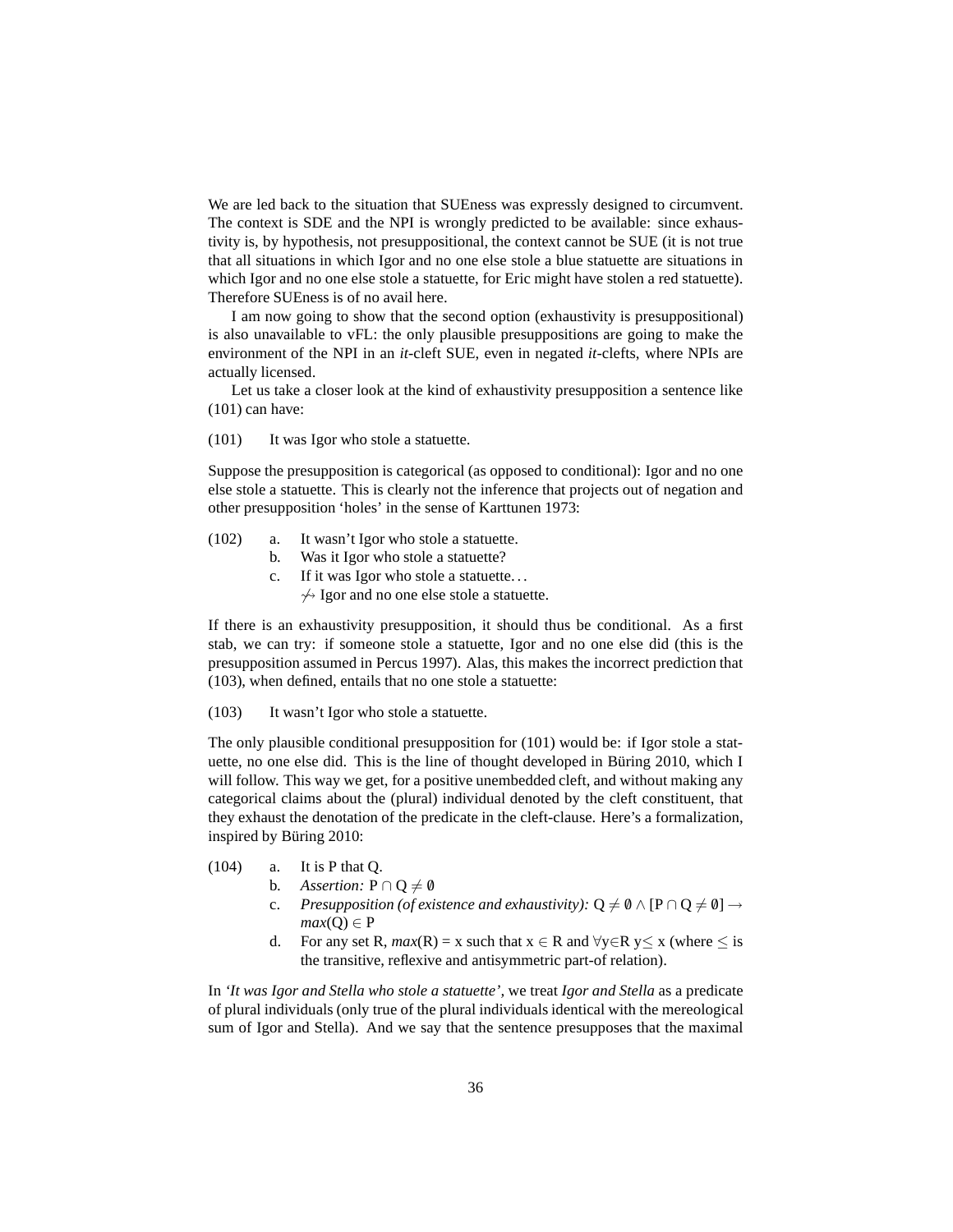plural individual in the extension of the predicate *steal a statuette* has the property of being identical with the mereological sum of Igor and Stella. This way, we derive the exhaustivity effect (in addition to the existence presupposition). Applied to [\(105a\),](#page-36-0) we get the correct result:

- <span id="page-36-0"></span>(105) a. It was Igor and Stella who stole a statuette.
	- b.  $Q: \mathcal{X} \times \mathcal{X}$ . steal\_statuette(x)
	- c. P:  $*\lambda x$ .  $x = \text{Igor} \oplus \text{Stella}$ *Assertion:* Igor and Stella stole a statuette ( $P \cap Q \neq \emptyset$ ) *Presupposition:* Someone stole a statuette and if the sum of Igor and Stella stole a statuette, then the maximal individual who stole a statuette is identical with the sum of Igor and Stella ( $\exists x Q(x) \land [P \cap Q \neq \emptyset] \rightarrow$  $max(Q) = Igor \oplus Stella)$

<span id="page-36-4"></span>Now a new challenge awaits Strawson-based accounts: (weak) NPIs are licensed in the cleft-clause of clefts placed in the scope of a DE expression:<sup>[19](#page-36-1)</sup>

- (106) *Context:* Statuettes were stolen from the museum.
	- a. I doubt that it was Igor who stole anything, I think it was Peter.
	- b. It wasn't Igor who stole anything, it was Peter.
- <span id="page-36-3"></span><span id="page-36-2"></span>(107) a.  $\lceil \text{blue} \times \rceil \Rightarrow \lceil \text{statuette} \rceil$ 
	- b. It's not the case that it was Igor who stole a statuette. *Assertion:* It's not the case that Igor stole a statuette. *Presupposition:* Somebody stole a statuette and if Igor stole a statuette, no one else did.
		- c. It's not the case that it was Igor who stole a blue statuette. *Assertion:* It's not the case that Igor stole a blue statuette. *Presupposition:* Somebody stole a blue statuette and if Igor stole a blue statuette, no one else did.
		- d.  $(107b) \neq (107c)$  $(107b) \neq (107c)$  *(not DE)*

(i) \*It wasn't John who did anything to help. [\[Percus 1997](#page-60-4), ex. 28a]

I should also say that NPIs in negated clefts and in clefts placed in antecedents of conditionals are well attested on the internet. Here is one of the 15 hits (excluding duplicates and irrelevant results) for the Yahoo search on the exact string 'it wasn't him who \* anything' (the relative rareness of the results is not due to anti-licensing, as results for 'it wasn't him who \* something' are rarer still):

(ii) Pete swore it wasn't him who said anything and I should have believed him, because now he's probably pissed off at me. I still don't know who said it. Probably Tony, or maybe Chantal, Pete's sister. http://pulmonary-hypertension-diaries.www. phcentral.org/diaries/full diaries u143/asc/16/

Similarly with negated *think:*

(iii) I don't think it was actually Lisa that said anything about Miley. I know Rian's girlfriend did. http://www.oceanup.com/2009/10/19/all-time-low-talk-justin-bieber-and-miley-

<span id="page-36-1"></span><sup>&</sup>lt;sup>19</sup>The English speakers I surveyed do not share the judgment of ungrammaticality reported in [Percus 1997](#page-60-4), reproduced below as [\(i\):](#page-55-1)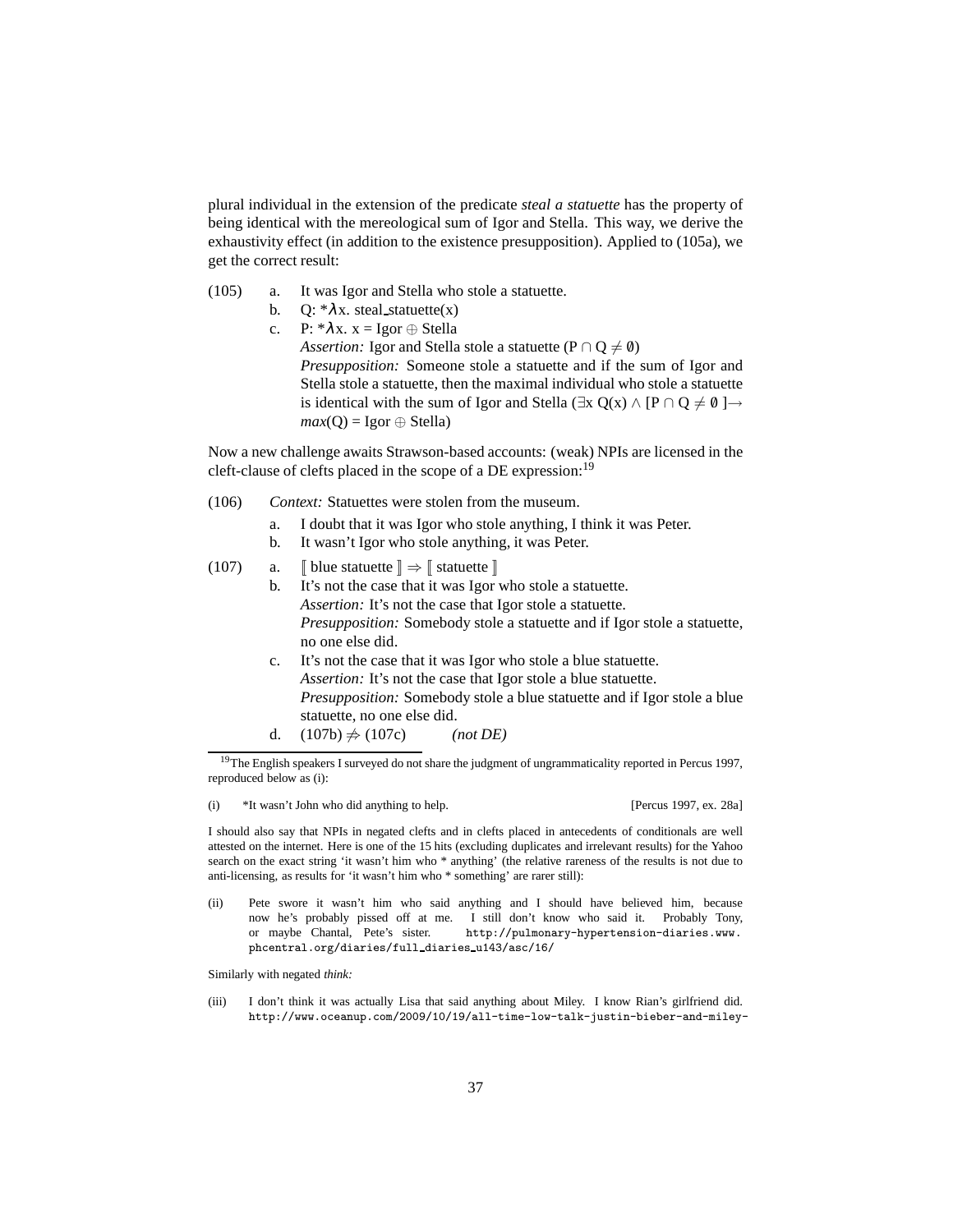e. 
$$
(107b) \stackrel{Strawson}{\Rightarrow} (107c)
$$
 (SDE)  
f.  $(107c) \stackrel{Strawson}{\Rightarrow} (107b)$  (SUE)

The SDEness of the context is fairly easy to see. But its SUEness is less straightforward, so a walk-through is in order. To ascertain whether [\(107c\)](#page-36-3) Strawson-entails [\(107b\),](#page-36-2) we restrict our attention to situations where the former is true (hence defined) (i.e. situations where Igor didn't steal a blue statuette but someone did), and where the presupposition of the latter is satisfied. Can [\(107b\)](#page-36-2) fail to be true? Suppose it is false, i.e. suppose that Igor stole a statuette. Given that the presupposition is satisfied by hypothesis, someone stole a statuette but no one else but Igor did. This contradicts the assumption that someone who is not Igor stole a blue statuette. Therefore whenever [\(107c\)](#page-36-3) is true, [\(107b\)](#page-36-2) is true too. This means that the context is SUE, and inasmuch as it is also SDE, vFL wrongly predicts that an NPI should be ungrammatical in it.

To sum up, *it-*clefts pose a dilemma to vFL: either exhaustivity is not presuppositional and the account overgenerates (it wrongly predicts the grammaticality of NPIs in the cleft-clause of positive, unembedded *it-*clefts), or exhaustivity is presuppositional and the account undergenerates (it wrongly predicts the ungrammaticality of NPIs in the cleft-clause of *it-*clefts in the scope of a DE function). I believe that this problem is serious enough to cast doubt on the desirability of the use of Strawson-entailment.

Interestingly, the facts we have just discussed are going to reveal that innocuous presuppositions (e.g. of *it*-clefts in the case of weak NPIs) are simply not factored into the meaning that is relevant for the licensing of NPIs. Let us show this in detail.

#### <span id="page-37-0"></span>**4.3.3 The Presupposition of the Cleft is Not Factored In**

Suppose that the presuppositions of *it-*clefts must be taken into account in the computation of the licensing of NPIs in the cleft-clause (just as the presupposition of *aussi*) and suppose that we use the standard notion of entailment [\(1\)](#page-2-1) instead of Strawsonentailment; let us only consider the uncontroversial presupposition, the existence one (we can leave aside the exhaustivity effect: it cannot make DE a context whose DEness is ruined by the existence presupposition). The motononicity of the environment is broken in the cleft-clause of all clefts, be they embedded under a DE function or not; NPIs are wrongly predicted to be always unavailable in *it*-clefts (cf. the two downward inferences below): this is undesirable, because weak NPIs are in fact licensed in negated clefts.

- <span id="page-37-3"></span><span id="page-37-2"></span><span id="page-37-1"></span>(108) \*It was Igor who stole anything.
	- a. It was Igor who stole a statuette. *Assertion:* Igor stole a statuette. *Presupposition:* Someone stole a statuette.
	- b. It was Igor who stole a blue statuette. *Assertion:* Igor stole a blue statuette. *Presupposition:* Someone stole a blue statuette. c.  $(108a)$   $\neq$   $(108b)$  *(not DE)*

<span id="page-37-4"></span>(109) I doubt that it was Igor who stole anything.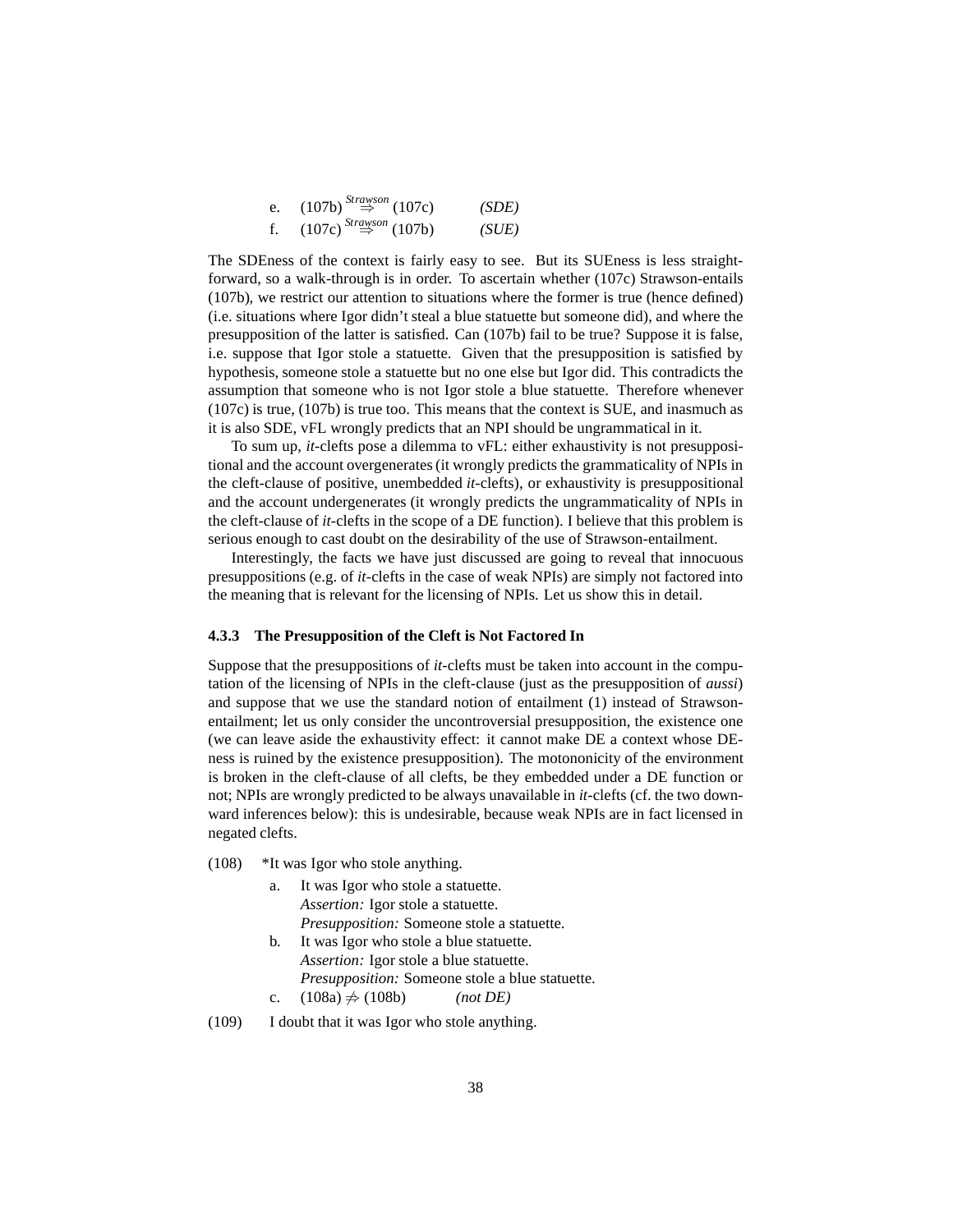- <span id="page-38-0"></span>a. I doubt that it was Igor who stole a statuette. *Assertion:* I doubt that Igor stole a statuette. *Presupposition:* Someone stole a statuette.
- b. I doubt that it was Igor who stole a blue statuette. *Assertion:* I doubt that Igor stole a blue statuette. *Presupposition:* Someone stole a blue statuette.
- c.  $(109a) \neq (109b)$  $(109a) \neq (109b)$  *(not DE)*

<span id="page-38-1"></span>We must conclude that the presuppositions of *it*-clefts are *not* taken into account for NPI licensing. To reiterate, they are not neutralized  $\dot{a}$  *la* von Fintel (in view of the dilemma analyzed above). Instead, they are not incorporated into the meaning: the computation of NPI licensing only has access in this case to the strict assertive content. Consider again the downward inferences above but consider only the assertive content: in [\(108\),](#page-37-3) the assertion of the a. sentence doesn't entail the assertion of the b. sentence; in [\(109\),](#page-37-4) it does. Only in [\(109\)](#page-37-4) is the context of the NPI DE. The NPI pattern is thus straightforwardly derived if the assertion alone is taken into consideration.

At this point, we come across an interesting theoretical problem: if we are right in assuming that presuppositions sometimes do not enter the calculation of licensing, why should this be so? We could imagine that the incorporation doesn't take place because in the presence of an NPI, the presupposition is not triggered (for some unknown reason). But this is bound to be incorrect, as it is clear that the presupposition projects, even in the presence of an NPI. We used Rooth's test to show that *it-*clefts carry an existence presupposition; we can apply the test again, but this time to a cleft that contains an NPI in its cleft-clause:

- <span id="page-38-2"></span>(110) *Context:* Same context as in [\(95\).](#page-33-4)
	- a. —A: Did anyone win the football pool this week?
	- b. —B: #Probably not, because it's unlikely that it is Mary who won anything, and she's the only person who ever wins.
	- c.  $\quad -B'$ : Probably not, because it's unlikely that  $[Mary]_F$  won anything, and she's the only person who ever wins.

Assuming that the existence presupposition carried by the cleft in [\(110b\)](#page-38-2) clashes with the assertion that no one won (this is the result of denying that Mary won and of claiming that only she ever wins), the oddness of [\(110b\)](#page-38-2) can be taken as evidence that in that sentence too an existence presupposition is triggered, despite the presence of an NPI in the cleft-clause.

This leaves only one option open. The presupposition of *it-*clefts is triggered even when NPIs are licensed, but the system that computes the licensing is blind to it, and only operates on the literal meaning. Of course, I hasten to say that this blindness cannot be general, given the disruption caused by the presupposition of French cognitive factives, *aussi/too* [\(3\)](#page-4-0) and the definite article [\(8.1\)](#page-47-2). Depending on the trigger, or rather depending on the presupposition, the system does or does not have access to presuppositions when it checks NPI licensing.

This may sound like a non sequitur: in all cases that we have looked at so far, presuppositions are in fact present in a certain way, since they are part of the meaning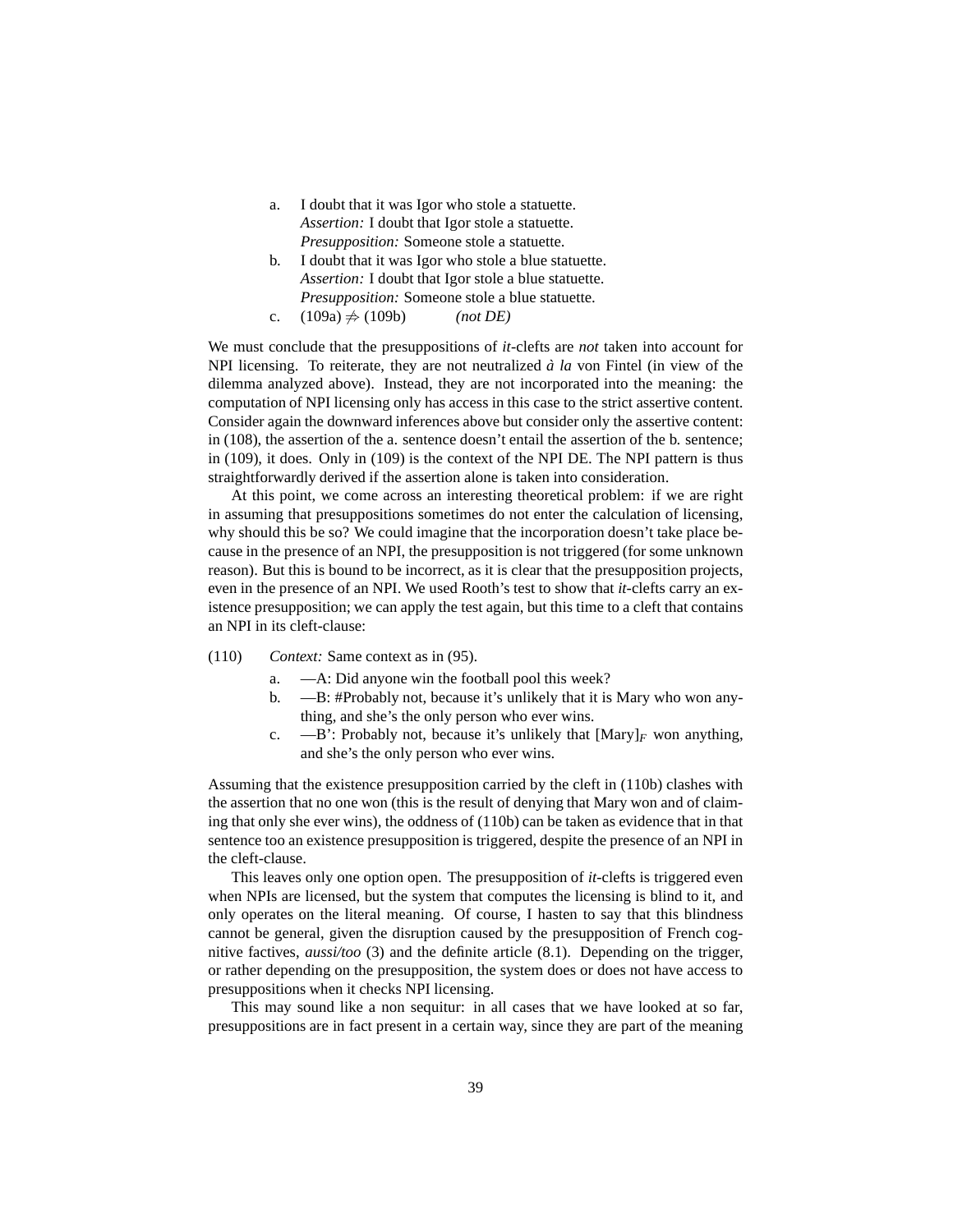(*sensu lato*) of sentences. In other words, they *project.* But the fact that they are present ultimately says nothing about their presence when licensing is computed. I propose that presuppositions are a detachable part of meaning (in agreement with [Ladusaw 1979\)](#page-59-0), and provide evidence for the hypothesis that the system that computes them is modular (in section [5\)](#page-39-0), and for this reason presuppositions do not necessarily interfere with NPI licensing.

## <span id="page-39-5"></span>**Summary**

In all instances where a presupposition is innocuous to an NPI  $\alpha$ , the vFL account is in a tie with the hypothesis that the presupposition is not incorporated in the monotonicity computation relative to  $\alpha$ . We have found one decisive case, namely *it*-clefts, where the neutralization of a presupposition (i.e. the vFL strategy) has unwelcome consequences while the rival hypothesis (non incorporation) derives the facts adequately. Given that there exists at least one instance of innocuousness of a presupposition that can be explained by its absence from the meaning relevant for NPIs (although it is triggered and gets projected), and given that all other instances are amenable to the same explanation, it is safe to conclude, by application of Occam's razor, that the postulation of Strawson-entailment is unwarranted, and should be discarded as having no linguistic reality.

The next section shows that the pattern of NPI disruption provides an interesting view on the status of presuppositions in the computation of meaning.

# <span id="page-39-1"></span><span id="page-39-0"></span>**5 A New Picture**

## <span id="page-39-2"></span>**5.1 Interesting Consequences**

#### **5.1.1 Local Accommodation and Non-projection**

The present article offers the first touchstone that can differentiate local accommodation and non-projection on the one hand, and non-triggering on the other. Presuppositions are sometimes 'cancelled' through local accommodation [\(Heim 1983](#page-58-12)), i.e. fail to project because they are made part of the assertive content in the scope of negation.

(111) #The King of France is bald.

 $\rightsquigarrow$  There exists a King of France.

- <span id="page-39-3"></span>(112) a. The King of France is not bald, because there is no King of France.
	- b.  $\leftrightarrow$  There exists a King of France.
	- c. Accommodation in [\(112a\):](#page-39-3) It is not the case that (there is a King of France and that he is bald), because there is no King of France.

<span id="page-39-4"></span>The disruption effect remains even when the presupposition is locally accommodated. To show this, I use a French cognitive factive (because the presupposition of *aussi* is notoriously hard to accommodate), as in [\(113\):](#page-39-4)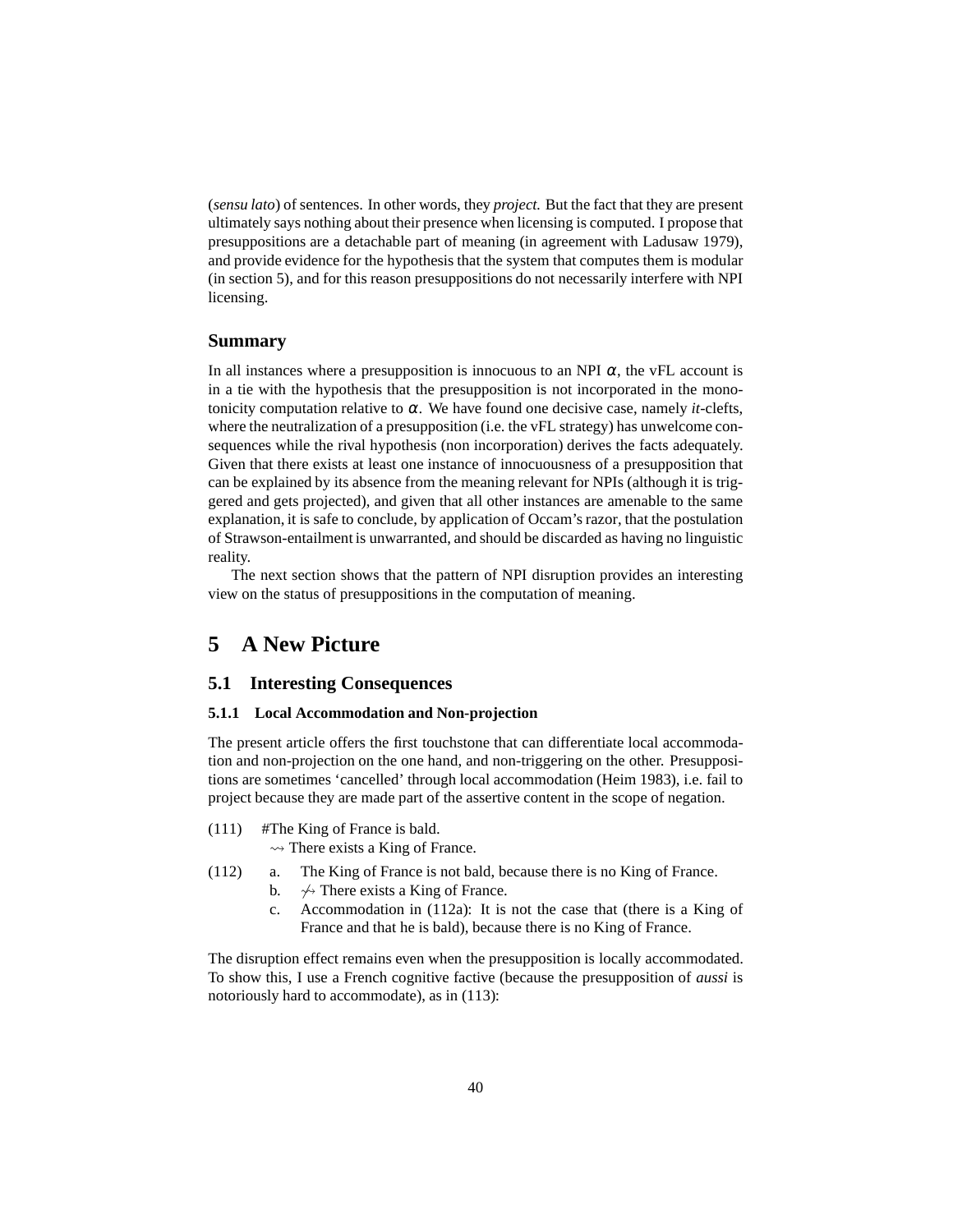(113) \**Pierre ne s'* Pierre NEG REFL perceives NEG that Marie has some *aperc¸oit pas que Marie a quelque chance que ce* chance that this *soit* be.SUBJ of win *de gagner, car elle n' a aucune chance. (French)* for she NEG has no chance Intended: *'Pierre doesn't realize that Marie has any chance to win, for she has no chance.'*

Similarly, the effect remains if the presupposition is satisfied, as in [\(115\)](#page-40-1) (the presupposition of the consequent is satisfied by the antecedent):

- <span id="page-40-1"></span>(114) If Moldavia is a monarchy, then the King of Moldavia is powerful.  $\leftrightarrow$  There exists a King of Moldavia.
- $(115)$ I NEG think NEG that if Marie has invited Pierre Jean *ne pense pas que si Marie a invite´ Pierre, [Jean]<sup>F</sup> ait* have.SUBJ *invite´ qui que ce soit* invited who that this be.SUBJ him too *lui aussi.* Intended: *'I doubt that if Marie invited Pierre, [Jean]<sup>F</sup> also invited anyone.'*

Once triggered, presuppositions cause a disruption, as if the system responsible for NPI licensing processed them blindly.<sup>[20](#page-40-2)</sup> Interestingly, not all presupposition triggers cause a disruption (far from it, cf. [3\)](#page-4-0). But the typology that we observe doesn't match previously proposed typologies of presuppositions. Now that we have explored the realm of presupposition triggers, we can discard a potential explanation for the disruption effect: some [\(Abusch \(2002\)](#page-57-4) and [Abbott \(2005\)](#page-57-5)) have proposed that some presupposition triggers are 'soft' (*know*) and others are 'hard' (*again*), according to whether their presuppositions are easily accommodated or not.

- (116) a. John doesn't know that it's raining because it's not raining! b. #I don't know if Jane ever rented *Manhattan* before, but perhaps she's
	- renting it again. [\[Simons 2001,](#page-60-7) ex. 6]

There is some appeal to this theory: if a presupposition is easily neutralized, Abusch argues, this is because it is not semantically encoded. We could use this distinction to account for our disruption effects. Alas, the cartography of hard and soft triggers doesn't fit the data that we have gathered and presented. For example, *know* should count as *soft* (but it is disruptive in French), but *again* and aspectual verbs like *stop* and *start* will count as *hard* (but they don't disrupt weak NPIs).

#### <span id="page-40-0"></span>**5.1.2 Non-triggering**

The cases we inspected in [5.1.1](#page-39-2) required added material which cancelled the presupposition by tinkering with the context set. The cases we are turning to are of a different kind: certain presupposition triggers can be placed in a syntactic configuration in which

<span id="page-40-2"></span><sup>&</sup>lt;sup>20</sup>Strikingly, the disruption effects of scalar implicatures studied by [Chierchia \(2004\)](#page-58-10) (cf. [3.6](#page-23-0) and [6\)](#page-44-0) also persist when the inference (a scalar implicature) is defeated:

<sup>(</sup>i) \*The students have no background whatsoever, so I doubt that every student has any background.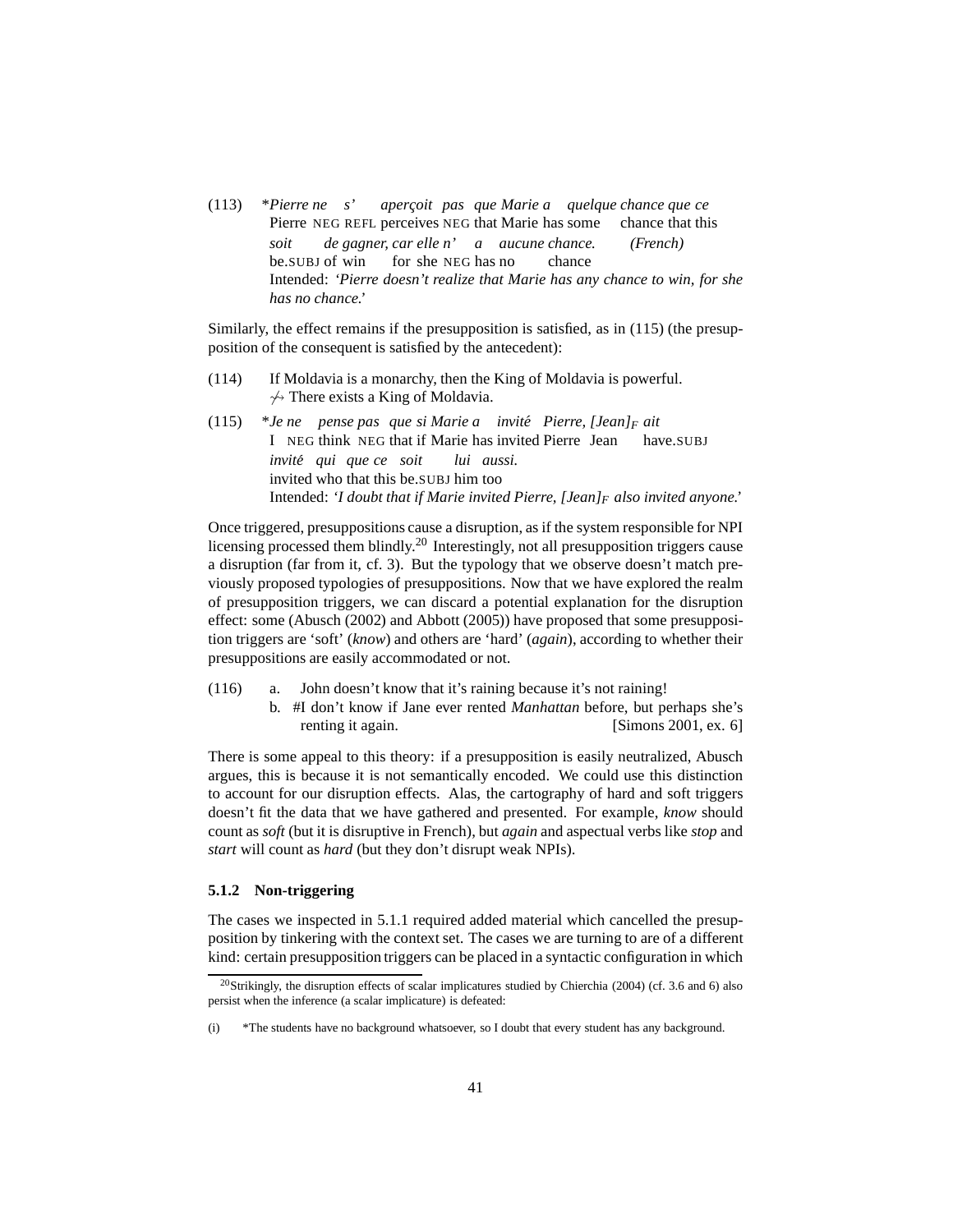they never yield a presupposition (e.g. a verbal trigger ceases to be presuppositional when it embeds a subjunctive clause). The disruption effect does not obtain when the presupposition is simply not triggered. This can be illustrated with the French cognitive factive predicate *s'apercevoir* 'realize', which doesn't yield a presupposition when it is placed in the antecedent of a subjunctive conditional and selects a subjunctive complement. [\(113\)](#page-39-4) and [\(117a\)](#page-41-1) form an interesting pair which offers a direct illustration of the difference between local accommodation and non-triggering: $^{21}$  $^{21}$  $^{21}$ 

<span id="page-41-1"></span> $(117)$  a. if Pierre REFL perceived that Marie have.SUBJ changed what that this *Pierre s' apercevait que Marie ait change´ quoi que ce soit,* be.SUBJ he would-be in wrath *il serait en colere. ` 'If Pierre found out that Marie changed anything, he would be mad.'* b. *Presupposition:* None.

Similarly, the verb *se souvenir* 'remember' doesn't trigger a presupposition when it selects the subjunctive (this requires that it be negated). [\(17a\)](#page-7-5) is repeated for convenience:

 $(118)$  a. Jean NEG REFL remembers NEG that Marie to-him have.SUBJ said *ne se souvient pas que Marie lui ait dit quoi que ce soit.* what that this be.SUBJ *'Jean doesn't remember that Marie told him anything.'* b. *Presupposition:* None.

This comparison suggests that local accommodation, which is held by some as problematic and dubious [\(van Rooy 1999,](#page-60-8) [von Fintel 2008\)](#page-58-13), is not reducible to non-triggering. The examination of NPIs therefore provides some insights into the mechanisms of presupposition 'cancellation'.

#### <span id="page-41-0"></span>**5.2 A Hypothesis about the Detachability of Presuppositions**

The lessons that we can draw from our exploration are the following (I refer the reader to Tables [1](#page-22-5) and [2](#page-23-1) on p. [23](#page-22-5) for a panoptic view of the data):

1. Very superficially: some presuppositions disrupt the licensing of some weak NPIs in some languages. And some presuppositions disrupt the licensing of some strict NPIs in some languages.

2. Furthermore, it seems that in a given language, strict NPIs are vulnerable to a proper superset of the presuppositions that weak NPIs are vulnerable to. I propose the following generalization:

b. \*I didn't meet eleven people who read any of my poetry. [\[Chierchia 2004\]](#page-58-10)

<span id="page-41-4"></span><span id="page-41-2"></span> $21A$  similar phenomenon occurs with implicatures. A numeral like 11 is not always high on its scale, and it can actually be the weakest element of a truncated scale (e.g. in a context where one groups numerals by multiples of 11): then no indirect scalar implicature is triggered, hence the grammaticality of [\(ia\):](#page-41-3)

<span id="page-41-3"></span><sup>(</sup>i) a. (A soccer coach can say. . . ) I never had eleven kids who won any championship.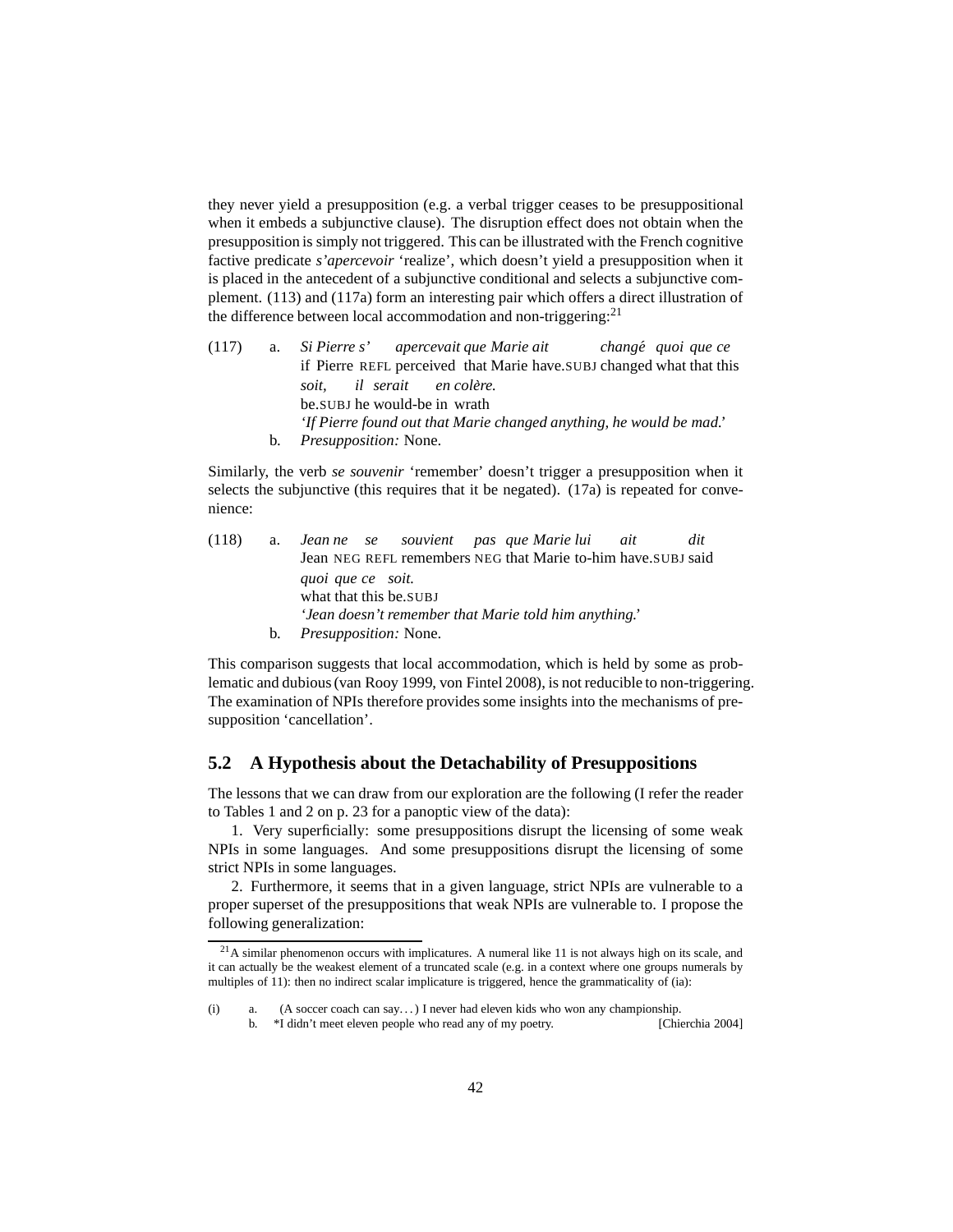(119) **Generalization:** In a given language *L*, if the licensing of a weak NPI  $\pi_{w}^{-}$  is disrupted by a presupposition  $\rho$ , then the licensing of a strict NPI  $\pi_{\rm s}^-$  is disrupted by  $\rho$  too.

3. Lastly, the presuppositions that weak French NPIs are vulnerable to form a proper superset of the presuppositions that English weak NPIs are vulnerable to.

We have thus implicational hierarchies—as stated in  $(119)$ —within each language, and cross-linguistic comparison suggests that there might be some stable general hierarchy across languages (per 3. above). Given that we know that presuppositions are sometimes not factored in (this is the lesson learned from *it*-clefts in [4.3\)](#page-32-0), I want to propose that Tables [1](#page-22-5) and [2](#page-23-1) reveal a modular organization and show us a map of the connections between the system that computes licensing and the various modules where presuppositions are computed. The clearest way to think about these relations, I think, is in terms of timing. It is hard to make sense of the observed patterns unless we accept these two stipulations: (i.) there is a cross-linguistically fixed order of incorporation of presuppositions; and (ii.) the licensing of weak NPIs is always checked before the licensing of strict NPIs. We have thus two parallel sequences: licensing checking on the one hand and incorporation of presuppositions on the other. Variation comes from differences in timing within the two parallel sequences, not in their internal ordering. Figure [1](#page-42-0) fleshes out this idea. It does justice to the observation that presuppositions that end up being part of the global meaning of a sentence (e.g. the presupposition of the *it*-cleft in [\(106\)\)](#page-36-4) fail to disrupt the licensing of a weak NPI  $\pi_{w}^{-}$ but disrupt that of a strict NPI  $\pi_{\rm s}^{-}$ .



<span id="page-42-0"></span>Figure 1: Timing of Presupposition Incorporation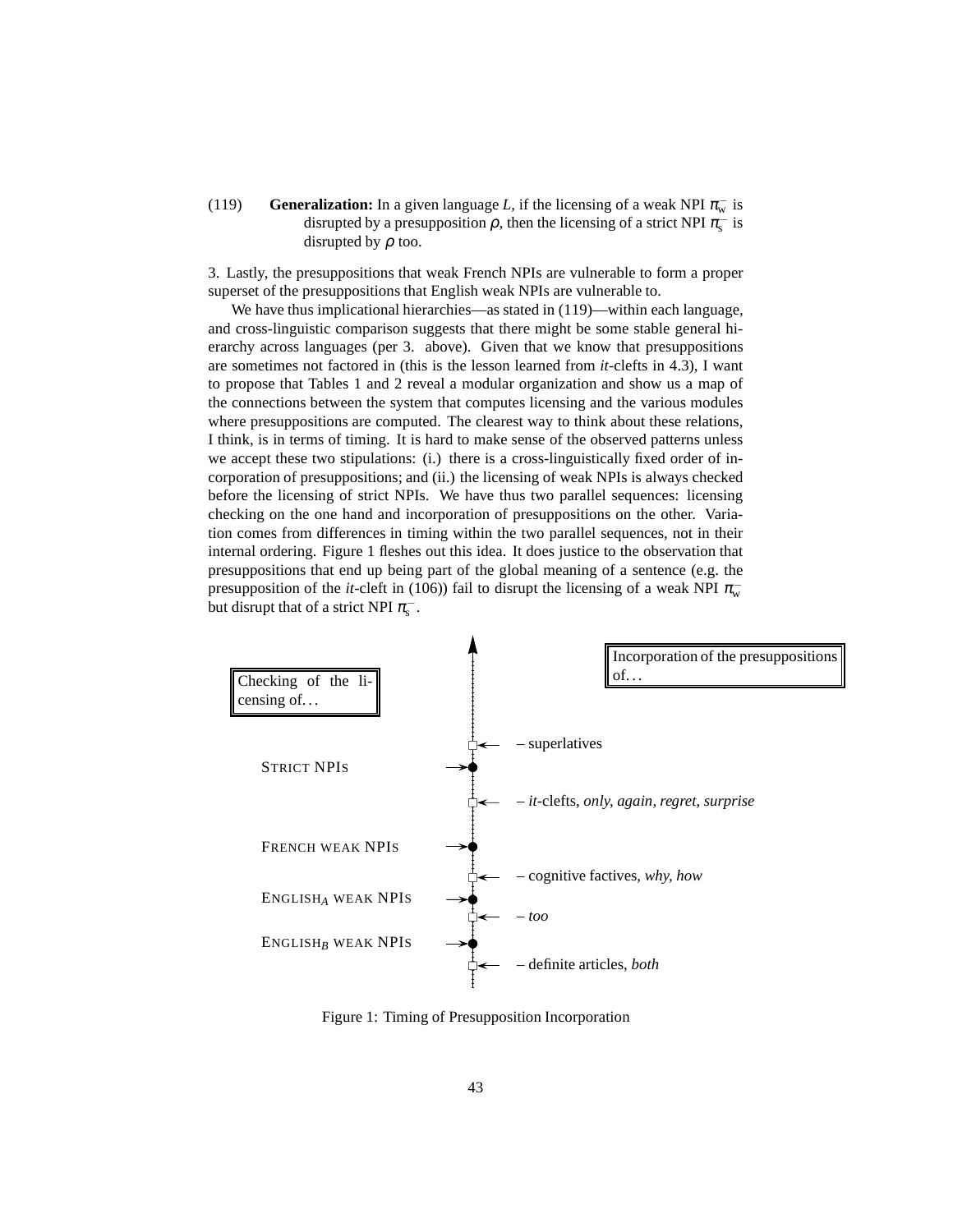Under this hypothesis, the incorporation of presuppositions can be seen in a *derivational* manner: one has to imagine that the presuppositions of a sentence *S* are detachable parts of the meaning of *S*—this is in essence [Ladusaw'](#page-59-0)s [\(1979\)](#page-59-0) original claim—i.e. there exist certain representations of *S* that do not include them. Furthermore, presuppositions are not all incorporated at the same time during the course of the derivation: different representations of *S* include different presuppositions. The derivation process is cumulative: once a presupposition  $\rho$  has been incorporated into a representation of *S*, later representations of *S* include  $\rho$  as well. The licensing of NPIs also occurs in stages (the licensing of weak NPIs precedes that of strict NPIs). Let us describe the derivational process for an ungrammatical sentence with two presupposition triggers and two NPIs of different strengths (the five steps are given below the sentence):

- <span id="page-43-0"></span>(120) \*The student who has any books on NPIs is sorry to have left until the next day.
	- (i) The meaning of [\(120\)](#page-43-0) reduces to its assertive content;
	- (ii) The meaning of [\(120\)](#page-43-0) incorporates the presupposition of the definite article (this makes the position of *any* in its restrictor non DE);
	- (iii) The licensing of weak NPIs is checked. *Any* is anti-licensed;
	- (iv) The meaning of [\(120\)](#page-43-0) incorporates the presupposition of *sorry* (this makes the position of *until* in its complement non DE, hence non AA);
	- (v) The licensing of strict NPIs is checked. *Until* is anti-licensed.

NPIs are thus a probe into the workings of presupposition, and can be used to support the hypothesis that presuppositions are a detachable part of meaning, *pace* von Fintel. Now, one cannot hold that presuppositions can be 'ignored' (as claimed by Ladusaw) because in view of the numerous cases of disruption, this would amount to saying that *certain* presuppositions can be ignored for *certain* NPIs and not others. Such a perspective is not only highly stipulative—for each presupposition, one has to make an ad hoc hypothesis about whether it can be ignored in the licensing of weak NPIs and a similar hypothesis, equally ad hoc, with regard to strict NPIs—and blind to the patterns revealed in our Tables, it also rests on the problematic assumption that there exist exceptions to the licensing conditions [\(\(9\)](#page-4-3) on p. [5](#page-4-3) and [\(44\)](#page-17-2) on p. [18\)](#page-17-2).

I think that we are not forced to adopt this implausible view. I propose instead that presuppositions are incorporated into the meaning of sentences in stages, and that *once they are incorporated,* they cannot fail to be part of the computation of monotonicity relevant to NPI licensing: for any presupposition  $\rho$  and NPI  $\alpha$  in *S* such that the polarity of  $\rho$  is not negative w.r.t. the position of  $\alpha$ ,  $\rho$  doesn't disrupt the licensing of  $\alpha$  only if  $\rho$  is not (yet) incorporated into the meaning of *S* when the licensing of  $\alpha$  is checked. It is now necessary to explore other languages, to verify the hypothesis about the order of incorporation of presuppositions. Besides, if the hypothesis is confirmed, it should be possible to draw a much more fine-grained picture—hopefully an exhaustive ordering—once we determine, for a large enough sample of languages, which presuppositions disrupt the licensing of which NPIs. For example, it is possible that in some language *L*, weak NPIs are vulnerable to the presupposition of *regret* but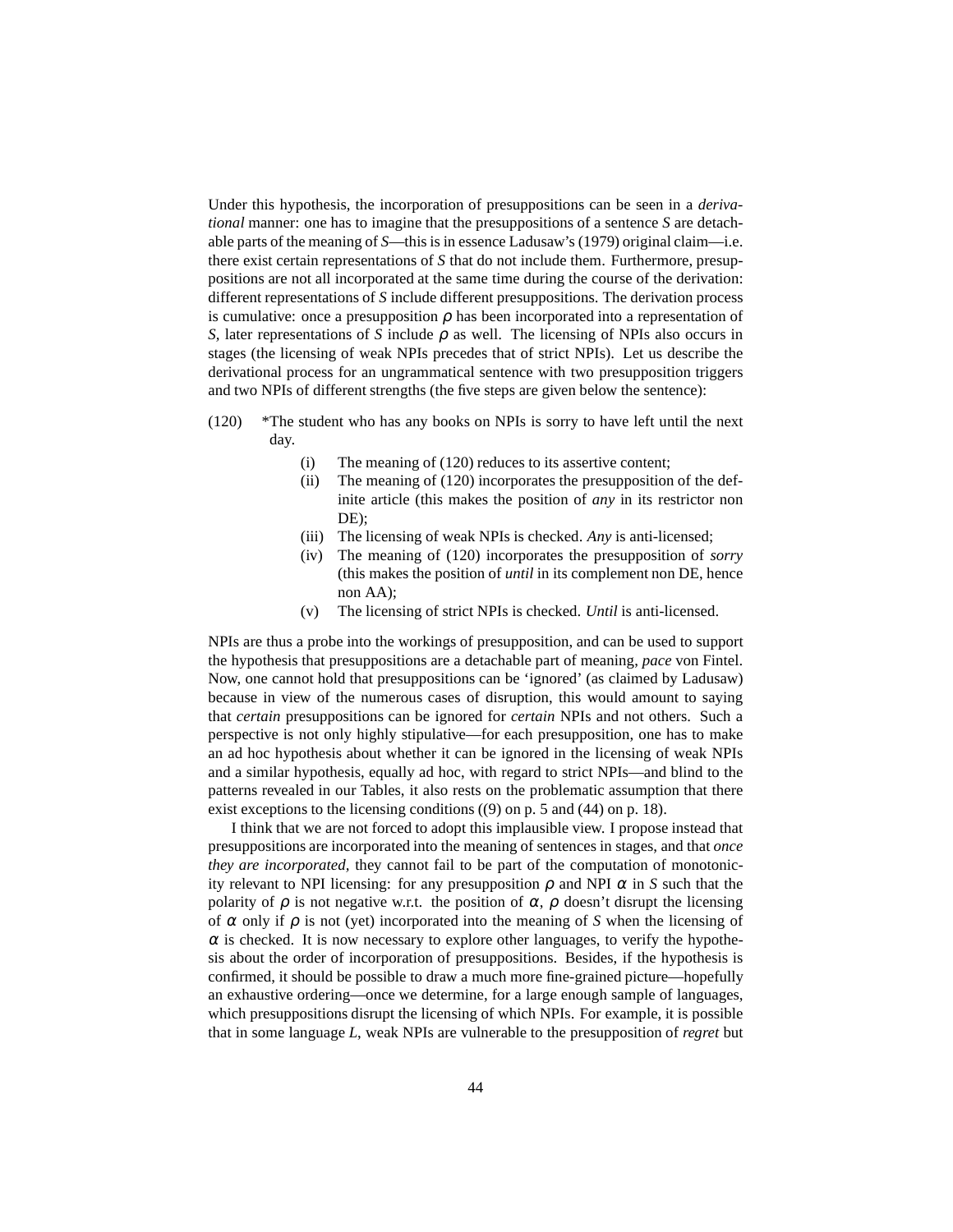are impervious to the presupposition of *surprise,* in which case we would be led to add a dot on the arrow in Figure [1](#page-42-0) on p. [43.](#page-42-0)

We can conclude that neither *Ignore Presuppositions!* (Ladusaw) nor *Neutralize Presuppositions!* (von Fintel/Lahiri) is linguistically grounded: once incorporated, a presupposition is part of the meaning of the sentence in which it is triggered, and is a potential monotonicity-breaker.

# <span id="page-44-0"></span>**6 Gajewski 2009: Doing Away with Anti-additivity?**

The current debate about weak and strict NPIs is divided between two strategies: the point of departure of the first strategy, upheld by the followers of [Zwarts 1998](#page-60-3), is the idea that different NPIs are sensitive to different logical properties (namely DEness for weak NPIs and so-called Anti-additivity for strict NPIs), while the other strategy recognizes only one such logical property, *viz* DEness, and locates the source of the variation in the vulnerability of items to the effects of scalar implicatures (weak scalar terms such as *at most N* give rise to SIs). The second option is pursued in [Gajewski](#page-58-3) [2009.](#page-58-3) This proposal rests on the following two generalizations (we have already presented data that undermine each of the two claims, I will not repeat them here):

(121) a. The licensing of weak NPIs is not disrupted by any presuppositions. b. The licensing of strict NPIs is disrupted by all presuppositions.<sup>[22](#page-44-1)</sup>

(i)  $\[\ \ ] = \lambda R . \lambda P . \lambda x. \exists d[R(d)(x)=1 \land \neg \exists [P(y) \land y \neq x \land R(d)(y)=1]]\]$ 

- <span id="page-44-2"></span>(ii) a. Emma is the tallest girl in the class.
	- b. [the Op [[-est tall(d)] [girl in the class]]]

As Gajewski notes, the predicate denoted by [[-est tall(d)] [girl in the class]] is true of entities x which have the property of being taller than any girl in the class ( $\neq$  x): a boy or a SUV can be in the denotation of this predicate. It is hard to see how the presupposition triggered in [\(iia\)](#page-44-2) that Emma is a girl in the class can be generated by a higher operator taking as input such a predicate. Gajewski suggests that the structure contains a silent copy of the NP *girl in the class:*

(iii) [the Op  $\left[\begin{array}{cc} 1 & 0 \end{array} \right]$  [est tall(d)] [girl in the class]]  $\left[\begin{array}{cc} 0 & \text{if } 0 \end{array} \right]$ 

Alternatively, he proposes that superlative constructions have a semantics equivalent to that of exceptive constructions.

(iv) There is a degree d such that no girl in the class but Emma is d-tall.

He convincingly argues elsewhere [\(Gajewski 2008](#page-58-14)) that the difference between *only John* and *no one but John* (the former doesn't license strict NPIs while the latter does) can be explained if *no one but John* is discontinuous and the exceptive phrase is interpreted higher than the negative quantifier. Some silent exceptive should be postulated in superlatives for the analogy to work.

These two solutions are not outlandish, but they serve a purpose (namely show that all presuppositions disrupt the licensing of strict NPIs) that is only really appealing if the symmetric claim (no presuppositions

<span id="page-44-1"></span> $^{22}$ To salvage the second generalization in the face of the availability of strict NPIs in superlatives, [Gajewski](#page-58-6) [\(2005](#page-58-6)) proposes that the presupposition of superlatives is not triggered by the morpheme *-est* but by some higher operator. In *'Emma is the tallest girl in the class'* the superlative morpheme contributes the meaning that Emma is taller than any girl in the class [\(i\),](#page-55-1) and the operator contributes the presupposition that Emma is a girl in the class.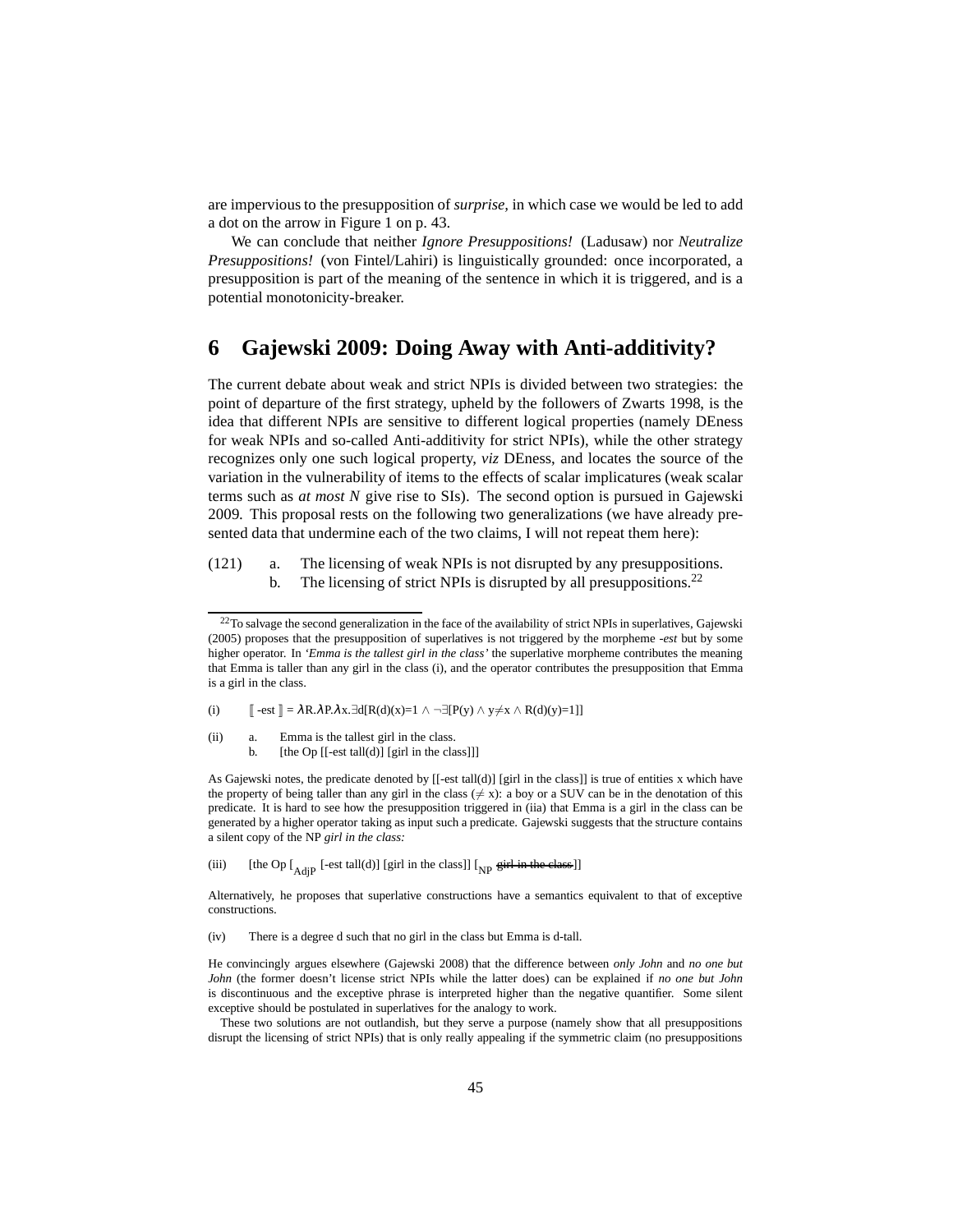[Gajewski 2009](#page-58-3) holds that operators that license weak NPIs are SDE since presuppositions are assumed to be innocuous (this proposal is operator-based and as such ignores the contribution of triggers other than licensers); if one assumes that strict NPIs are sensitive to Anti-additivity, it appears that Strawson Anti-additivity is not sufficient to license them (cf. p. [32\)](#page-31-1) and that presuppositions should not be neutralized by Strawsonentailment. Gajewski summarizes the empirical picture that he assumes to be correct in Table [3.](#page-45-0)

|     |                | Entailment Strawson-entailment |  |  |
|-----|----------------|--------------------------------|--|--|
| DE. | 999            | Weak NPIs                      |  |  |
|     | AA Strict NPIs | ???                            |  |  |

Table 3: The Current Picture according to Gajewski 2009

<span id="page-45-0"></span>A simplification seems desirable, he argues: he proposes that we can account for the facts with a single binary parameter (and dismiss the DE/AA parameter).

|                | Entailment Strawson-entailment |  |  |
|----------------|--------------------------------|--|--|
| DE Strict NPIs | Weak NPIs                      |  |  |

| Table 4: Gajewski's 2009 Division of Labor |  |  |
|--------------------------------------------|--|--|
|                                            |  |  |

Under this view, strict NPIs require strictly DE operators while weak NPIs require SDE ones. The motivation for doing away with Anti-additivity is that the most notorious circumstance where weak NPIs are content while strict NPIs fail to be licensed (i.e. in the scope of *at most N*) is one where a scalar implicature is triggered [\(123\):](#page-45-1)

- <span id="page-45-3"></span><span id="page-45-2"></span><span id="page-45-1"></span>(122) a. At most five students understood anything.
	- b. \*At most five students have exercised in years.
- (123) a. At most five students *X-*ed.
	- b. *Scalar Implicature:* Some student *X-*ed.

Recall that under the Anti-additivity hypothesis, the licensing failure in [\(122b\)](#page-45-2) is imputed to the non Anti-additivity of the context created by the quantifier *at most N*; in [Gajewski 2009,](#page-58-3) the meaning relevant for NPI licensing is strengthened to include SIs, and this inclusion has the disruptive effect first theorized in [Chierchia 2004](#page-58-10) (see also section [3.6](#page-23-0) above and [Homer 2010\)](#page-59-1).

Chierchia's original claim dealt mainly with the implicatures triggered when a strong scalar term (i.e. an item that sits at the strong end of a Horn scale) is sandwiched between a DE function and an NPI, and makes the NPI unacceptable (cases such as [\(122a\),](#page-45-3) where a direct SI makes the environment of the NPI non-monotonic

disrupt the licensing of weak NPIs) is warranted. But it clearly isn't.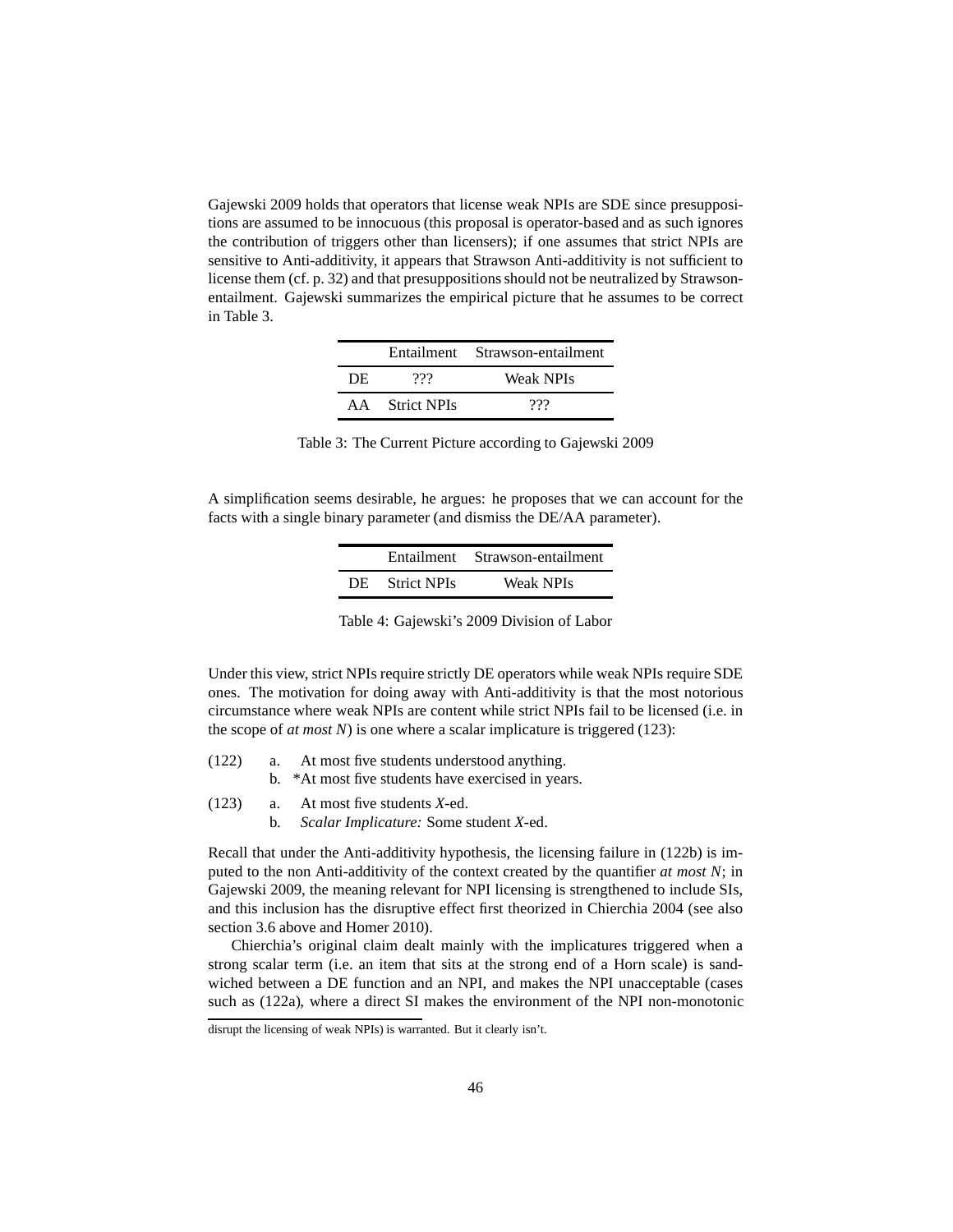without affecting licensing, were actually a challenge to the proposal). In Chierchia's system, this subcategory of SI is called indirect.

Now back to the unequal fates of weak and strict NPIs under *at most N:* Gajewski's theory, which is operator-based, is that *at most N* fails to license strict NPIs because its *strong* meaning is non-monotonic (hence not a strictly DE function), and strict NPIs require strictly DE functions. It licenses weak NPIs because these must be in the scope of an expression whose *plain* (=non-strengthened) meaning is Strawson-DE. This gives us two licensing conditions:

- (124) a. A weak NPI  $\alpha$  is licensed only if it occurs in the scope of  $\beta$ , where  $\|\beta\|$ is SDE;
	- b. A strict NPI  $\alpha$  is licensed only if it occurs in the scope of  $\beta$ , where the implicature-enriched meaning of  $β$  is DE.<sup>[23](#page-46-0)</sup>

There is an interesting twist here. [Chierchia \(2004](#page-58-10)) explains the disruption effects of SI triggers intervening between a licenser and a weak NPI but faces the challenge that the direct SI triggered by *at most N* is not a disruptor. This case is problematic if the strong meaning is to be taken into account for the licensing of weak NPIs, as one expects it to be in Chierchia's initial system: Chierchia is aware of this challenge and in his  $2004$  article<sup>[24](#page-46-1)</sup> he argues that only indirect scalar implicatures interfere with licensing because their computation requires a specific form of functional application which is sensitive to the polarity of functions; direct scalar implicatures on the other hand are added *after* the plain meaning is computed, which leaves room for the checking of NPI licensing before the introduction of the SI. Gajewski takes the proposal upside down, so to speak: the SI triggered by quantifiers such *at most N* is not disruptive for weak NPIs as it is only taken into account in the licensing of strict NPIs. The very facts that Chierchia's theory were tailored to explain (intervention by SI triggers) can no longer be explained: the source of the disruption of the licensing of weak NPIs in e.g. [\(68b\)](#page-23-3) cannot be scalar implicatures (unless one draws a distinction between direct and indirect scalar implicatures and claims that the meaning relevant for weak NPIs includes the latter but not the former; notice that this move would require turning [Gajewski](#page-58-3)'s [2009](#page-58-3) into an environment-based theory). This, I think, is a problematic aspect of Gajewski's proposal.[25](#page-46-2)

<span id="page-46-0"></span> $23$ Since the theory is operator-based, Gajewski needs to give a rule for the implicature-enriched meaning of generalized quantifiers:

<sup>(</sup>i)  $\llbracket \text{EXH Q} \rrbracket^w(C) = \lambda P_{< e, t>} \cdot \llbracket Q \rrbracket^w(P) = 1 \wedge \forall Q \in C[Q'(w)(P) = 1 \rightarrow \forall w' [\llbracket Q \rrbracket^{w'}(P) = 1$  $\rightarrow Q'(w')(P)=1]$ ]

<span id="page-46-1"></span><sup>&</sup>lt;sup>24</sup>[Chierchia 2006](#page-58-15) provides a different explanation based on syntactic dependencies between exhaustivity operators on the one hand and scalar items and NPIs on the other. Like [Chierchia 2004,](#page-58-10) this solution both maintains the relevance of the strong meaning for weak NPIs and deals with the seemingly exceptional behavior of direct SIs.

<span id="page-46-2"></span> $25$ Notice that Gajewski's licensing conditions differ from each other in two respects: strong meaning and strict DEness for strict NPIs, plain meaning and Strawson DEness for weak NPIs. This is rather surprising, since Gajewski proposes to do away with Anti-additivity for reasons of economy. Keeping all other assumptions constant, another step in the direction of a truly parsimonious theory would be, I suggest, to make the plain meaning relevant for weak NPIs be the assertive content (to the exclusion of presuppositions) *`a la* Ladusaw: this way the strong meaning incorporates SIs and presuppositions, and the plain meaning the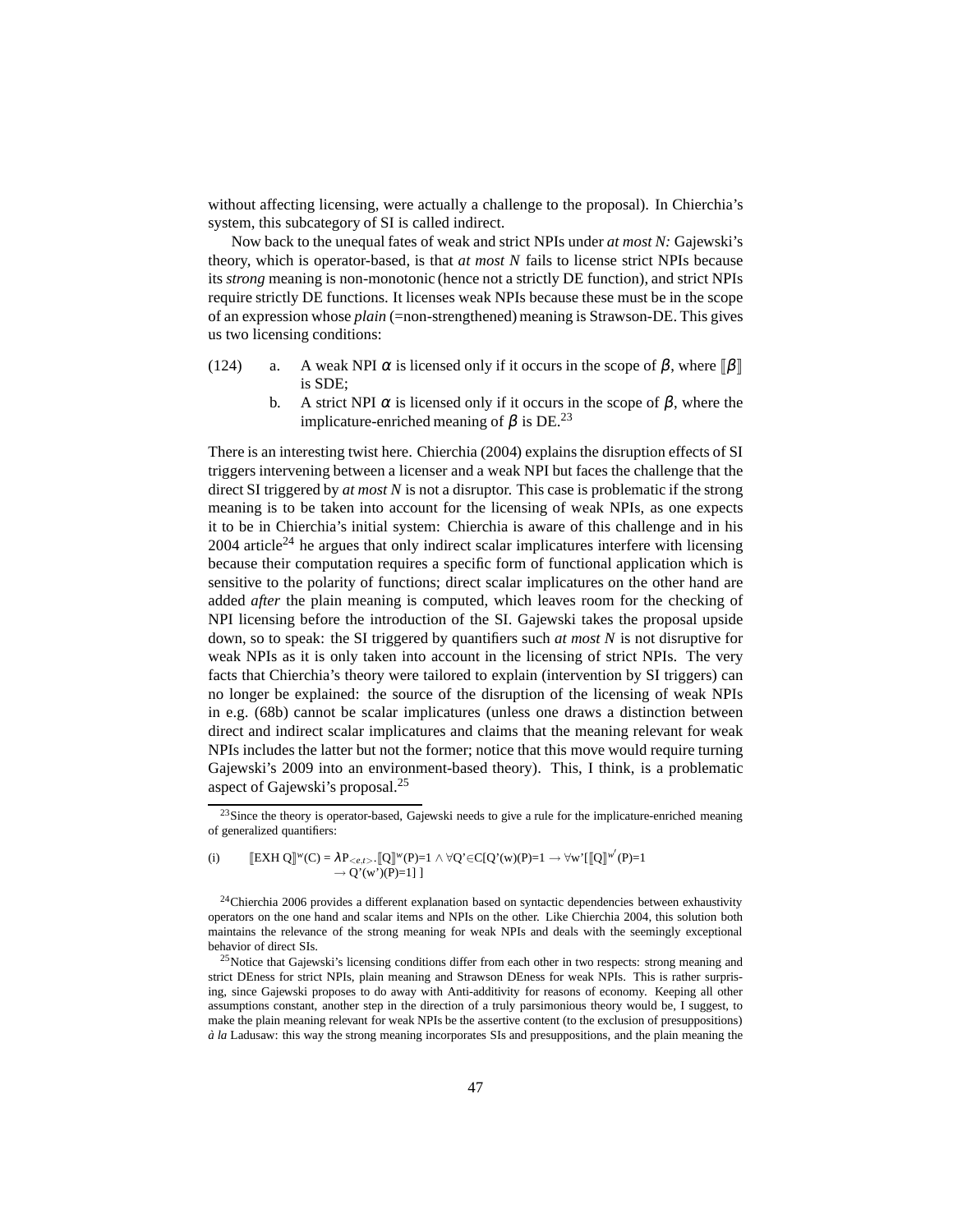Lastly, and maybe more importantly, there are some facts that the Anti-additive hypothesis seems to be better suited to explain than Gajewski's proposal. In the complement clause of certain verbs under a superordinate negation, e.g. *claim*, strict NPIs are anti-licensed [\(125a\).](#page-47-3) Again, this is evidence in favor of an environment-based approach; but even granting this, there is no scalar implicature or presupposition that can interfere here, therefore the cause of the licensing failure must be sought in the 'negative strength' of the environment, which turns out to be DE but not AA (the direction from the wide scope conjunction to narrow scope disjunction is not valid):

- <span id="page-47-3"></span>(125) a. \*John doesn't claim that Eve left until the next day.
	- b. John doesn't claim that Eve owns a car  $\Rightarrow$  John doesn't claim that Eve owns a red car. *(DE)*
	- c. John doesn't claim that Eve laughed or cried  $\Rightarrow$  John doesn't claim that Eve laughed and John doesn't claim that Eve cried.
	- d. John doesn't claim that Eve laughed and John doesn't claim that Eve cried 6⇒ John doesn't claim that Eve laughed or cried. *(not AA)*

In sum, Gajewski's proposal suffers from two shortcomings: it rests on incorrect generalizations about the interaction between NPIs and presuppositions, and it fails to account for certain facts that the Anti-additive hypothesis explains.

# <span id="page-47-0"></span>**7 Conclusion**

This article provides the first comprehensive description of the interaction between presuppositions and NPIs in French and English. It shows that, contrary to the consensus on the subject, certain presuppositions disrupt the licensing of weak NPIs, and nearly all presuppositions disrupt the licensing of strict NPIs. Grammar doesn't allow either of the following strategies: *Ignore Presuppositions!* (which checks NPI licensing on the assertive content alone) and *Neutralize Presuppositions!* (which checks NPI licensing on a meaning that includes presuppositions but circumvents their effects on monotonicity). In view of the disruption effects that I bring to light, the only viable hypothesis is, I submit, that Downward-entailingness is the logical property that NPIs are sensitive to, but the meaning that is relevant for NPI licensing does not always encompasses all presuppositions. I propose that NPIs reveal the modular organization of the system that computes presuppositions on the one hand, and of the system that checks NPI licensing on the other.

# <span id="page-47-1"></span>**8 Appendix**

## <span id="page-47-2"></span>**8.1 Appendix I: Definite Descriptions**

In this section, I show that the unavailability of NPIs in the restrictor of definite descriptions is due to their presupposition. Using Strawson Upward-entailingness proves

assertion alone. This modification achieves the same results as Gajewski's original claim (and shares all its shortcomings), and dispenses with Strawson entailingness to boot.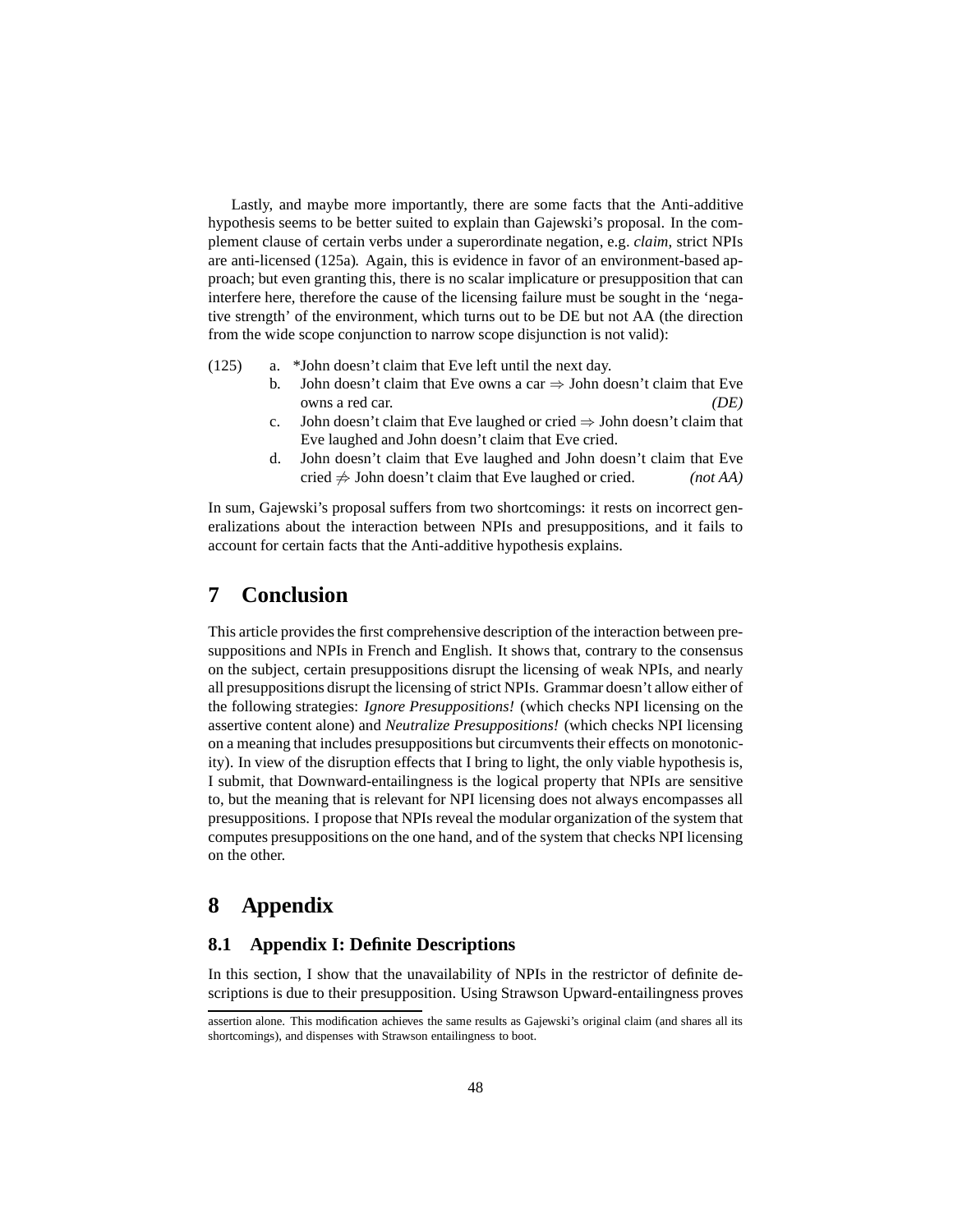to be inadequate, therefore Strawson-entailment itself should not be used (we reach the same conclusion that we reached with regard to *it*-clefts).

The restrictors of definite descriptions and of *wh-*phrases are the two contexts, besides *it-*clefts, for which SUEness is invoked in the literature. Throughout, I only discuss definite descriptions (but the reasoning applies equally well to *wh-*phrases). I argue that NPIs are only allowed in these environments when the existence presupposition is trivialized (i.e. it is triggered but the individual that satisfies it is a null entity): therefore, I argue, grammar doesn't recognize the notion of SUEness. Throughout, I will assume the following meaning for definite descriptions (in doing so, I follow [Link'](#page-59-14)s [\(1983\)](#page-59-14) intuition that definite descriptions, both singular and plural, denote the maximal element of a set):

- <span id="page-48-5"></span>(126) a.  $\[\n\[\n\[\n\]\n\] = \max(\[\n\]\n\]\nN^p\]\n)$ 
	- b. For any set R,  $max(R) = x$  such that  $x \in R$  and  $\forall y \in R$   $y \le x$  (where  $\le$  is the transitive, reflexive and antisymmetric part-of relation).
	- c. *Presupposition:*  $\lceil \ln NP \rceil$  presupposes that  $\lceil NP \rceil$  includes a maximal member.
	- d. Denotation of singular NPs: the denotation of a singular NP includes only atomic individuals.
	- e. Denotation of plural NPs: the denotation of a plural NP includes all the individuals whose atomic parts belong to the denotation of the corresponding NP.

First of all, observe the contrast exemplified in [\(127\):](#page-48-0) while the NPI in anti-licensed in the restrictor of singular *the,* it is licensed in the restrictor of plural *the.* This contrast has been taken (e.g. in [Guerzoni and Sharvit 2007](#page-58-5)) as a motivation for the use of SUEness, as plural *the,* contrary to singular *the,* is non SUE in its restrictor (both are SDE).

- <span id="page-48-3"></span><span id="page-48-1"></span><span id="page-48-0"></span>(127) a. \*The student who has any books on NPIs is selling them.
	- b. The students who have any books on NPIs are selling them.

[\[Guerzoni and Sharvit 2007,](#page-58-5) ex. 29 p. 12]

However the situation is more complex than it seems at first. The speakers I surveyed either rejected [\(127b\)](#page-48-1) or mentioned that it was only acceptable if the existence of students who have books on NPIs was not guaranteed (I will say more about this shortly). Furthermore, it is impossible to generalize that singular definite descriptions are always improper environments for NPIs while plural definite descriptions are always proper environments. Regarding the first conjunct of this possible generalization, consider the following pair:

- <span id="page-48-4"></span><span id="page-48-2"></span>(128) a. The student who has ever tried to grasp this theorem knows how hard it is.
	- b. The students who have ever tried to grasp this theorem know how hard it is. [\[Hoeksema 2008](#page-59-15), p. 405]

Regarding the second conjunct, observe the following contrasts, from [Homer 2008](#page-59-16) (cf.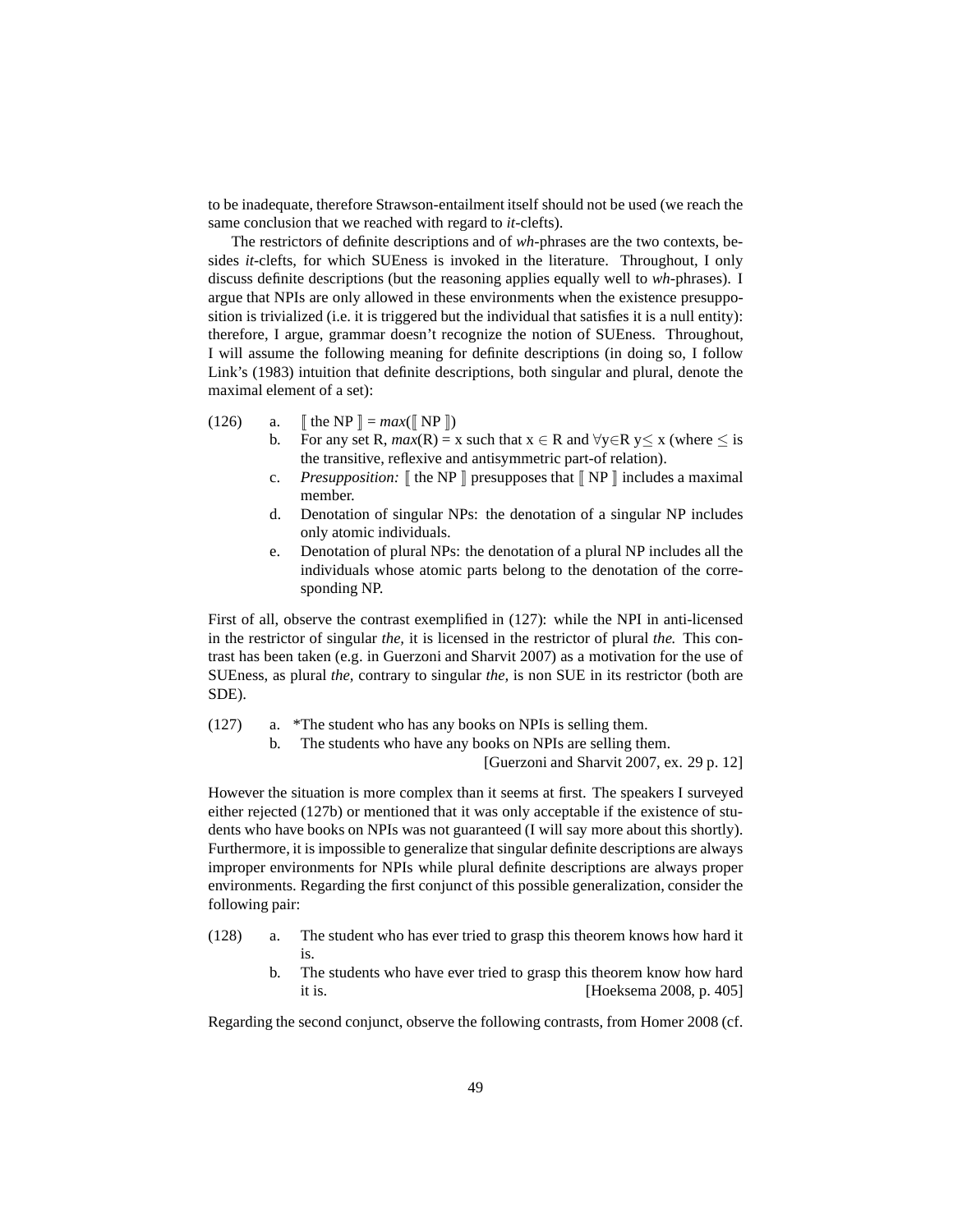also [Hoeksema 2008](#page-59-15)[26](#page-49-0)).

- <span id="page-49-3"></span>(129) a. The drugs that have any hazardous side effects must go into a secure place.
	- b. *Context:* My backpack fell into the fountain; I carried two kinds of drugs in it: the vitamins are intact but. . .

\*The drugs that have any hazardous side effects are soaked.

- <span id="page-49-4"></span>(130) a. The students who have ever been to Paris are happy about their trip.
	- b. *Context:* The students are enjoying themselves at the party, except for a few of them, who happen to have a characteristic in common: they recently came back from Paris. No other student has ever been there. . . \*The students who have ever been to Paris are already leaving!

The latter facts are strongly reminiscent of the contrasts studied in [Heim 1984](#page-59-5) in relation to conditionals.

<span id="page-49-2"></span><span id="page-49-1"></span>(131) a. If you read any newspaper at all, you are well informed. b. \*If you read any newspaper at all, you remain quite ignorant.

[\[Heim 1984,](#page-59-5) ex. 16]

After [Lewis \(1973\)](#page-59-17), Heim claims that antecedents of conditionals don't conform to the behavior that the material implication analysis predicts: making the antecedent stronger is not always truth-preserving, as in the following example:

- (132) a. If you put a pinch of salt in this soup, I will throw it out.
	- b.  $\rightarrow$  If you put a pinch of salt and another pound of leeks and some more water in this soup, I will throw it out. [\[Heim 1984,](#page-59-5) ex. 10]

In light of such facts, Heim contends that antecedents of conditionals are not monotonic. But NPIs can still appear in them under certain conditions that the comparison of [\(131a\)](#page-49-1) and [\(131b\)](#page-49-2) helps delineate. Notice that only the consequents of the conditionals differ. Furthermore, there is an intuitive link between informedness and newspaper reading; no such natural link can be established between ignorance and newspaper reading. It is a commonplace assumption that the more newspapers you read, the more informed you are; this assumption is undoubtably more commonsensical than the rule that reading one or more newspapers doesn't change your state of ignorance. Heim suggests that it is the presence of certain background assumptions that secures a re-

(i) \*John and Bill are the students who have ever tried to grasp this theorem.

<span id="page-49-0"></span> $^{26}$ [Hoeksema \(2008\)](#page-59-15) claims that the only definite descriptions where NPIs are licit are the generic ones, which according to him do not trigger an existence presupposition; he uses this fact in an argument against Strawson-entailment. It seems to me that the generalization is incorrect, as NPIs can be found in plural definite descriptions that are not clearly generic (see my example of an episodic sentence [\(135\)\)](#page-52-1). Furthermore, proponents of Strawson-entailment can easily account for licensing in generic singular definite descriptions: those lack a uniqueness presupposition, therefore their restrictor is not SUE. And they could also accept the view that definite descriptions are only monotonic with the adjunction of background assumptions (cf. the discussion in the text below), and therefore predict the ungrammaticality of [\(i\)](#page-55-1) for want of such assumptions: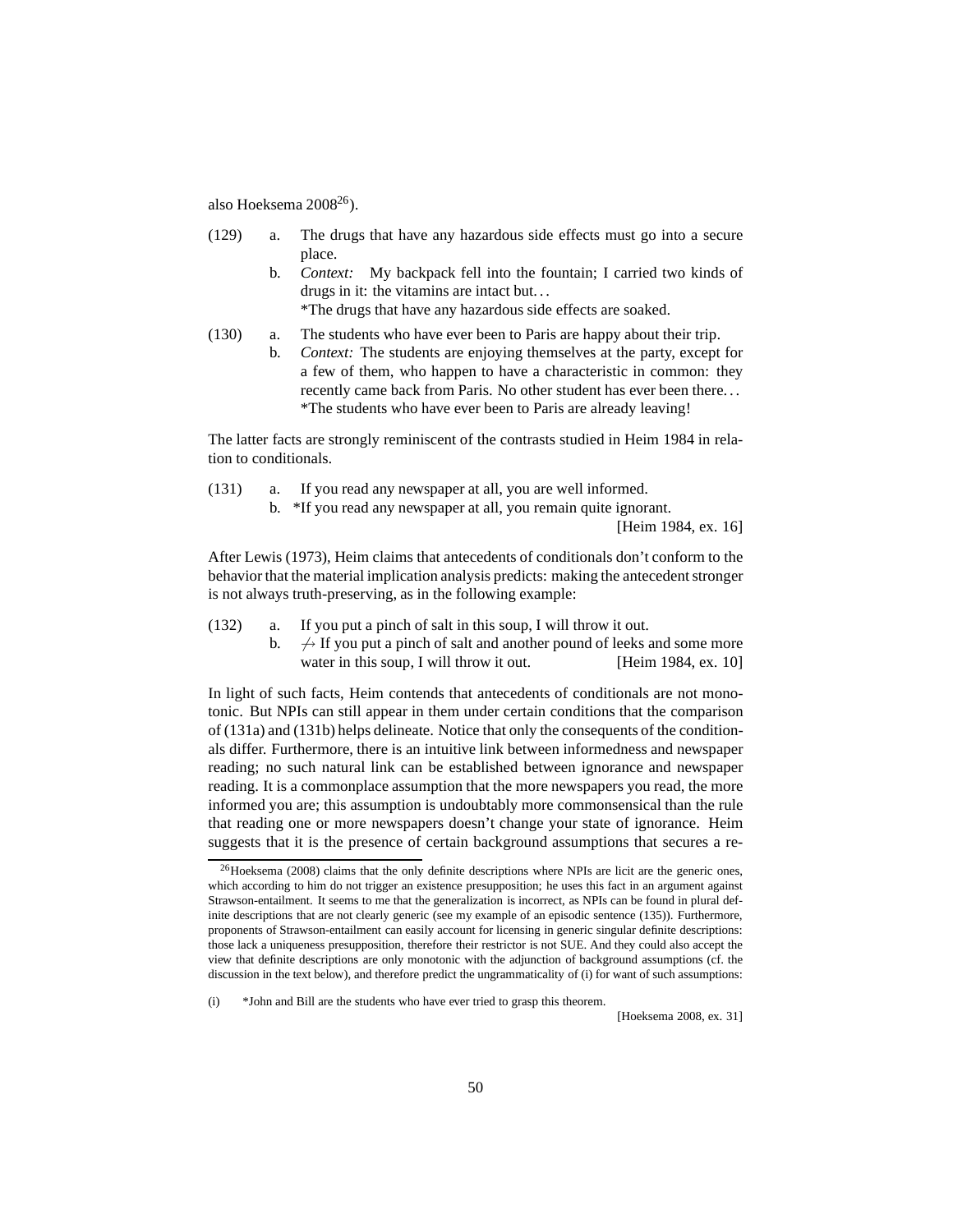stricted form of DEness in *if-*clauses. In effect, given the assumption that the more newspapers you read, the better informed you are, the sentence *'If you read (at least) n newspapers, you are well informed'* entails for any n'>n *'If you read (at least) n' newspapers, you are well informed'*. This line of thought is corroborated by the fact that the presence of NPIs in a notoriously non-monotonic environment (the restrictor of *most*) seems to be contingent on appropriate background assumptions too.

- (133) a. \*Most mountaineers with any experience (still) need a guide for this tour. [\[Heim 1984,](#page-59-5) ex. 35]
	- b. Most men with any brains eat rutabagas. [\[Safir 1982,](#page-60-9) ex. 79b, p. 280]

Definite descriptions appear to exemplify the same patterns as *if-*clauses and the restrictor of *most.* It is reasonable to think that this similarity is not accidental and that *if*-clauses should be analyzed as plural definite descriptions (cf. [Lewis 1973,](#page-59-17) [Schein](#page-60-10) [2001,](#page-60-10) [Schlenker 2003\)](#page-60-11): the restrictor of plural definite descriptions is not monotonic, but can accommodate NPIs under appropriate background assumptions that secure a limited form of DEness which I propose to call pseudo-DEness.

## <span id="page-50-0"></span>**8.1.1 Strawson-entailment and the Singular-Plural Difference**

Up to this point, and if no other factor determines the licensing of NPIs, the vFL account—modified with the admission of pseudo-DEness—makes the right predictions.[27](#page-50-1) Consider plural definite descriptions first. Within the limited DEness afforded by the assumption that dangerous drugs must be stowed securely, and that very dangerous drugs must a fortiori be stowed securely, [\(134a\)](#page-50-2) Strawson entails [\(134b\),](#page-51-0) but the converse doesn't hold:

- <span id="page-50-2"></span>(134) Let P =  $\Vert$ drugs that have some hazardous side effects $\Vert$  and Q =  $\Vert$ drugs that have many hazardous side effects
	- a. The drugs that have some hazardous side effects must go into a secure place.

- (i) a. For any set of propositions P, we define a strict partial order  $\lt_{P}$ :
	- $\forall w', \forall w'': w' <_{P}w''$  iff  $\forall p \in p$  (w"∈P  $\rightarrow$  (w'∈p  $\land \exists p' \in P(w' \in p'$  and w"∉p')))
	- w' is better than w" according to P iff all propositions in P that hold in w" also hold in w' but some hold in w' that do not also hold in w".
	- b. Admissible Modal Horizons: A function D from worlds to sets of worlds is an admissible modal horizon w.r.t. the ordering source g iff for any world w, ∀w'∈D(w): ∀w"(w"≤*g*(*w*)w'  $\rightarrow$  w"∈D(w))
	- c.  $\llbracket$  would  $\rrbracket^{D,g}$  (if p)(q)(w) is defined only if (i.) D is admissible w.r.t. g and (ii.) D(w)  $\cap$  p  $\neq \emptyset$
	- d. If defined,  $\llbracket$  would  $\rrbracket^{D,g}$  (if  $p)(q)(w) = 1$  iff  $\forall w' \in D(w) \cap p: q(w) = 1$

<span id="page-50-1"></span> $^{27}$ It should be noted that [von Fintel \(1999](#page-58-2)) rejects the idea that antecedents of conditionals are nonmonotonic on the grounds that strengthening of the antecedent seems to fail, and proposes that they are Strawson downward-entailing. First, he avails himself of the notion of an ever-widening 'modal horizon' modeled by a function from worlds to sets of worlds. The evolution of the modal horizon forms a 'Lewissphere' around the evaluation world. The conditional quantifies over a domain of possible worlds which is the intersection of its antecedent with the modal horizon.

This monotonic semantics for conditionals fails however to predict the unavailability of NPIs in [\(129b\),](#page-49-3) [\(130b\)](#page-49-4) and the like.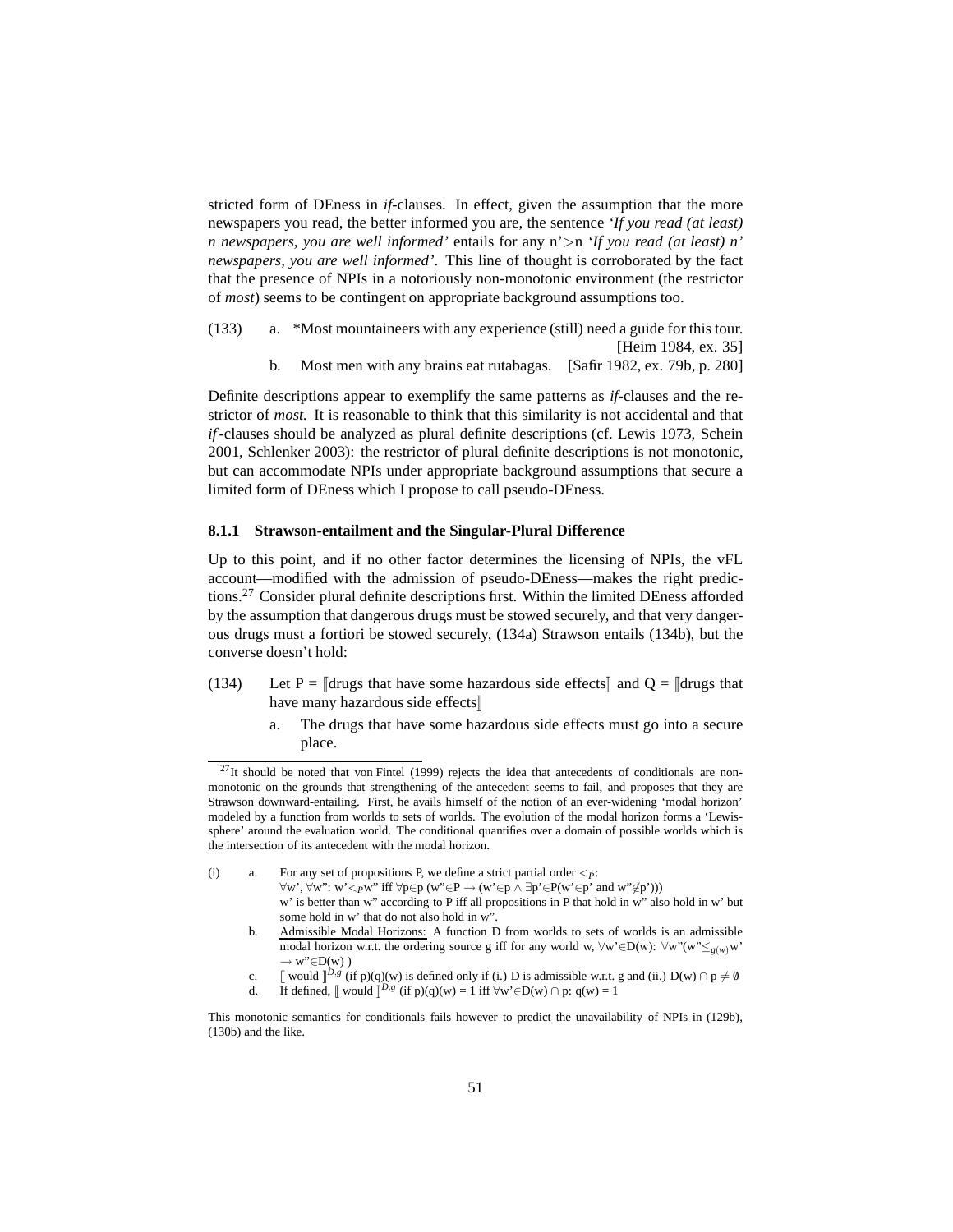*Assertion: max*(P) must go into a secure place. *Presupposition: max*(P) exists.

<span id="page-51-0"></span>b. The drugs that have many hazardous side effects must go into a secure place.

*Assertion: max(Q)* must go into a secure place. *Presupposition: max*(Q) exists.

c.  $(134a) \neq (134b)$  $(134a) \neq (134b)$  *(not DE)* d. [\(134a\)](#page-50-2) *Strawson* ⇒ [\(134b\)](#page-51-0) *(SDE)* e. [\(134a\)](#page-50-2) *Strawson* 6⇒ [\(134b\)](#page-51-0) *(not SUE)*

The ungrammaticality of NPIs in [\(128b\)](#page-48-2) and [\(129b\)](#page-49-3) can be explained by the modified vFL account as the reflection of a lack of SDEness (for want of appropriate background assumptions).

Now consider singular definite descriptions. Two options present themselves. (i.) Either their restrictor is made monotonic in the presence of the appropriate background assumption: then they are SDE, but they are also SUE, and NPIs are thus excluded (which is a welcome result as far as [\(127a\)](#page-48-3) and the like are concerned). (ii.) Or they are non-monotonic for want of the appropriate background assumption: then they are not SDE, and NPIs are excluded, as desired.

The availability of NPIs in [\(128a\)](#page-48-4) is not accounted for yet. But suppose that for some reason the existence presupposition is not triggered or is somehow made innocuous: this seems plausible, as the sentence doesn't seem to be making any existential claim. No claim of uniqueness seems to be involved either. In that case, the restrictor of singular *the* is simply DE (therefore SDE) in the limited extent afforded by the appropriate background assumption (e.g. in [\(128a\),](#page-48-4) the more often you try to grasp the theorem, the more you realize its difficulty).<sup>[28](#page-51-1)</sup>

(i) *Context:* Two men are flirting with Mary; one of the two keeps giving her presents, while the other never offered her anything.

\*I don't think the man who gave Mary anything is very smart.

vFL couldn't respond by adding a negative rule (an anti-licensing condition) to the effect that the NPI should *not* be in the scope of an SDE, SUE operator. This rule would be immediately falsified by the following grammatical sentence, which illustrates the THE*SG* > NEG > NPI configuration:

(ii) *Context:* There is some student who knew nothing about linguistics.

- a. The student who didn't know any linguistics passed all his syntax exams.
- b. *Presupposition:* There is some student who knew nothing about linguistics.

<span id="page-51-1"></span> $^{28}$ Incidentally, if definite descriptions where NPIs are anti-licensed are SDE, SUE in their restrictor, we have yet another argument against operator-based approaches and in favor of environment-based approaches (actually the argument holds even if Strawson-entailment is not linguistically real). Suppose indeed that we add an SDE, non SUE operator above the article, e.g. forming the NEG > THE*SG* > NPI configuration (by THE*SG*, I mean the singular definite article). The vFL account predicts that the NPI should be licensed, because its licensing condition, which states that the NPI should be in the scope of some SDE, non SUE operator, is obviously met (the condition is not an anti-licensing condition, only a licensing one). But in fact, this prediction turns out to be wrong:

So we reach the same conclusion as before regarding the syntactic component of the account: it cannot be correct.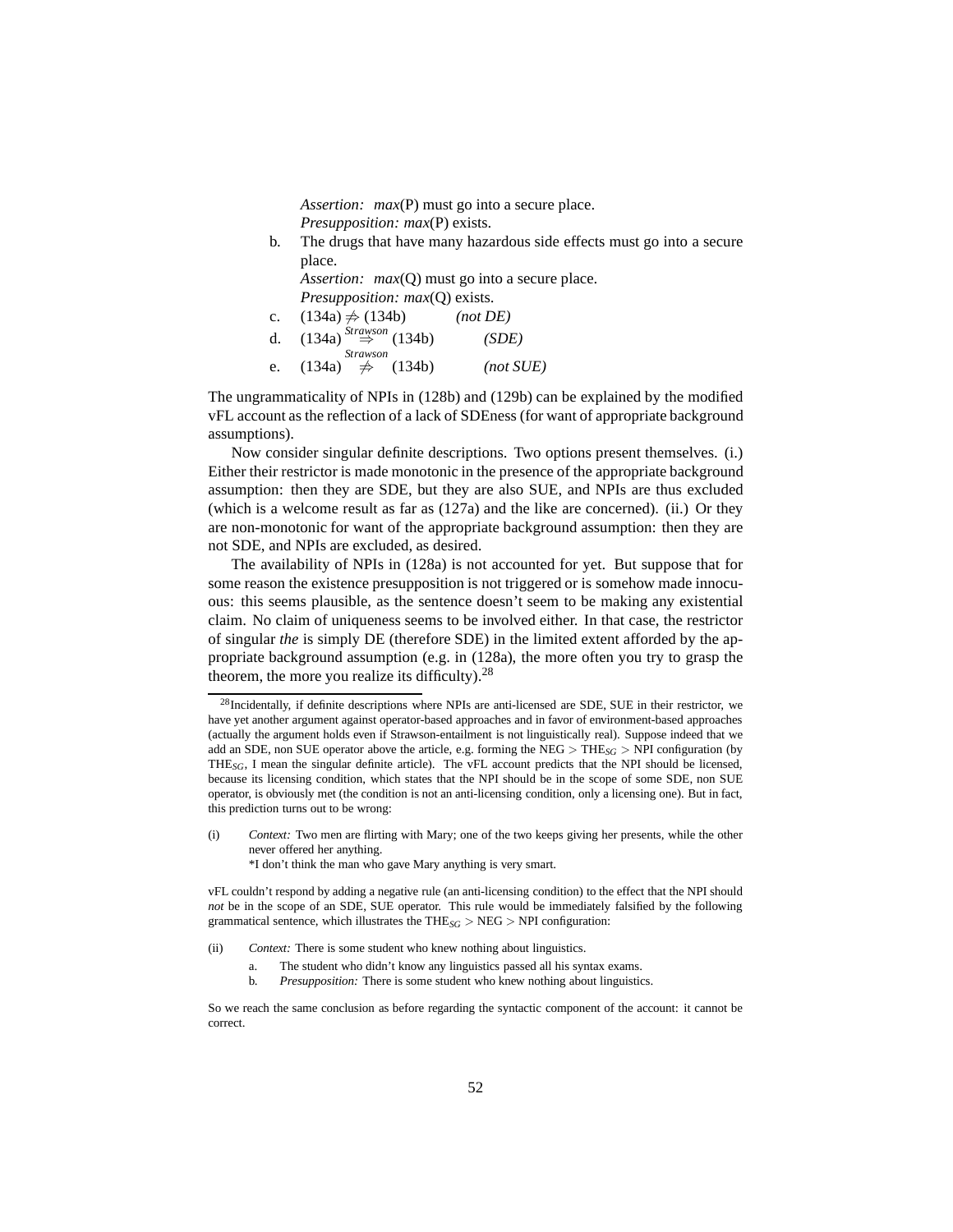#### <span id="page-52-0"></span>**8.1.2 Facts that Strawson-entailment Cannot Explain**

The conservative approach I'm advocating will only be adequate if whenever NPIs are not allowed in the restrictor of a definite description, it is because the context is not strictly DE (for want of an appropriate background assumption, or because a monotonicity-breaking presupposition is factored into the computation of licensing). Despite the apparent success of the vFL account on definite descriptions, I would like to pursue the investigation further, because some intriguing facts point in the direction that I'm defending.

Even when a background assumption secures pseudo-DEness, it is not the case that an NPI can always be licensed in the restrictor of a plural definite description: referential usages of definite descriptions are incompatible with NPIs.

Observe first that episodic contexts are compatible with NPIs in this environment:

<span id="page-52-1"></span>(135) The students who had any desire to leave the party did.

This is noteworthy because genericity is not the only way that a definite description can be compatible with an NPI. There is an intuitive relation between the desire that some students had to leave the party and the fact that they actually did (this supplies pseudo-DEness). However, using the description referentially (i.e. as a way to name individuals), as in [\(136b\)](#page-52-2) and [\(136c\),](#page-52-3) leads to ungrammaticality:

- <span id="page-52-2"></span>(136) *Context:* A number of students present at the party wanted to leave as soon as possible.
	- a. —A: What happened, why is the party deserted?
	- b. —B: \*I forgot their names now, but the students who had any desire to leave the party left.
	- c. —B': \*The students who had any desire to leave the party, namely Sarah, Byron and Michael, left.

<span id="page-52-3"></span>I submit that these are cases where the existence presupposition cannot be withheld, whereas in all other cases where NPIs appear, it is either not triggered or trivialized (see below). Importantly, these cases of ungrammaticality are out of the reach of the vFL account because the NPI is ungrammatical but its context is not SUE.

I am going to explore the possibility that in cases where NPIs are licensed in a plural definite description (I will talk about singular definite descriptions later), the restrictor of the article is potentially satisfied by a *null entity* (trivialization).<sup>[29](#page-52-4)</sup> This move allows me to preserve the idea that plural definite descriptions trigger an existence presupposition, while at the same time allowing for DEness in certain special conditions.

In a nutshell, trivialization is possible when the speaker is not sure that any actual, non-null, entity satisfies the restrictor; when, as is the case with referential usages, the speaker knows that the domain contains actual, non-null entities, and has a direct acquaintance with them, trivialization is blocked.

Operative in the envisaged mechanism is the introduction of the null entity  $\varepsilon$ :  $\varepsilon$  is an atomic individual that exists in the actual world and is part of the domain of individuals

<span id="page-52-4"></span><sup>29</sup>I thank Philippe Schlenker for pointing out trivialization as a possible analysis.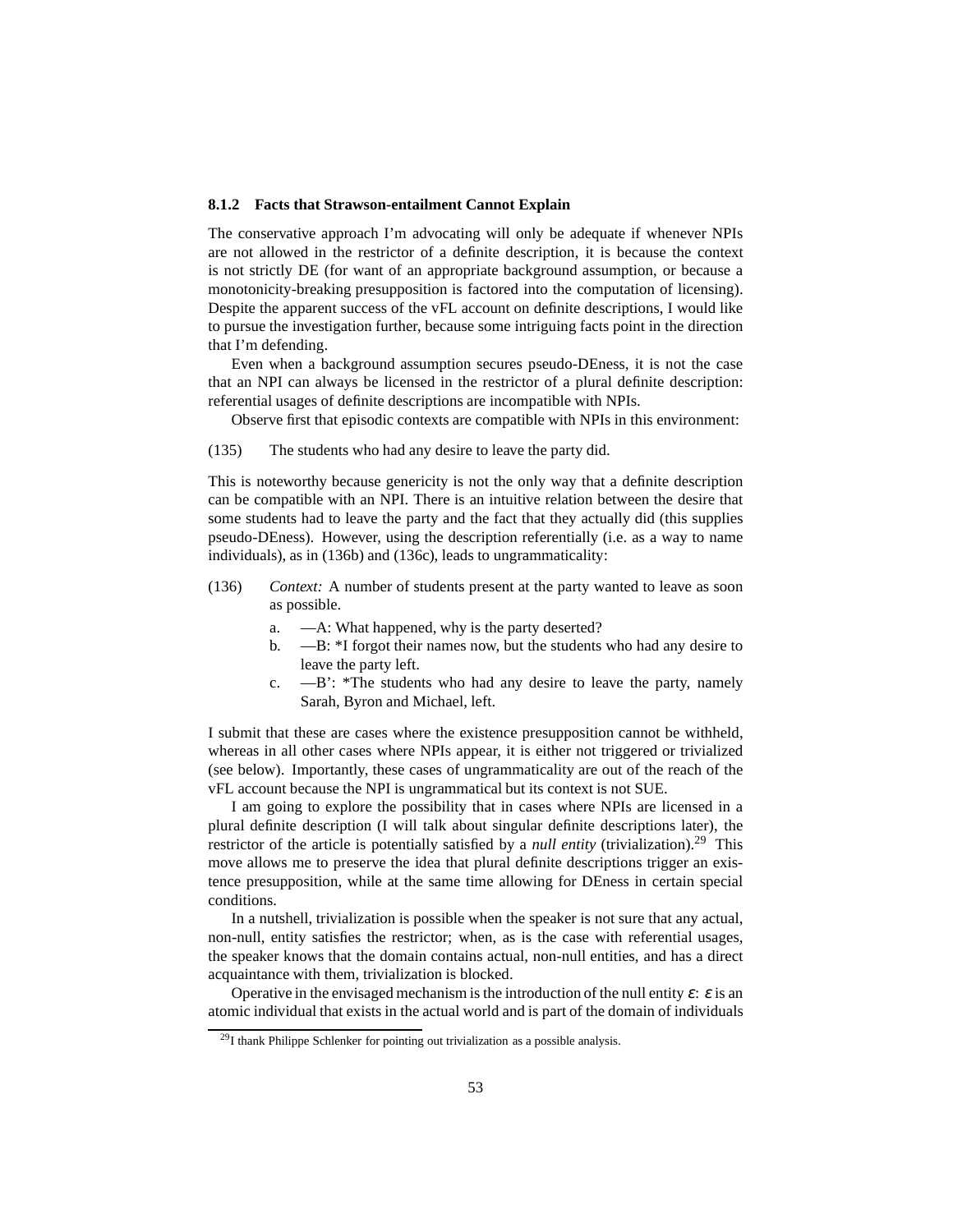D*<sup>e</sup>* but is of cardinality 0. I therefore distinguish the property of being existent from the property of counting as at least 1:  $\varepsilon$  exists—despite being of cardinality 0—and as such it can satisfy the existence presupposition.

(137) a. For any 
$$
P \in D_{et}
$$
:  $[\text{ Nothing is } P] = 1 \text{ iff } P = \emptyset \text{ or } P = \{ \varepsilon \}$   
\nb. For any  $P \in D_{et}$ :  $[\text{ Something is } P] = 1 \text{ iff } P \neq \emptyset \land P \neq \{ \varepsilon \}$   
\nc. For any  $x \in D_e$ :  $[\![ x \text{ exists } ]] = 1 \text{ iff } \{ x \} \cap \{ y : y \text{ exists } \} \neq \emptyset$   
\nd.  $\varepsilon \leq \varepsilon$   
\ne. For any  $x \in D_e$ ,  $x \oplus \varepsilon = \varepsilon$   
\nf.  $|\varepsilon| = 0$   
\ng.  $\max(\{\varepsilon\}) = \varepsilon$ 

My goal is to do justice to the speakers' intuitions: faced with sentences like [\(127b\),](#page-48-1) they feel strongly that the entities that satisfy the restrictor are, if they exist, very rare. I emphasize *'if they exist'.* I assume that the following pragmatic principle applies:

<span id="page-53-2"></span>(138) **Principle of Trivialization:** Only count <sup>ε</sup> as an admissible member of the (contextually restricted) domain of quantification if this doesn't conflict with your knowledge of the world.

Let us look at an example.

<span id="page-53-1"></span><span id="page-53-0"></span>(139) a. 
$$
\llbracket
$$
 huge desire  $\rrbracket \Rightarrow \llbracket$  desire  $\rrbracket$ 

- b. Let  $P = \mathbb{I}$  students with some desire to leave  $\mathbb{I}$
- c. Let  $Q = \mathbb{I}$  students with a huge desire to leave  $\mathbb{I}$
- d. The students who had some desire to leave the party did. *Assertion: max*(P) left. *Presupposition: max*(P) exists.
- e. The students who had a huge desire to leave the party did. *Assertion: max*(Q) left. *Presupposition: max*(Q) exists.
- f.  $(139e)$   $\neq$   $(139d)$  *(not SUE)*

Suppose that the speaker is not sure either about the existence of students with some desire to leave or about the existence of students with a huge desire to leave. In that case, the admission of  $\varepsilon$  is sanctioned by [\(138\).](#page-53-2) [\(139d\)](#page-53-1) and [\(139e\)](#page-53-0) are necessarily defined; the presupposition of existence is satisfied, albeit trivialized. For any sets R and S such that  $R \Rightarrow S$ ,  $max(R) \le max(S)$ ; therefore entailment obtains from [\(139d\)](#page-53-1) to [\(139e\).](#page-53-0) The position of the NPI is therefore DE, leading to licensing.

If trivialization is blocked by [\(138\),](#page-53-2) the entailment from [\(139d\)](#page-53-1) to [\(139e\)](#page-53-0) doesn't go through, because the presupposition of the consequent is no longer guaranteed for all subset-to-set replacements. This is the desired result, as NPIs are not licensed in that case, e.g. [\(136b\)](#page-52-2) and [\(136c\).](#page-52-3) Crucially, SUEness is of no avail in the computation of licensing, as the environment is SDE, non SUE. But then the recourse to SUEness loses its raison d'être: it was specifically tailored to explain the pattern of NPI licensing in definite descriptions. It should therefore be rejected; as a result, the usage of Strawsonentailment itself should be rejected, as it leads to severe overgeneration when SUEness is not taken into account. We reach the same conclusion as in [4.3](#page-32-0) on p. [40.](#page-39-5)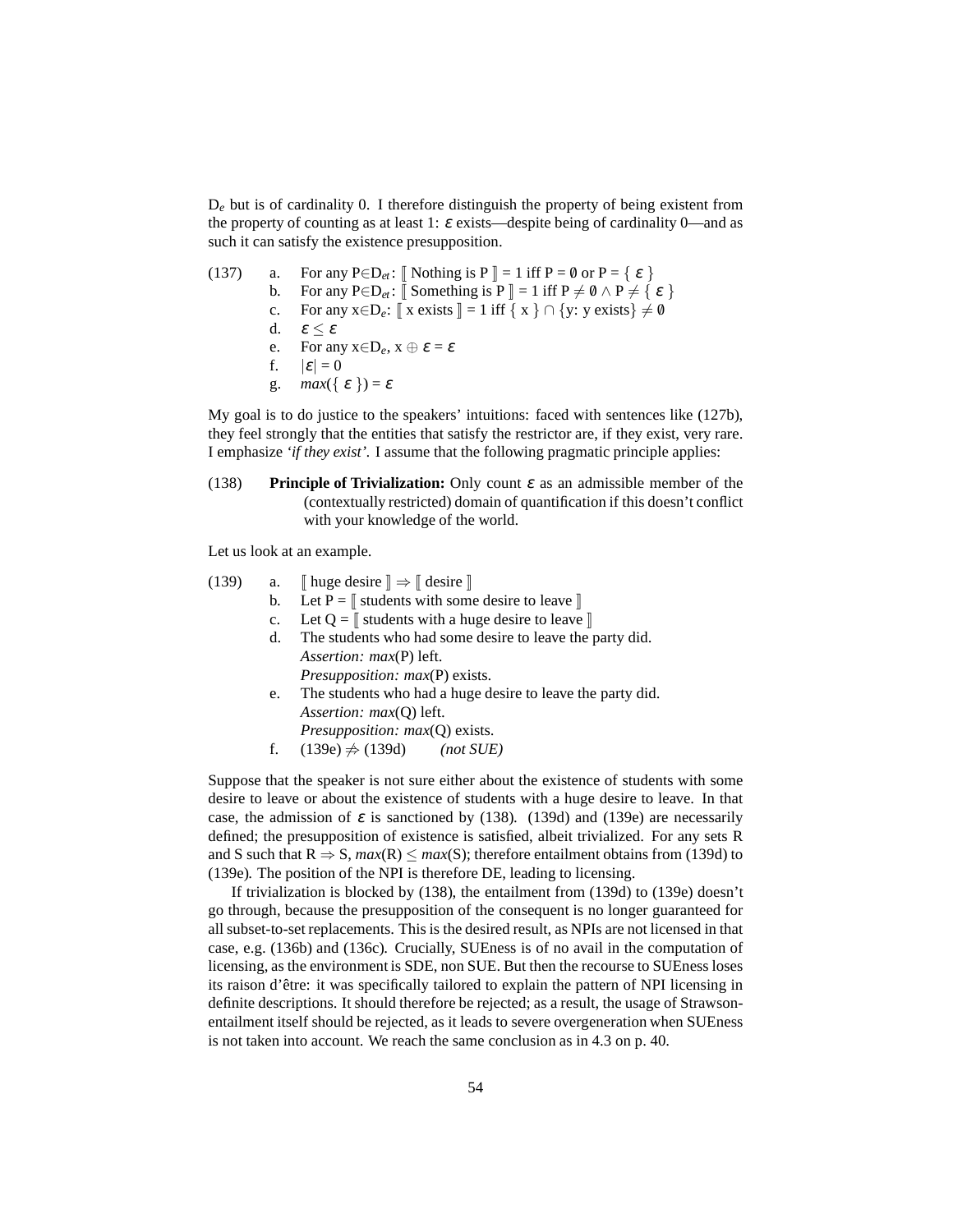We can go back to singular descriptions. The requirements of NPIs are strikingly harder to satisfy in their restrictor.

(140) \*The student who had any desire to leave the party did.

In light of this fact, it seems to me that we should not allow  $\varepsilon$  in the denotation of singular NPs. This can be done by stipulating that only individuals of cardinality 1 can be in the donation of singular NPs. We would modify [\(126d\)](#page-48-5) on p. [49](#page-48-5) accordingly:<sup>[30](#page-54-1)</sup>

<span id="page-54-3"></span>(141) **Denotation of singular NPs:** The denotation of a singular NP includes only atomic individuals of cardinality 1.

<span id="page-54-2"></span>This leaves us with the case of so-called 'generic' singular definite descriptions [\(128a\),](#page-48-4) [\(142\).](#page-54-2)

(142) The student who has any books on NPIs sells them (immediately).

Applying the new rule [\(141\)](#page-54-3) is undesirable, as it bans NPIs from all singular definite descriptions. Unlike all other singular definite descriptions, the generic ones do not trigger a uniqueness presupposition. It seems to me that this is a key to the puzzle. I can only speculate that in generic contexts the singular feature is not interpreted (hence [\(141\)](#page-54-3) doesn't apply). Singular NPs in generic contexts share with plural NPs the core property that individuals of cardinality other than 1 are admissible in their denotation (this includes of course individuals of cardinality 0).

## <span id="page-54-0"></span>**8.2 Appendix II:** *Aussi* **and Subject NPIs**

There is an important fact that needs to be taken into account when looking at the availability of subject NPIs in the presence of the focus particle *aussi:* is the subject position in the scope of the particle or not? In other words is it part of the constituent which serves to generate the presupposition of the particle? This is not always the case.[31](#page-54-4) Let us first consider a case in which the subject is in the scope of *aussi.* In [\(143a\),](#page-54-5) where the subject is an unmodified existential indefinite, *aussi* takes scopes over the quantifier and its restriction.

- <span id="page-54-5"></span>(143) *Context:* A meteorite landed in the Pacific Ocean.
	- a. *Une météorite a aussi atterri dans* [l'*Océan Atlantique]<sub>F</sub>.* a meteorite has too landed in the ocean Atlantic *'A meteorite also landed in [the Atlantic Ocean]F.'*

<span id="page-54-1"></span><sup>&</sup>lt;sup>30</sup>Notice that if instead of adopting null entities, we pursue the idea that the presupposition of definite descriptions is sometimes not triggered, it is unclear why NPIs are so uncomfortable in singular definite descriptions (especially from the unified perspective initiated by [Link \(1983](#page-59-14))): what has to be explained, if part-time triggering is pursued, is why the presupposition is necessarily triggered in one case but not in the other. It is by no means an implausible route, but I chose to explore the one that seems to me, given my current understanding, more promising.

<span id="page-54-4"></span><sup>31</sup>For expository purposes, when describing the presupposition of *aussi,* I speak in terms of scope of the particle, although the connection between the syntactic position of a presupposition trigger and the nature of its presupposition is poorly understood.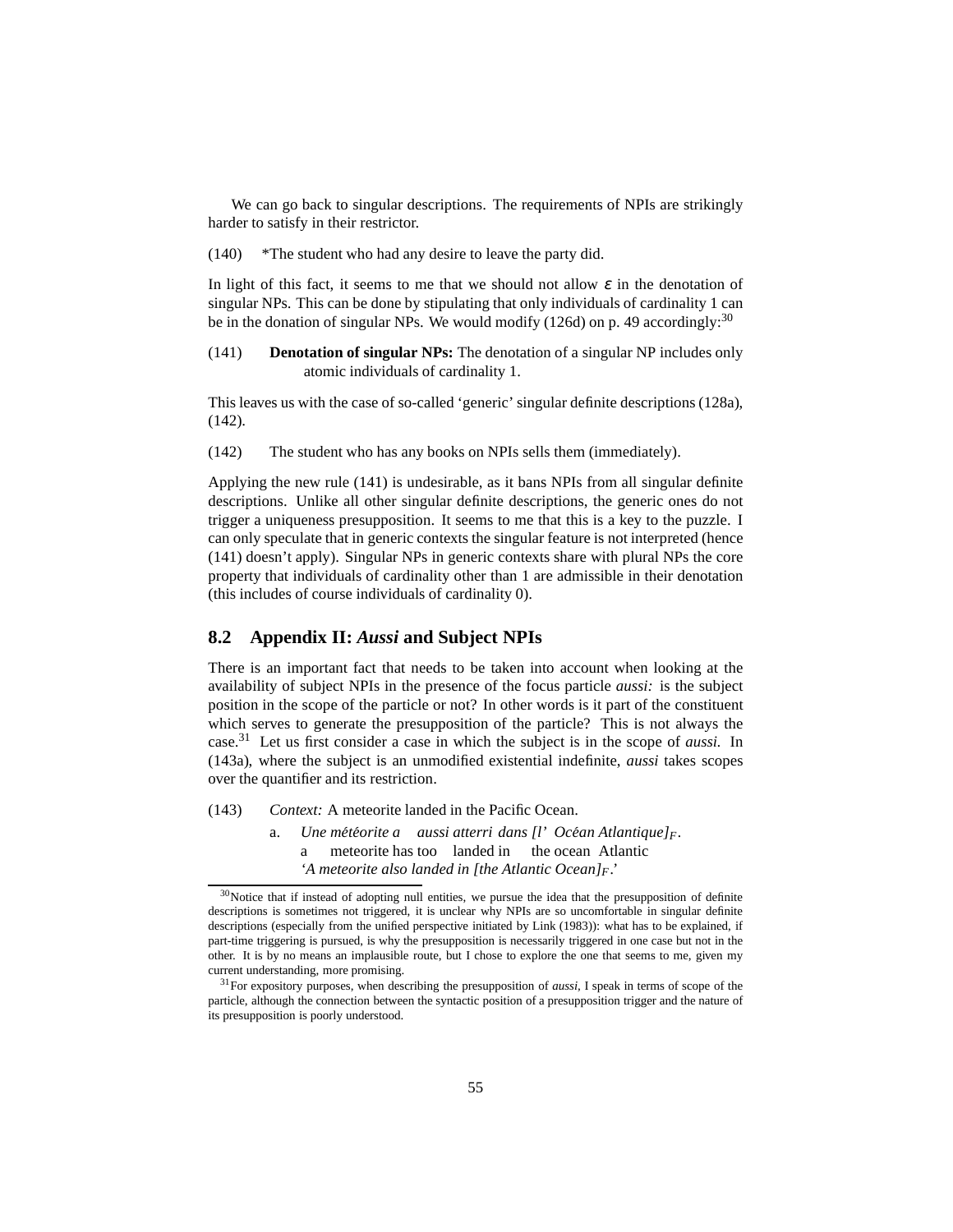b. *Presupposition:* A meteorite landed in a place other than the Atlantic Ocean.

The set of alternatives comprises propositions of the form 'that some meteorite landed in x' (with x a place), i.e. they each talk about some meteorite, not necessarily the very individual that the original sentence talks about: the existential quantifier is part of the material that enters into the presupposition. In this particular instance, the choice of the predicate blocks a wide scope reading of the subject over *aussi:* it is impossible, for physical reasons, that a given meteorite lands in more than one ocean.

Next, let us consider a case in which the subject is not in the scope of the particle. This happens with modified indefinites with an explicit domain restriction (for a reason that is poorly understood, wide scope of the subject is forced). Interestingly, when this scope obtains, the presupposition of the particle projects universally, i.e. all the individuals that satisfy the restrictor of the quantifier also satisfy the presupposition, as argued in [Charlow 2009,](#page-57-6) which the following example [\(144a\)](#page-55-2) is translated from:

- <span id="page-55-3"></span><span id="page-55-2"></span>(144) *Context:* Just five of those 100 students smoke. Those five all smoke Newports.
	- a. *Deux de ces cinq etudiants ´ fument aussi [des Marlboros]<sup>F</sup> .* two of those five students smoke too of-the Marlboros *'Two of those five students also smoke [Marlboros]<sup>F</sup> .'*
	- b. #Deux de ces 100 étudiants fument aussi  $[des \, MarIboros]_F$ .
	- c. *Presupposition of [\(144a\):](#page-55-2)* Each of those 5 students smoke cigarettes other than Marlboros.

The oddness of [\(144b\)](#page-55-3) stems from the fact that the presupposition of a sentence with a modified indefinite subject projects universally: $32$  this yields a presupposition failure in the context that we are considering, since only five of the hundred students smoke and smoke something other than Marlboros in that context (the sentence is only felicitous in a context in which each of the 100 students smoke cigarettes other than Marlboros).

With the force of the presupposition, we have a criterion to determine where an indefinite subject scopes w.r.t. the particle *aussi.* This becomes relevant to the present

<span id="page-55-4"></span><sup>32</sup>There is a long-standing debate about the projection of presuppositions triggered *below* a quantifier [\(Heim 1983](#page-58-12), [Beaver 1994](#page-57-7), [2001](#page-57-8), [Schlenker 2008](#page-60-12)). The central question is the following: do those presuppositions project existentially or universally? When the presupposition is triggered in the nuclear scope of a quantifier, the presupposition projects universally (existentially) if all (some of, resp.) the individuals that satisfy the restrictor of the quantifier satisfy the presupposition. The question of the projection out of the nuclear scope of generalized quantifiers has received empirical light from [Chemla](#page-58-16) [\(2009](#page-58-16)). I use Chemla's notation ( $Q$  is for a generalized quantifier,  $R$  for its restrictor, and  $S$  for its nuclear scope; the subscript  $p$  in  $S_p$  signals that a presupposition is triggered in the nuclear scope).

<span id="page-55-1"></span><sup>(</sup>i) a. Quantified sentence:  $[Qx:Rx] S_p x$ 

b. Universal presupposition:  $[\forall x: R(x)] p(x)$ 

c. Existential presupposition:  $[\exists x: R(x)] p(x)$ 

<span id="page-55-0"></span><sup>(</sup>ii) a. No student knows that he's lucky.

b. Universal presupposition: Every student is lucky.

c. Existential presupposition: At least one student is lucky.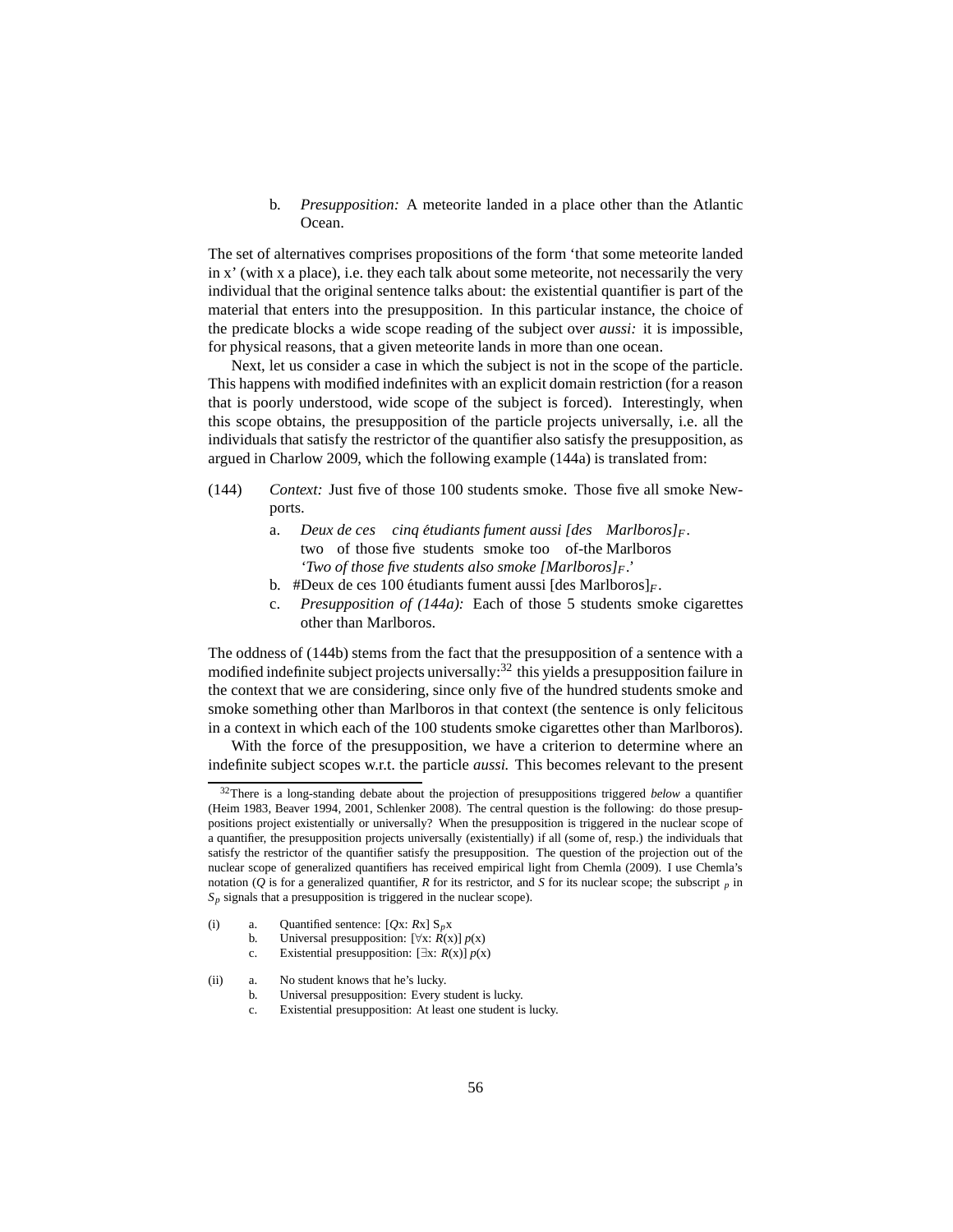discussion when the indefinite is an NPI. The position of interpretation is not necessarily DE.

Consider the grammatical [\(145a\).](#page-56-0) The presupposition projects universally [\(145b\),](#page-56-1) which indicates that the subject has wide scope, by our criterion. The subject contains an NPI, and we verify that it is in a DE position using the schema [\(146\):](#page-56-2) the presupposition of the premise entails the presupposition of the conclusion, because the restrictor of a universal quantifier is a DE position:

- <span id="page-56-0"></span>(145) *Context:* Every neighbor gives piano lessons.
	- a. *Si quelque voisin* if some neighbor that this be.SUBJ gives also of-the lessons of *que ce soit donne aussi des lec¸ons de [peinture]F, je pourrai satisfaire mes deux passions dans mon* painting I can.FUT satisfy my two passions in my *immeuble.* building

*'If any neighbor gives [painting]<sup>F</sup> lessons too, I will be able to satisfy my two passions in my building.'*

- b. *Presupposition of [\(145a\):](#page-56-0)* Every neighbor gives lessons of something other than painting.
- <span id="page-56-4"></span><span id="page-56-3"></span><span id="page-56-2"></span><span id="page-56-1"></span>(146) *Context:* Every neighbor gives piano lessons.
	- a.  $\mathbb{F}$  French neighbor  $\mathbb{I} \Rightarrow \mathbb{F}$  neighbor  $\mathbb{I}$
	- b. If a neighbor also gives  $[\text{painting}]_F$  lessons, I will be able to satisfy my two passions in my building. *Presupposition:* Every neighbor gives lessons of something other than

painting. c. If a French neighbor also gives [painting]*<sup>F</sup>* lessons, I will be able to

satisfy my two passions in my building.

*Presupposition:* Every French neighbor gives lesson of something other than painting.

d.  $(146b) \Rightarrow (146c)$  $(146b) \Rightarrow (146c)$  *(DE)* 

When the context satisfies an existential presupposition, as in  $(147a)$ , only the narrow scope of the subject is possible (because only it gives rise to an existential presupposition):

<span id="page-56-6"></span><span id="page-56-5"></span>(147) *Context:* Some neighbor gives private lessons: he teaches piano.

a.  $\#^*$ Si quelque voisin que ce soit donne aussi des leçons de [peinture] $_F$ , ...

- **b.** Si un voisin donne aussi des leçons de [peinture]<sub>F</sub>,... if a neighbor gives also of-the lessons of painting *'If a neighbor also gives [painting]<sup>F</sup> lessons, . . . '*
- c. *Presupposition of [\(147b\):](#page-56-6)* Some neighbor gives lessons of something other than painting.

N.B.: In this context, a universal projection leads to a presupposition failure: only the existential projection, which corresponds to a narrow scope subject, is possible.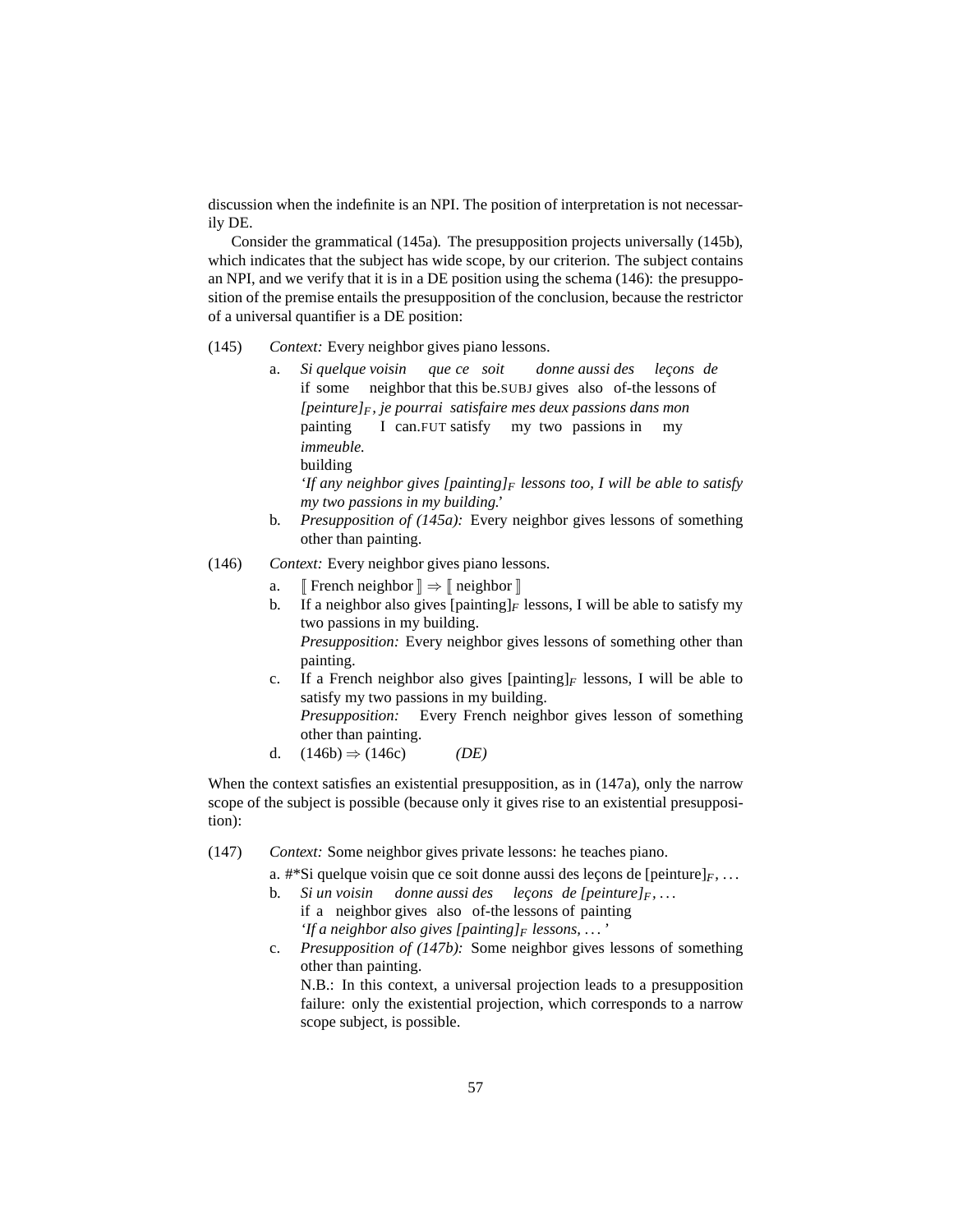A subject NPI is unavailable, because contradictory demands bear on it. On the one hand, since the context only satisfies an existential presupposition, a wide scope interpretation causes a presupposition failure. On the other hand, interpreting the NPI in the scope of *aussi* leads to ungrammaticality, because the presupposition of a sentence with an indefinite taking narrow scope under *aussi* is a disruptor for NPI licensing, as shown in [\(148\)](#page-57-9) (the presupposition of the premise doesn't entail the presupposition of the conclusion, because the restrictor of an existential quantifier is not a DE position):

- <span id="page-57-11"></span><span id="page-57-10"></span><span id="page-57-9"></span>(148) *Context:* Some neighbor gives private lessons: he teaches piano.
	- a.  $\mathbb{F}$  French neighbor  $\mathbb{R} \Rightarrow \mathbb{F}$  neighbor  $\mathbb{R}$
	- b. If a neighbor also gives  $[\text{painting}]_F$  lessons, I will ... *Presupposition:* A neighbor gives lessons of something other than painting.
	- c. If a French neighbor also gives  $[\text{painting}]_F$  lessons, I will ... *Presupposition:* A French neighbor gives lessons of something other than painting.
	- d.  $(148b) \neq (148c)$  $(148b) \neq (148c)$  *(not DE)*

In sum, a subject NPI is sometimes available with a clausemate *aussi.* But it is only available if it doesn't fall in the scope of the particle, i.e. if it isn't part of the material that forms the presupposition.

# **References**

<span id="page-57-5"></span>Abbott, Barbara. 2005. Where have some of the presuppositions gone? Ms.

- <span id="page-57-4"></span>Abusch, Dorit. 2002. Lexical alternatives as a source of pragmatic presuppositions. In *Proceedings of SALT 12*, ed. Brendan Jackson. Cornell, Ithaca: CLC Publications.
- <span id="page-57-1"></span>Atlas, Jay David. 1996. 'Only' noun phrases, pseudo-negative generalized quantifiers, negative polarity items, and monotonicity. *Journal of Semantics* 13:265–328.
- <span id="page-57-7"></span>Beaver, David. 1994. When variables don't vary enough. In *Proceedings of SALT 4*, ed. M. Harvey and L. Santelmann. Cornell, Ithaca: CLC Publications.
- <span id="page-57-8"></span>Beaver, David. 2001. *Presupposition and assertion in dynamic semantics*. Stanford: CSLI Publications.
- <span id="page-57-0"></span>Beck, Sigrid. 2006. Intervention effects follow from focus interpretation. *Natural Language Semantics* 14:1–56.
- <span id="page-57-3"></span>Büring, Daniel. 2010. Conditional exhaustivity presuppositions in clefts (and definites). Ms.
- <span id="page-57-2"></span>Cable, Seth. 2002. Some remarks on two theories of negative polarity. Ms., MIT.
- <span id="page-57-6"></span>Charlow, Simon. 2009. Strong predicative presuppositions. Talk given at ESSLLI 2009.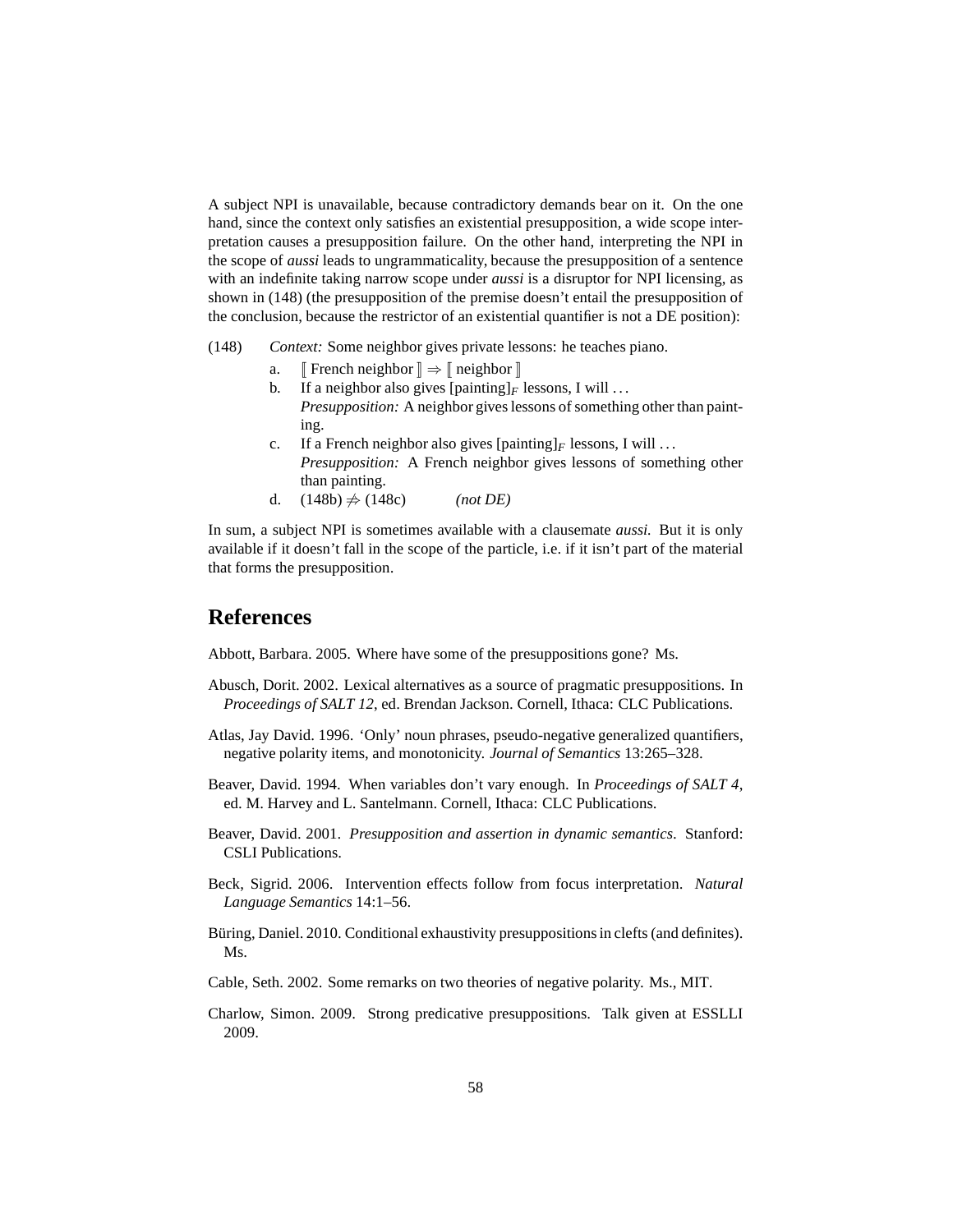- <span id="page-58-16"></span>Chemla, Emmanuel. 2009. Presuppositions of quantified sentences: Experimental data. *Natural Language Semantics* 17:299–340.
- <span id="page-58-10"></span>Chierchia, Gennaro. 2004. Scalar implicatures, polarity phenomena, and the syntax/pragmatics interface. In *Structures and beyond*, ed. A. Belletti, 39–103. Oxford: Oxford University Press.
- <span id="page-58-15"></span>Chierchia, Gennaro. 2006. Broaden your views: Implicatures of domain widening and the 'logicality' of language. *Linguistic Inquiry* 37:535–590.
- <span id="page-58-11"></span>É. Kiss, Katalin. 1998. Identificational focus versus information focus. *Language* 74:245–273.
- <span id="page-58-0"></span>Fauconnier, Gilles. 1975. Polarity and the scale principle. In *Proceedings of CLS 11*, 188–199.
- <span id="page-58-1"></span>Fauconnier, Gilles. 1978. Implication reversal in a natural language. *Formal Semantics and Pragmatics for Natural Languages* 289–301.
- <span id="page-58-2"></span>von Fintel, Kai. 1999. NPI licensing, Strawson entailment, and context dependency. *Journal of Semantics* 16:97–148.
- <span id="page-58-13"></span>von Fintel, Kai. 2008. What is presupposition accommodation, again? *Philosophical Perspectives* 22:137–170.
- <span id="page-58-7"></span>Fitzpatrick, Justin. 2005. The whys and how comes of presupposition and NPI licensing in questions. In *Proceedings of WCCFL 24*, ed. John Alderete et al., 138–145. Somerville, MA: Cascadilla Proceedings Project.
- <span id="page-58-6"></span>Gajewski, Jon. 2005. Neg-raising: Polarity and presupposition. Doctoral Dissertation, MIT, Cambridge, Mass.
- <span id="page-58-14"></span>Gajewski, Jon. 2008. NPI *any* and connected exceptive phrases. *Natural Language Semantics* 16:69–110.
- <span id="page-58-3"></span>Gajewski, Jon. 2009. A note on licensing strong NPIs. Ms., University of Connecticut.
- <span id="page-58-9"></span>Giannakidou, Anastasia. 2006. *Only,* Emotive Factive verbs, and the Dual Nature of Polarity Dependency. *Language* 82.
- <span id="page-58-8"></span>Guerzoni, Elena. 2004. Even-NPIs in yes/no questions. *Natural Language Semantics* 12:319–343.
- <span id="page-58-4"></span>Guerzoni, Elena. 2006. Intervention effects on NPIs and feature movement: Towards a unified account of intervention. *Natural Language and Semantics* 14:359–398.
- <span id="page-58-5"></span>Guerzoni, Elena, and Yael Sharvit. 2007. A question of strength: On NPIs in interrogative clauses. *Linguistics and Philosophy* 30.
- <span id="page-58-12"></span>Heim, Irene. 1983. On the projection problem for presuppositions. In *Procceedings of WCCFL 2*, ed. Michael Barlow et al., 114–126.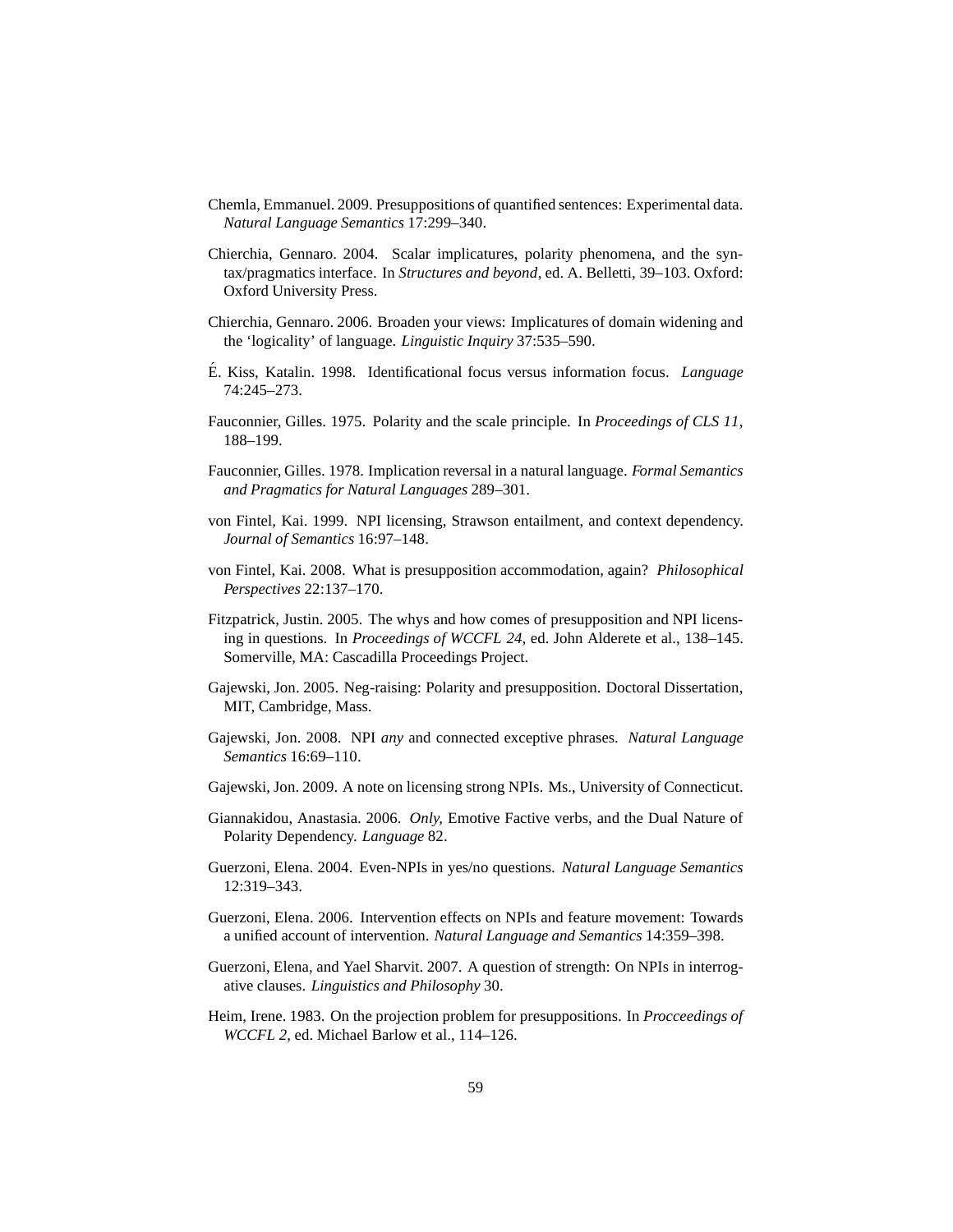- <span id="page-59-5"></span>Heim, Irene. 1984. A note on negative polarity and downward entailingness. In *Proceedings of NELS 14*, 98–107.
- <span id="page-59-8"></span>Heim, Irene. 1992. Presupposition projection and the semantics of attitude verbs. *Journal of Semantics* 9:183–221.
- <span id="page-59-15"></span>Hoeksema, J. 2008. There is no number effect in the licensing of negative polarity items: A reply to Guerzoni and Sharvit. *Linguistics and Philosophy* 31:397–407.
- <span id="page-59-2"></span>Homer, Vincent. 2007. Intervention effects: The case of presuppositions. Master's thesis, UCLA, Los Angeles.
- <span id="page-59-16"></span>Homer, Vincent. 2008. Presuppositions can be disruptors too: A case against Strawsonentailment. In *Proceedings of WCCFL 27*, ed. N. Abner and J. Bishop, 220–228. Somerville, MA: Cascadilla Proceedings Project.
- <span id="page-59-1"></span>Homer, Vincent. 2010. Domains of polarity items. Ms. UCLA.
- <span id="page-59-6"></span>Horn, Laurence. 1989. *A natural history of negation*. University of Chicago Press.
- <span id="page-59-3"></span>Jacobs, Joachim. 1983. *Fokus und Skalen, Zur Syntax und Semantik von Gradpartikeln im Deutschen*. Tübingen: Niemeyer.
- <span id="page-59-13"></span>Karttunen, Lauri. 1973. Presuppositions of compound sentences. *Linguistic Inquiry* 4:169–93.
- <span id="page-59-11"></span>Karttunen, Lauri, and Stanley Peters. 1979. Conventional implicature. *Syntax and Semantics* 11.
- <span id="page-59-4"></span>Kim, Shin-Sook. 2002. Focus matters: Two types of intervention effect. Paper presented at WCCFL 21, Santa Cruz.
- <span id="page-59-0"></span>Ladusaw, William A. 1979. Polarity sensitivity as inherent scope relations. Doctoral Dissertation, University of Texas, Austin.
- <span id="page-59-12"></span>Lahiri, Utpal. 1998. Focus and negative polarity in Hindi. *Natural Language Semantics* 6:57–123.
- <span id="page-59-17"></span>Lewis, David. 1973. *Counterfactuals*. Oxford: Blackwell.
- <span id="page-59-9"></span>Linebarger, Marcia C. 1980. The grammar of negative polarity. Doctoral Dissertation, MIT.
- <span id="page-59-10"></span>Linebarger, Marcia C. 1987. Negative polarity and grammatical representation. *Linguistics and Philosophy* 10:325–387.
- <span id="page-59-14"></span>Link, Godehard. 1983. The logical analysis of plural and mass terms: A latticetheoretical approach. In *Meaning, use and interpretation of language*, ed. Rainer Bäuerle, Christoph Schwarze, and Arnim von Stechow, 302–323. Berlin: de Gruyter.
- <span id="page-59-7"></span>Nathan, Lance. 1999. *Either*: Negative polarity meets focus sensitivity. Brown University honor's thesis.